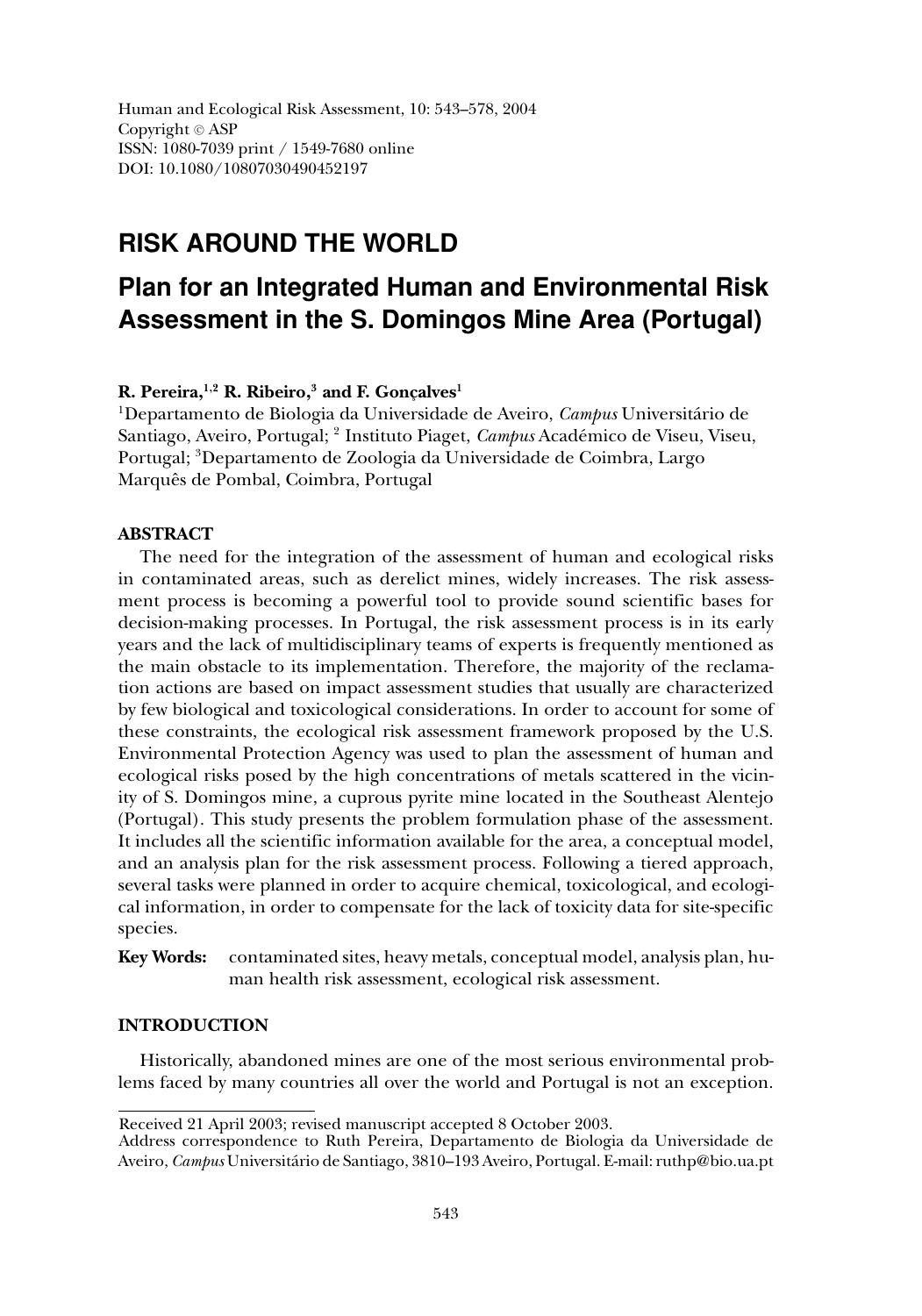The mining industry is probably the anthropogenic activity that produces the deepest impacts on the environment because it is responsible for a complete transfiguration of the landscape and temporary elimination of the vegetation (Starnes and Gasper 1995). It also produces great amounts of solid, liquid, and gaseous waste materials (UN/DTCD and DSE 1992). These impacts usually start in the phase through several physical, chemical, and technological processes performed to treat the raw material. Impacts quite often persist after closure because adequate reclamation measures were not considered. Only in 1990 did European and Portuguese legislation establish that new projects regarding the exploitation and exploration of geologic resources must include a description of the measures adopted to prevent environmental pollution and to ensure restoration after closure. It was also established that explorations involving areas or an annual production greater than 5 ha/150,000 ton, respectively, need to assess potential impacts on human health and on different environmental compartments (soil, water, air, landscape) (Rodrigues 1998).

Particularly within the mining industry, areas where polymetallic sulfides were extracted are important point and non-point sources of heavy metals. The piles of mine tailings (mainly broken and crushed rocks) left in the vicinity, when exposed to air and water, give rise to the oxidation of remaining sulfides, through chemical, electrochemical, and biological reactions, to form ferric hydroxides and sulphuric acid combined in acidic mine drainage (Cohen and Gorman 1991; Merson 1992; Evangelou and Zhang 1995; Larocque and Rasmussen 1998; Soucek *et al*. 2000). Furthermore, during the recharge of the open pit, water percolates to emerge later as a seep or a spring, which is very acidic and will flow even when drought conditions dry up surface waters (Starnes and Gasper 1995). Under acidic conditions, metals may be dissolved in water and transported from the mine site to a receiving stream or water body, or can leach into the groundwater (Cohen and Gorman 1991; Martyěák *et al*. 1994; Sanchez *et al*. 1994).

The soil and sediment fine fraction is also usually enriched in metals, due to the relative large surface area of fine particles for adsorption and due to metal binding to iron and manganese oxides and to organic matter (Rasmussen 1998; Yukselen and Alpaslan 2001). Wind-blown dusts generated in those soils can be responsible for the atmospheric transport of trace metals (Rasmussen 1998). Therefore, soils and sediments are important sinks of heavy metals that could be inhaled, ingested, or absorbed, thereby entering the biosphere (Larocque and Rasmussen 1998).

In short, two kinds of risks, considering their nature, should be analyzed in abandoned mine areas: physical and chemical risks (Aduvire 1998). Physical risks are those posed by the possible collapse of tunnels, galleries, and old buildings, as well as the risks associated with mine pits and lakes, filled with highly acidic waste waters. These risks are greater for children that play on the area or to the adventurous visitor. Chemical risks are produced by the potential exposure of humans and wildlife species to high concentrations of heavy metals present in the different environmental compartments. Once more, children represent a vulnerable population because behaviors such as hand-mouth activity increase likely exposures through ingestion or inhalation (Victorin *et al*. 1999; Casteel *et al*. 2001).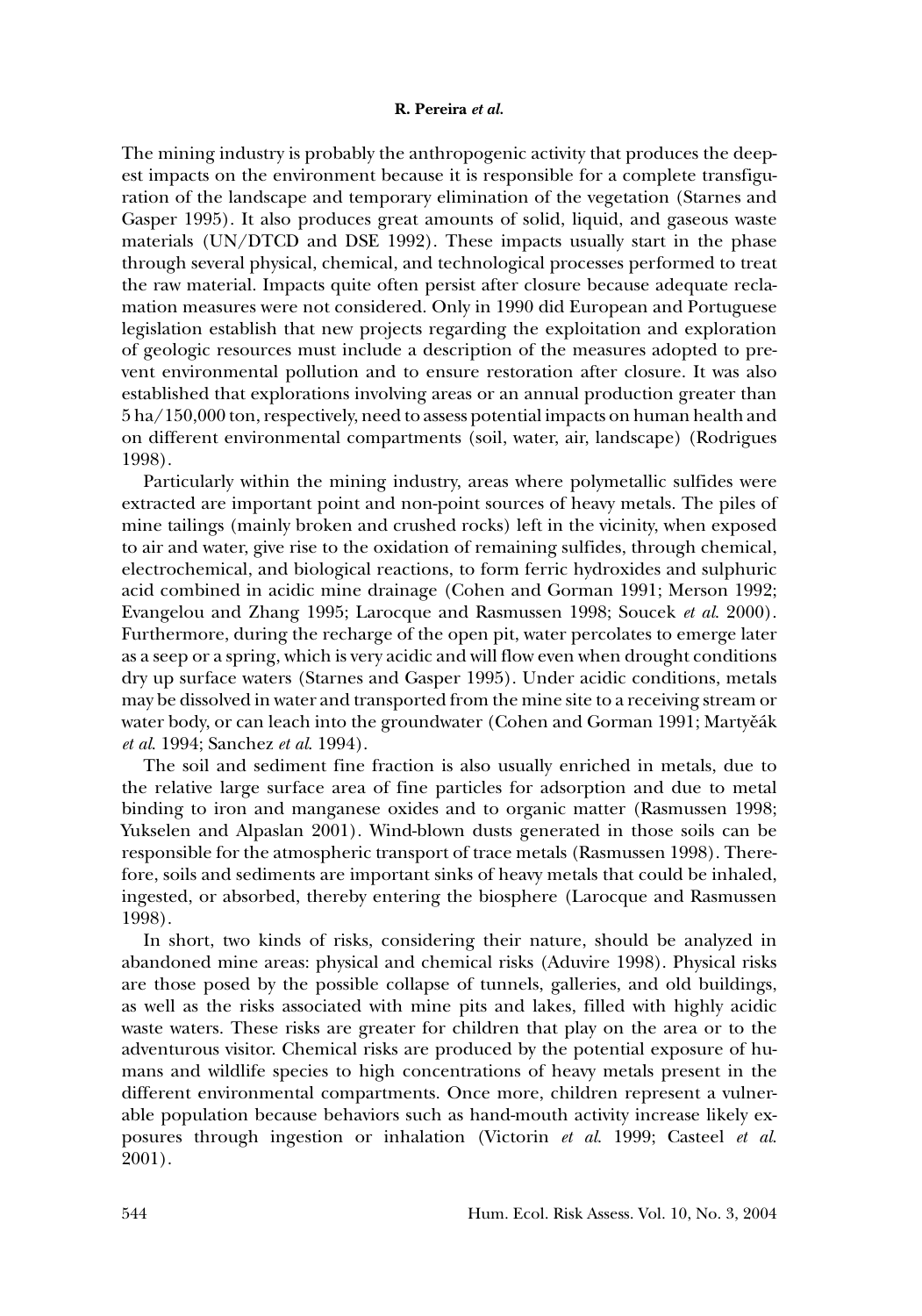About eighteen derelict mine areas were mapped in the Portuguese territory, as part of a restoration project developed by a partnership between the Direcção Geral do Ambiente (DGA), and the Instituto Geológico e Mineiro (IGM), which mediates concessions for the exploration of geological resources. The aim of this management project (the EIMA project) was to perform studies, in order to acquire the needed baseline information, to set priorities in order to ameliorate safety, human health and environmental impacts yielded by not reclaimed mines. The decisions were based on criteria such as: (1) the dimension of social problems recorded in the area; (2) the amount and quality of available technical information, and (3) the risks posed to the health of local populations (Costa and Leite, 2000).

According to the preliminary results of the EIMA project, uranium mines and those associated with massive sulfides (present in the Iberian Pyrite Belt) have proved to be the most concerning ones. Following the precautionary principle (Kriebel *et al*. 2001), some reclamation measures were planned and will be implemented in those areas, without any prior risk assessment being performed. The lack of a multidisciplinary team of experts in risk assessment and the high economic costs involved were the main constraints pointed out by Costa and Leite (2000) on conducting a risk assessment process. In fact, Portugal is only now starting to develop specific procedures and methodologies for the assessment of contaminated areas (Ferguson *et al.* 1998).

Our interest was focused on the latter kind of mines mentioned earlier because it includes the majority of Portuguese contaminated sites. The S. Domingos mine, in Southeast Portugal, was the area chosen for this study, based on the following criteria: (1) the inclusion of the mine in the first ten priority areas, according to the EIMA project; (2) the significant amount of scientific information available related to biological and toxicological characteristics of the area, and (3) the coexistence of some residential areas with the sources of contaminants, which leads to the suspicion of potentially significant exposure of humans to toxic metals.

The main objective of our study was to plan an integrated assessment of human health and ecological risks associated with surface waters, sediments, and soil in the S. Domingos mine area using already developed frameworks (USEPA 1998a; NAS 1983 *in* Roberts and Abernathy 1996). This article presents the information available for the area and evaluates its suitability to support the objectives of the risk assessment. It also defines the assessment endpoints, the conceptual framework for the assessment, and gives a description of the analysis plan, following a tiered approach, designed to satisfy some critical information needs.

# **STUDY AREA**

Mina de S. Domingos (MSD) (Mértola, Portugal) is a small village, with the same name of the mine, located in Southeast Portugal (about 240 Km from Lisbon), on the left margin of Guadiana River bank, near the Spanish frontier (14 Km) (Figure 1). The study area extends from Corte do Pinto (CP), a small village, 5 Km North of the mine, to Santana de Cambas (SC), in the South, located between MSD and Pomarão (POM) (Figure 1). From Santana de Cambas (SC) toward the South, the impacts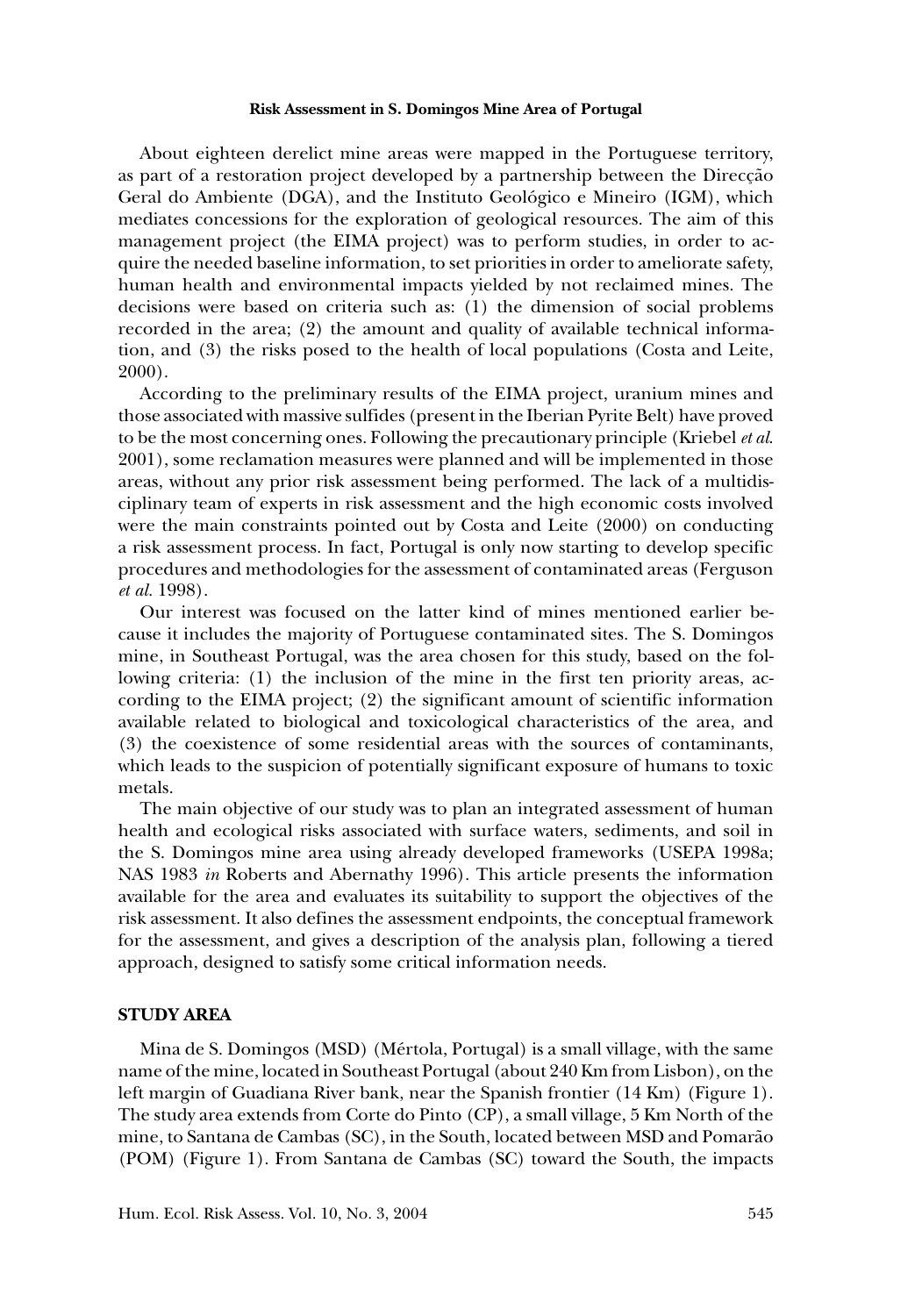

**Figure 1.** Map of the study area.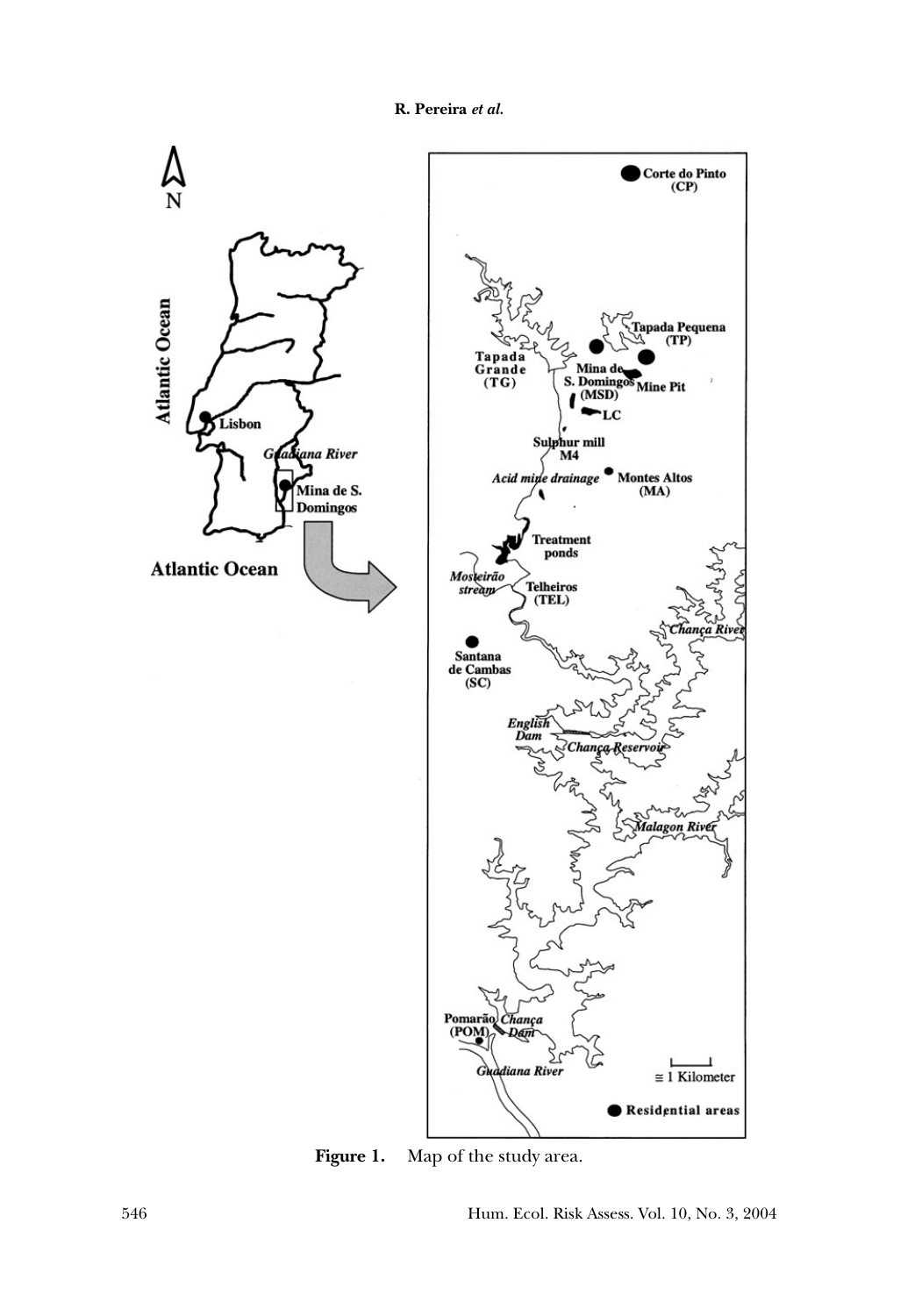were limited only to those produced by ore transport, in a belt of about 20 m wide, following the railway.

Tapada Grande (TG), Tapada Pequena (TP), and Chança River reservoir were also included in the analysis (Figure 1). The former two are freshwater reservoirs built by the mine company to guarantee the supply of high-quality water to mining activities (Pereira *et al*. 1993). Nowadays, Tapada Grande (TG) is highly demanded, mainly by local and regional inhabitants for recreational activities such as canoeing and swimming. Some facilities and substructures were built on its banks to offer satisfying recreational experiences.

Chança River joins Guadiana River, near the Pomarão (POM) village, in a point where the Spanish government built a dam in 1985. The subsequent change imposed in the flow regime has resulted in the formation of an upstream reservoir. The Chanca Reservoir submerged the English Dam, a dam built by the mine owners ¸ in order to separate the mine hydric system from Chança River (Figure 1). The river and the reservoirs also provide drinking and irrigation water, fisheries, wildlife habitat, and aesthetic pleasure.

According to the main biogeographic divisions, the Portuguese continental territory is located on the Holoartic kingdom and the South Alentejo region, in particular, is within the Mediterranean region whose macroclimate is remarkable influenced by two great continental plates, the Eurasian and the African (Rivas-Martínez 1987). Thus it is characterized by dry, hot summers and mild and rainy winters. Mean temperatures in the summer range between 21 and 25◦ C. Maximum temperatures frequently exceed 40◦ C during July and August. Total annual precipitation is low, ranging between 400 and 600 mm and average solar radiation usually attains 3,000 hours of sun per year (CCRA 1994). Particularly in the left margin of the Guadiana River the climate is semiarid, characterized by high seasonal temperature ranges. A dry period of about three to four months is often recorded, during which water level in small and medium-sized rivers and streams is reduced almost until dryness for three or more months every year (Almaca 1995; Pena and Cabral 1996). *Sclerophyllum* species dominate vegetation communities associated with this kind of climate, because they present several morphological and physiological adaptations to reduced levels of available soil water and high evapo-transpiration rates (Pena and Cabral 1996). The area surrounding S. Domingos mine is mainly covered by *Eucalyptus camaldulensis* Dehnh, whose plantation was ordered by the mine owners and engineers in an attempt to reduce atmospheric pollution problems and to stabilize Tapada Grande (TG) and Tapada Pequena (TP) banks. Shrubby vegetation patches, named "garrigues," also exist and are dominated by *Cystus ladanifer* L., *C. psilosepalus* Sweet, *C. salvifolius* L., *C. crispus* L., and *Halimium viscosum* (Willk) P. Silva. Some specimens of *Quercus rotundifolia* Lam., sparsely scattered, and grassland areas are also present in the area. Toward Corte do Pinto (CP) and in the Chança Reservoir banks, the vegetation is dominated by *Quercus ilex* L. and *Quercus suber* L. plantations. With respect to the fauna, the S. Domingos mine area is characterized by a high vertebrate species diversity. Between 1993 and 1995, 128 species of vertebrates excluding bats were recorded by Ribeiro *et al*. (1995), of which 25 and 27 are protected by Portuguese (SEADC and SNPRCN 1990a, b; MARN 1991) and European Union legislation (EC 1979, 1992), respectively. The area is also known for its big game and upland bird hunting. Hunting reserves occupy 60% of the municipality's territory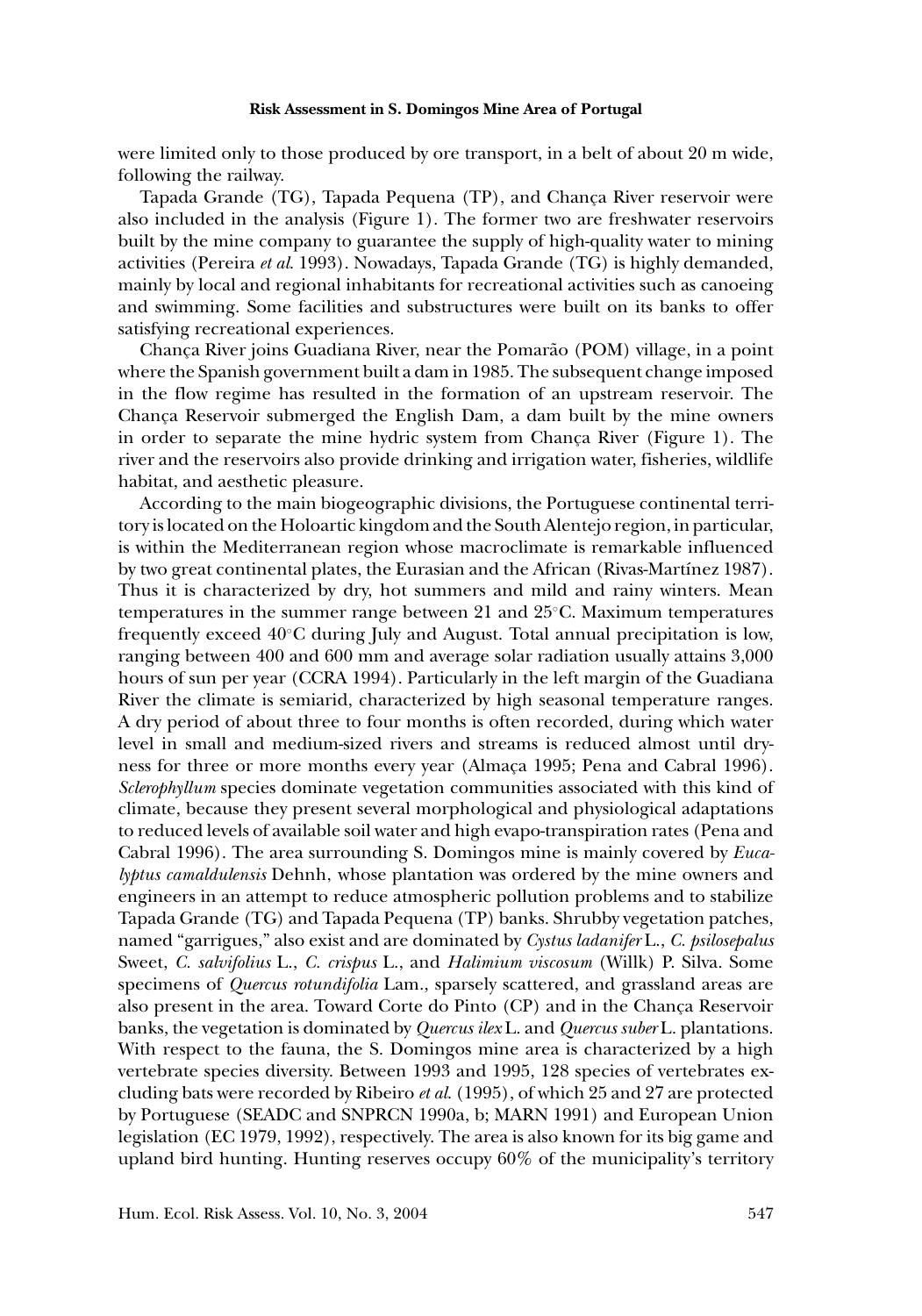and these resources are responsible for a great influx of people to the area (Pereira 1995).

# **SITE HISTORY**

The ore body of the S. Domingos mine was composed mainly by massive cupriferous pyrite from the Iberian Pyrite Belt. This metallogenetic province is one of the major mineralizations of polymetallic sulphide in the world and one of the major European deposits of basic metals, extending for about 200 Km across Portugal and Spain (Webb 1958; Costa and Go´ınhas 1988; MPAT and CCRA 1988; Nunes*et al*. 1994; Carvalho 1999). It was formed during the upper Paleozoic and its main deposits, in the form of sheets or bands, are intruded within sequences of volcanic (porphyries and diabases) and sedimentary rocks (Webb 1958; Carvalho 1999). The massive ore body of the S. Domingos mine, with 45 to 48% of sulphur, is primarily in the form of pyrite  $(F \in S_2)$ . Chalcopyrite (CuFeS<sub>2</sub>), sphalerite (ZnS), galene (PbS), and blend [(Zn, Fe)S] were other minerals recorded in association with pyrite (Oliveira and Oliveira 1996). Within the ore body, the proportion of metals such as copper, lead, and zinc varied widely, ranging up to 7% for copper and 14% for lead and zinc combined (Webb 1958). Strataform manganese deposits, mainly formed by pirolusite  $(MnO<sub>2</sub>)$ , are also frequent in the Iberian Pyrite Belt (Oliveira and Oliveira 1996).

In 1859, a British society, named Mason and Barry Ltd., restarted the contemporary activity of the S. Domingos mine (Alves 1996; Guimarães 1996; Custódio 1996). In a region characterized by a nutrient-depleted soil, cattle breeding was the main socioeconomic activity. Almost one century (1859–1957) of prosperous industrial activity elapsed, during which about 20,000,000 tons of cuprous pyrite were extracted and exported to England (Webb 1958; CMM 1994a; Custodio 1996). Meanwhile, ´ concerned with a possible economic recession and with a world war taking place, the mine owners decided to treat the poorest ore first through grinding and ustulation and then through leaching and cementation methods. In addition, seven dams were constructed to provide settling basins for wet procedures. The high sulphur content (45 to 48%) of the ore also lead to the exploration of this product to supply the national sulphuric acid industry (Custódio 1996; Guimarães 1996). The production and deposition of sulphured smokes and dusts resulted in crop losses. Additionally, acidic waters severely damaged fish nets and killed fish, after being spilled into the Guadiana River (Guimarães 1996). As a result, an effluent treatment method through dam up and evaporation was developed in a complex system of channels, dams, reservoirs, and sedimentation basins or lakes built by the company (Pereira *et al*. 1993).

In 1965, the S. Domingos mine complex shut down its operation after the mining activity became unproductive (CMM 1994a; Custodio 1996). Old mine struc- ´ tures in a high level of corrosion, ruins of industrial buildings, a deep pit filled with highly acidic water, dams, and numerous diverting and channelling streams with characteristic reddish-yellow banks and tons of mining tails are the inheritance left for the old miners and their descendants. The village Mina de S. Domingos (MSD) still persists, with about 800 inhabitants (INE 1991; CMM 1994b; Alves 1996).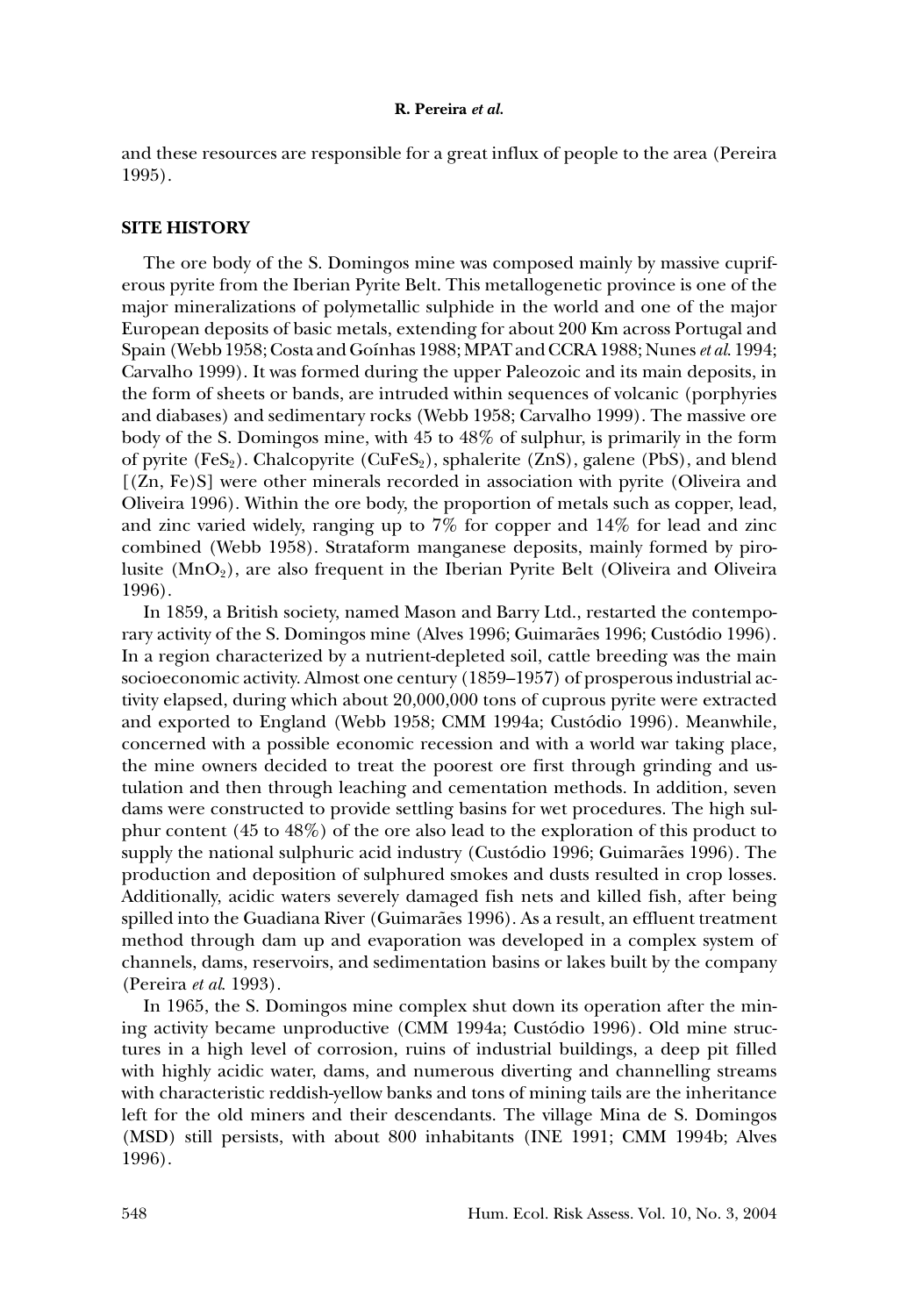### **PROBLEM FORMULATION**

Nowadays, Mina de S. Domingos, similar to almost all of the South Alentejo region, is in a deep economic and social crisis, characterized by high unemployment rates. In order to counteract this situation, local authorities proposed a Urbanization General Plan (UGP) for Mina de S. Domingos and Pomarão (CMM 1994b). Taking advantage of the geographic proximity of Spain and Algarve, the good climatic conditions especially recorded in spring and autumn—and all the natural and cultural resources available, management goals were established by this plan. These goals included: (1) the promotion of the socioeconomic and urban development of Mina de S. Domingos and Pomarão, always securing the protection of their natural and cultural features; (2) the promotion of tourism and all of its complementary recreation activities (game and aquatic sports), and (3) the improvement of the old mine area and its industrial archaeology through the restoration of the old buildings and of the railway, in order to develop cultural and educational activities.

In agreement with some of the goals established by the UGP, part of the area of the Mina de S. Domingos was integrated in a protected natural area—the Natural Park of the Guadiana Valley (40,000 ha)—created in 1995 (MARN 1995). The main objectives for the establishment of this particular area were: (1) to protect, through the adoption of adequate management strategies, the valuable geomorphological, wildlife, and flora resources; (2) to preserve the historic patrimony and regional traditions, and (3) to promote the sustainable economic development of the local populations (MARN 1995).

In brief, all the management objectives and strategies defined for the Mina de S. Domingos are directed to promote the multiple uses and benefits offered by local and regional resources in order to stabilize the local population and, simultaneously, to attract an increasingly higher number of tourists. However, it is important to have a right notion of the degree of exposure and the subsequent potential effects, yielded by environmental contaminants, to which the local inhabitants and visitors could be subjected. This information is especially important when dealing with a population that permits the use, by the local authorities, of mine wastes to pave the streets, that considers the mine as the main regional value, and that still has expectations about is reactivation (Pereira unpublished data).

Regarding the main objective of a high degree of protection, stated by the European Union Treaty, two of the specific principles of the European Community environmental policy are the preventive and the precautionary principle (Thieffry 2000; Kriebel *et al*. 2001). According to the preventive principle, the environmental policy should focus more on the prevention of hazardous situations rather than on their remediation. Derived from this principle, the Council Directive 93/67/EEC of 20 July 1993 (EC 1993) established the principles for the assessment of risks to man and to the environment of substances notified in accordance with Council Directive 67/548/EEC of 27 June 1967, last amended by the Council Directive 97/69/EEC of 5 December 1997 (EC 1967, 1993, 1997). On the other hand, leaving room for the retrospective risk assessment process, the precautionary principle, consecrated on the European Union (EU Treaty, art. 174) and international law, states that when suspicions of potential harm effects, to human health or to the environment exist, preventive actions should be taken in order to reduce risks (EC 2000). These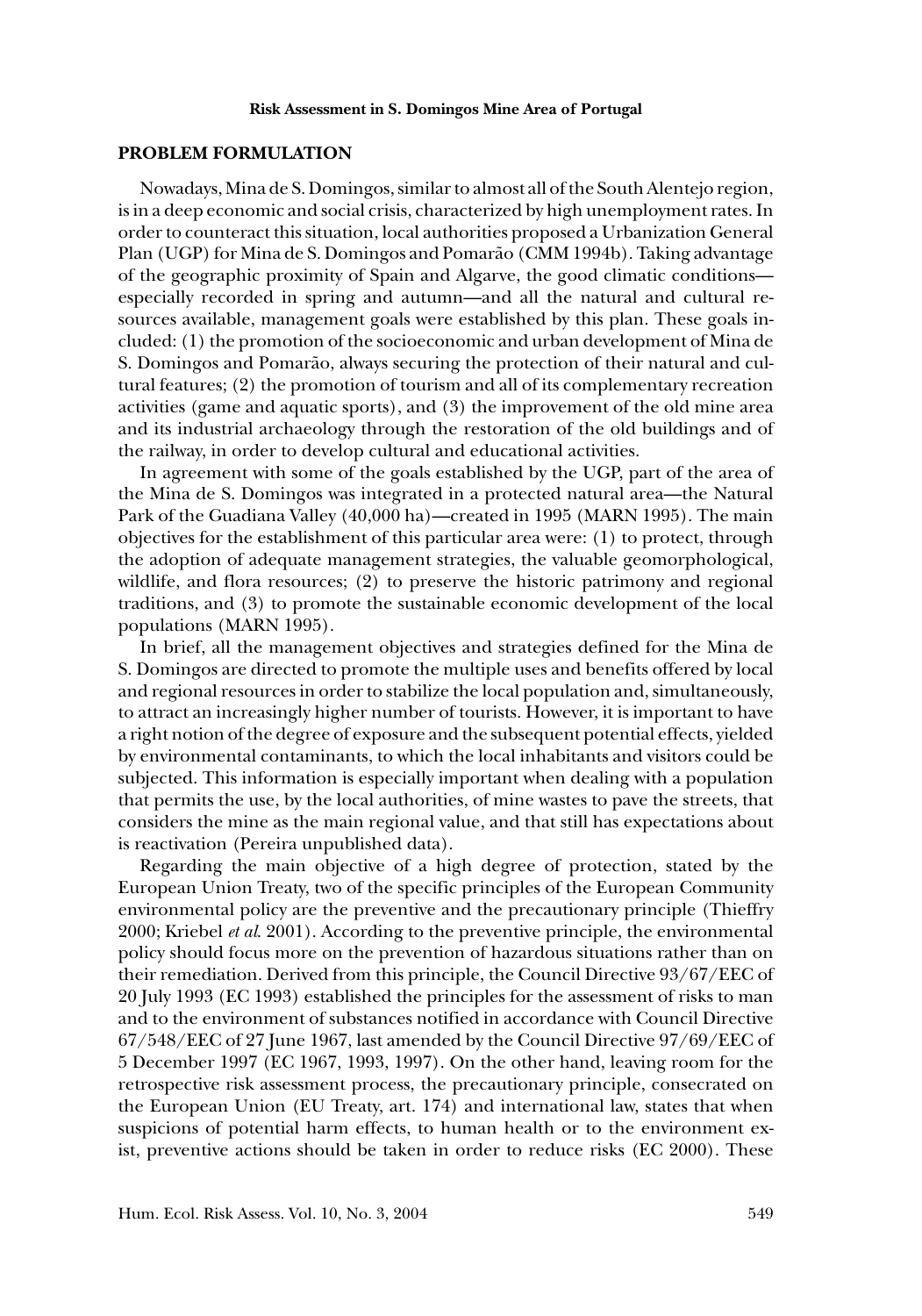actions should be preferentially triggered by a risk assessment process. However, the weakness or vulnerability of the scientific foundation, due to insufficient data or due to a high degree of uncertainty associated with available data, cannot hinder action. After that, scientific assessment of risks should proceed and a monitoring program should be performed in order to assess the adequacy and effectiveness of the adopted measures (EC 2000).

In contaminated sites, when fitness for use and protection of the environment are the main purposes for conducting an environmental risk assessment, the risks to humans, water resources, soil, and ecosystem structure and function should be assessed (Ferguson *et al*. 1998). In Portugal, no legislative acts were developed concerning methodologies for assessing risks at these sites. Groundwater and surface water quality guidelines were established according to the different uses of these resources (MARN 1998) and they included maximum admissible and recommendable values of organic and inorganic pollutants. However, and unlike other European Union countries (*e.g.*, Scott-Fordsmand and Pedersen, 1995), soil quality criteria have not yet been defined.

### **Sources of Contamination**

In the S. Domingos mine, a highly acidic effluent is still produced through oxidation of mine tailings exposed to water supplied by precipitation or percolation from Tapada Grande (TG) and Tapada Pequena (TP) (Figure 1). This effluent flows until it joins a small stream (Mosteirão stream), and then enters in Chança Reservoir, or is spilled directly into the reservoir, where it follows a bypass channel (Pereira *et al*. 1993).

Contamination of surface waters and sediments with heavy metals in Chança Reservoir and in the hydric system of the mine was documented in early investigations conducted in the area (Pereira *et al*. 1993; Canteiro 1994; Pereira *et al*. 2000). The highest metal concentrations, especially Al, Cd, Cu, Mn, Ni, Pb, Co, and Zn were recorded during the summer period, in the effluent and in the reservoir (Pereira *et al*. 2000). However, only the total concentrations of Cd  $(0.0268 \text{ mg/l})$ , Ni  $(68 \text{ mg/l})$ , Pb (4.6 mg/l), and Zn (12.10 mg/l) were well above the criteria established for the minimum surface water quality (Tables 1 and 2) (MARN 1998). Processes of chemical partitioning of metals, between the water column, sediments interstitial water, and mineral components, could explain the high levels of heavy metals recorded in the surface water of the reservoir. However, no data are available concerning the rates of these processes.

The presence of other classes of pollutants, such as organic pollutants, was not assessed in the area. However, other sources of contamination are practically nonexistent, because there is no industrial activity, agriculture is scarce and rudimentary, and the demographic density of the area is among the lowest in Europe.

Downstream, the confluence of the acid mine drainage with the Mosteirão stream, in Telheiros (TEL), and then with the Chanca Reservoir, is responsible for a reduction in acidity and subsequent precipitation of metals in the stream bed (Table 1), probably by the formation of oxyhydroxide hydrates and/or hydroxysulfate complexes of Fe<sup>3+</sup> and adsorption to clay or organic matter (Martyěák *et al.* 1994). However, as was observed by Pereira *et al*. (2000), the reservoir has a moderately soft water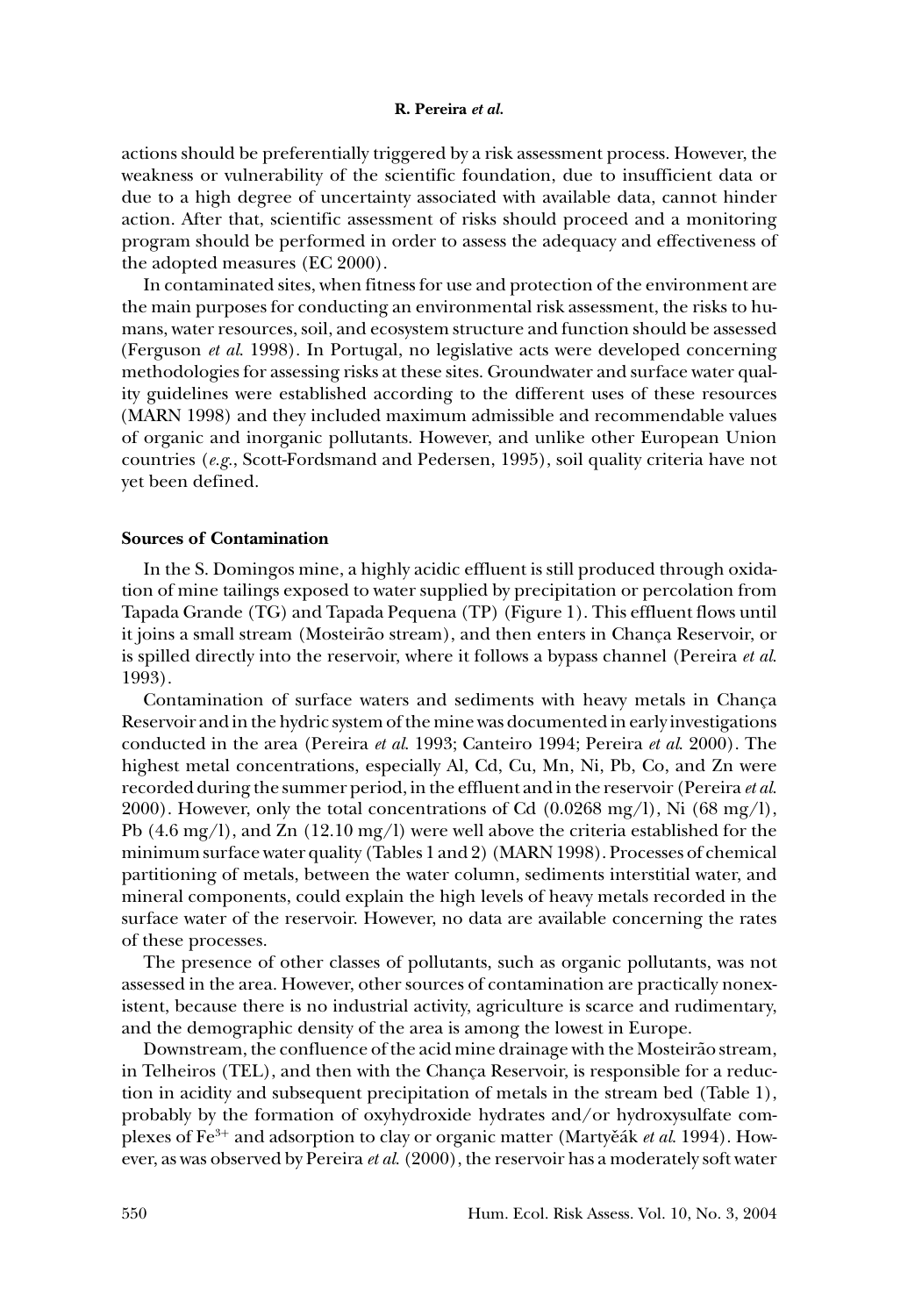|                | Mine pit | <sup>1</sup> LC lagoon | <sup>2</sup> Effluent | ${}^{3}$ CRES1 $*$ |
|----------------|----------|------------------------|-----------------------|--------------------|
| Al             | 144.8    | 440.0                  | 11.3                  | 0.116              |
| C <sub>d</sub> | 0.84     | 0.483                  | 0.03                  | 0.0006             |
| Co             | 3.66     | 4.12                   | 90                    | ${<}0.03$          |
| <b>Cr</b>      | 0.53     | 0.156                  | ${<}0.02$             | < 0.015            |
| Cu             | 61.25    | 10.25                  | $1.7\,$               | < 0.015            |
| Fe             | 702.5    | 655.0                  | 1.64                  | 0.03               |
| Mn             | 116.8    | 89.0                   | 3.07                  | ${<}0.03$          |
| Ni             | 1.8      | 1.98                   | 68                    | 0.03               |
| Pb             | 0.1      | ${<}0.1$               | 4.6                   | 0.003              |
| Zn             | 145.75   | 257.5                  | 12.10                 | 0.09               |
| pH             | 2.46     | 2.48                   | 7.03                  | 7.72               |
| Conductivity   | 7630     | 4316.7                 | 323                   | 281                |

**Table 1.** Chemical characterization of water-column samples collected in the hydric system of the S. Domingos mine (Lopes *et al*. 1999; Pereira *et al*. 2000).

 ${}^{1}$ LC lagoon (see Figure 1); <sup>2</sup>Effluent (Telheiros, after the confluence with Mosteirão stream); <sup>3</sup>CRES1—point of confluence of the effluent with the Chança Reservoir. Total metal concentrations in mg/l (values preceded by the "less than" signal are below the detection limit). Conductivity in  $\mu$ S/cm.

and low alkalinity values, which are insufficient to neutralize the mine effluent. In spite of this, levels of heavy metals in the water column progressively decreased, after successive dilutions, although high concentrations were still being recorded in the sediments (Pereira *et al*. 2000). More recently, Alvarenga *et al*. (2002b) also recorded superficial water contamination upstream in the Chança reservoir, yielded by old mining works in the Chança mine and in other Spanish mines  $(e.g., Vuelta$ Falsa mine). According to the results obtained by these authors, manganese was the most concerning element because the total concentrations recorded in water

|             | Water for human<br>consumption |       | Water for crops<br>irrigation |            |                                                |  |
|-------------|--------------------------------|-------|-------------------------------|------------|------------------------------------------------|--|
|             | <b>MRV</b>                     | MAV   | <b>MRV</b>                    | <b>MAV</b> | Minimum quality criteria<br>for surface waters |  |
| Element     |                                |       |                               |            |                                                |  |
| As          | 0.01                           | 0.05  | 0.1                           | 10         | 0.1                                            |  |
| Cd          | 0.001                          | 0.005 | 0.01                          | 0.05       | 0.01                                           |  |
| $_{\rm Cr}$ |                                | 0.05  | 0.1                           | 20         | 0.05                                           |  |
| Cu          | 0.02                           | 0.05  | 0.2                           | 5.0        | 0.1                                            |  |
| Mn          | 0.05                           |       | 0.2                           | 10         |                                                |  |
| Ni          |                                |       | 0.5                           | 2.0        | 0.05                                           |  |
| Pb          |                                | 0.05  | 5.0                           | 20         | 0.05                                           |  |
| Zn          | 3.0                            | 0.5   | 2.0                           | 10.0       | 0.5                                            |  |

**Table 2.** Maximum recommendable values (MRV), maximum allowed values (MAV), and minimum quality criteria for total metal concentrations (mg/l) in surface waters used for different purposes (MARN 1998).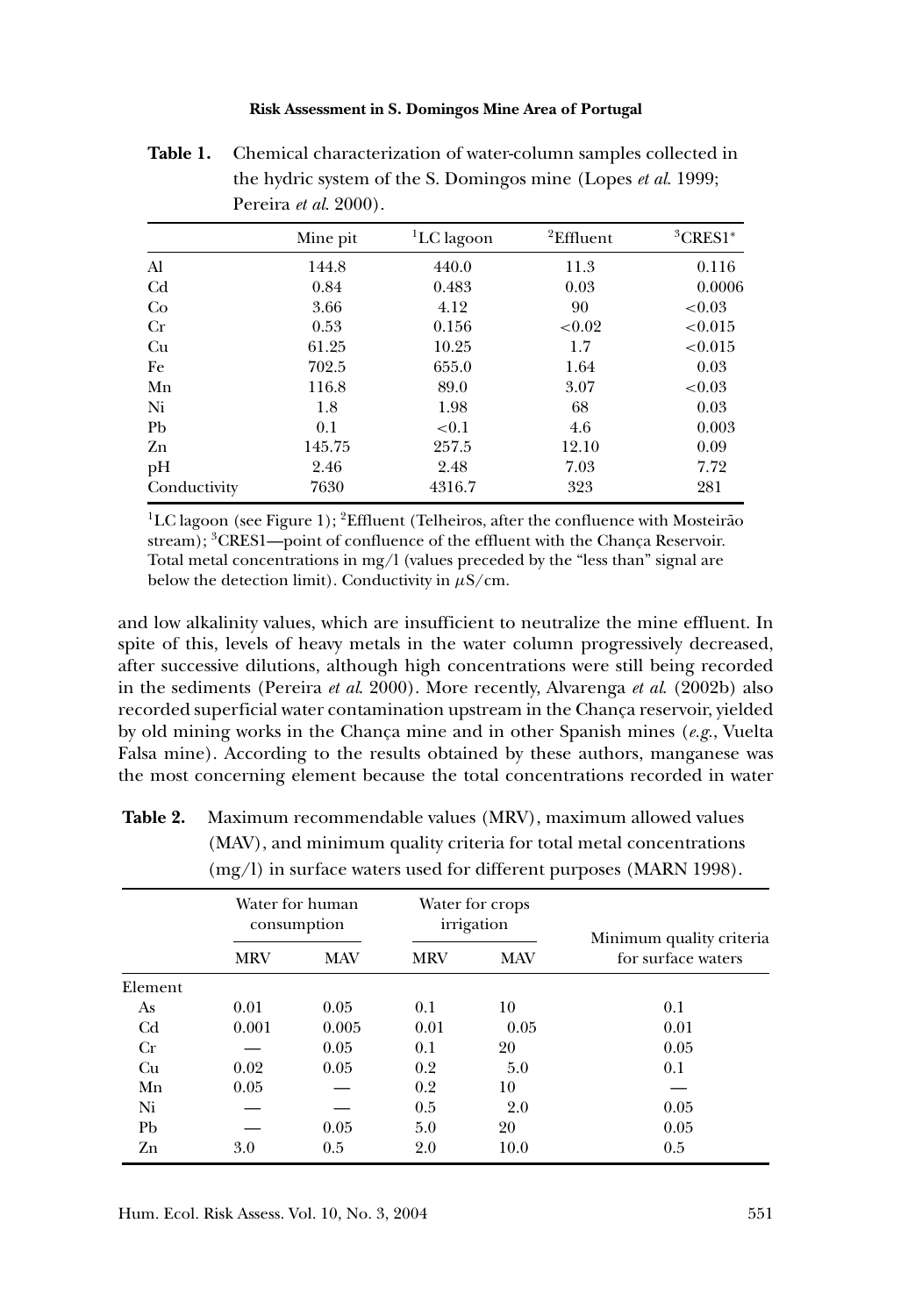samples (ranging between  $0.025-80.9$  g/L) were well above the maximum allowed level in surface waters for crop irrigation and for the production of drinking water (Table 2) (MARN 1998). However, it is important to mention that no captation of water for human consumption exists at this point of the reservoir.

A mine pit and several treatment ponds with highly acidic water and with high conductivity are present in the ore exploitation area. Their waters are yellow-brownish in color and contain high concentrations of metals, mainly Al, Ni, Co, Zn, Cu, Fe, and Mn (Table 1) (Lopes *et al*. 1999). Tons of mining, milling, and smelting wastes are widely spread, without any protection, and have been frequently used to pave the streets in the residential areas. The likely spread of the finest particles from these wastes through wind transportation should not be ignored. Contaminated soils may also be responsible for the leaching of contaminants into groundwater, with pH being the main factor influencing the degree of leaching (Vangronsveld and Cunningham 1998; Jarup 1999; Yukselen and Alpaslan 2001; Van Straalen 2002). Subsurface soil ¨ and rock contamination was assessed by Quental *et al*. (2002) in the project MINEO. The main objective of this project was to develop hyperspectral methods to obtain information about soil and rock chemical and mineralogical composition. The highest total metal concentrations were recorded in Minas 4 (M4—near the sulphur mill) and Telheiro (TEL) (Figure 1). Arsenium (1903  $\pm$  3683, 1727  $\pm$  2793 mg/Kg), Pb  $(4784 \pm 8997, 1001 \pm 1694 \text{ mg/Kg})$  and Sb  $(601 \pm 1366, 236 \pm 467 \text{ mg/Kg})$  were the most concerning elements in the aforementioned areas, respectively. Copper  $(530 \pm 1214 \text{ mg/kg})$  and Hg  $(659 \pm 2292 \text{ mg/Kg})$  concentrations were also high in Minas 4 (M4). Fe concentrations were high in all the studied area. These elements were also present in high levels in soil samples collected in S. Domingos mine, near the exploitation area. The most contaminated soils also had low pH and low organic carbon content (Quental *et al*. 2002), which aroused suspicion about metal bioavailability in the area.

The majority of the inhabitants of Mina de S. Domingos (MSD) live about 500 to 1,000 meters North from the open cast and underground mining area. Thus, environmental data about soil contamination is extremely important because an indirect human exposure is probably occurring through the ingestion of vegetables and fruits that grow there, or of breeding cattle that graze there. Sheep meat, milk, and cheese are well appreciated by locals (Pereira unpublished data). According to Victorin *et al*. (1999), food is the most important exposure pathway for persistent organic pollutants and metals that accumulate on the environment.

# **Terrestrial Resources**

The bioaccumulation of metals in leaves of native plants, from the S. Domingos mine area, was recorded by Pires (unpublished data). Plants from the locally common genus *Genysta*, collected near the mine, had concentrations of Al, Fe, Mn, and Zn 2–2.7-fold above the values recorded in a reference area. Cd concentrations showed the same trend, but only with an increment of 1.6-fold. Leaves from the genus *Cistus* also showed Cd and Zn concentrations 3.4- and 2.4-fold higher in the most contaminated area. The capacity of *Cistus ladanifer* L. to bioaccumulate manganese and zinc and its ability to growth in soils with high concentrations of Cd, Fe, and Pb were recently recorded in another pyrite mine from the Alentejo region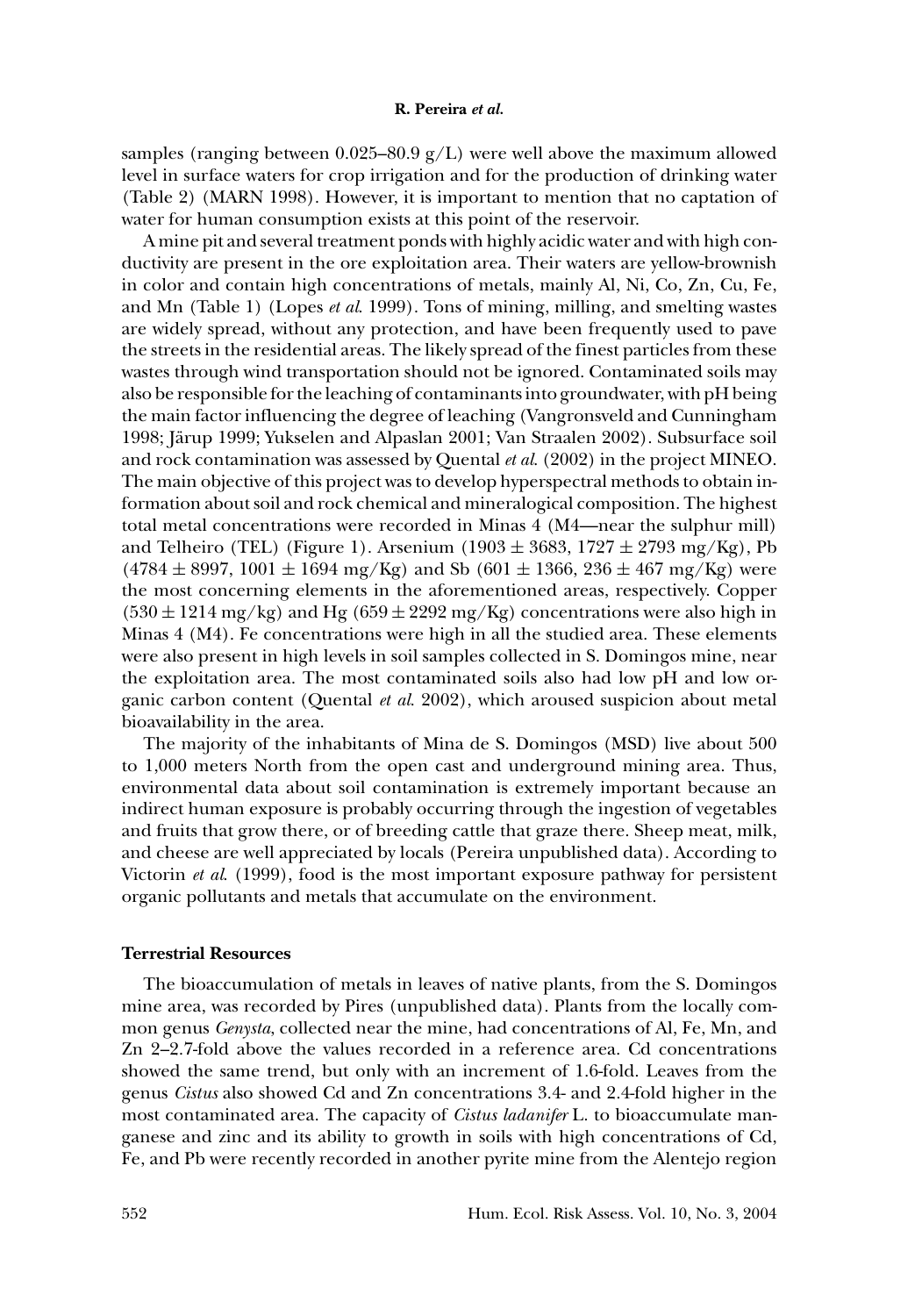(Alvarenga *et al.* 2002a). The potential of this Mediterranean spontaneous species in the phytorestoration of metal contaminated soils should be assessed because these processes can contribute to an effective and durable immobilization of metals in these areas, reducing leaching and bioavailability (Vangronsveld and Cunningham 1998).

Some preliminary results obtained by Pereira *et al*. (1999) showed higher concentrations of Cd and Fe in the liver of rats (*Rattus rattus* L.) captured near Minas 4 (M4). In opposition, Zn levels were higher in animals captured 5 Km North, near Corte do Pinto (CP) (Figure 1).

# **Aquatic Resources**

Acid mine drainage can cause severe impacts on aquatic ecosystems, not only due to its low pH (high concentrations of  $H^+$ ) but also due to the high heavy metals content (Herrmann *et al.* 1993; Kemble *et al*. 1994). These impacts usually result in the loss of sensitive species, biodiversity and ecosystem integrity, through effects on growth, reproduction, and behavior of individuals (Starnes and Gasper 1995). The toxicity of the S. Domingos mine effluent and of Chança Reservoir water samples was assessed by Pereira *et al*. (2000) using *Daphnia magna* Strauss and *Ceriodaphnia dubia* Richard in three different bioassays: (1) water-column; (2) sediment, and (3) *in situ* bioassays. Sediment samples collected during the summer period in two sites immediately after the confluence of the acid mine drainage with the Mosteirão stream, near Telheiros (TEL), were extremely toxic to *C. dubia*. No test organisms survived in any of the tests performed in the laboratory. Significant effects on growth of the animals were also recorded in the water-column bioassays for these two sites, when compared to the controls. For the same sites, sub-lethal toxicity of water column and sediment pore water samples collected in this station had already been recorded by Canteiro (1994) in laboratory tests performed with *C. dubia*.

In downstream sites, where the effluent joins the reservoir near the English dam, sediment samples did not reveal any toxicity for *C*. *dubia* (Figure 1). In addition, fertility was higher in sediment bioassays, for the different reservoir stations, when compared with water-column bioassays (Pereira *et al.* 2000). In the opinion of these authors, food resources in sediment samples or an *hormesis* phenomenon were likely explanations for the results recorded. Lowell *et al*. (2000) also postulated a potential hormonal or metabolic stimulatory mechanism triggered by effluents.

During the fall period, fertility proved to be an insensitive endpoint because no effect was recorded in laboratory water-column bioassays with *D. magna* for all the tested reservoir sites. On sediment bioassays, only the most contaminated site showed a significant reduction in fertility. However, a significant increase in the age at first and second broad releases was observed in both water-column and sediment bioassays. In almost all of the fall experiments, reported by Pereira *et al*. (2000), the effects recorded were significantly more pronounced in the *in situ* bioassays. This study also demonstrated the seasonal variability in the physical and chemical conditions of the reservoir.

Lopes *et al*. (1999) characterized the toxicity of the water in treatment ponds and in the mine pit, having made an attempt to discriminate the toxicity due to heavy metals and due to low pH. Water column samples from the mine pit and from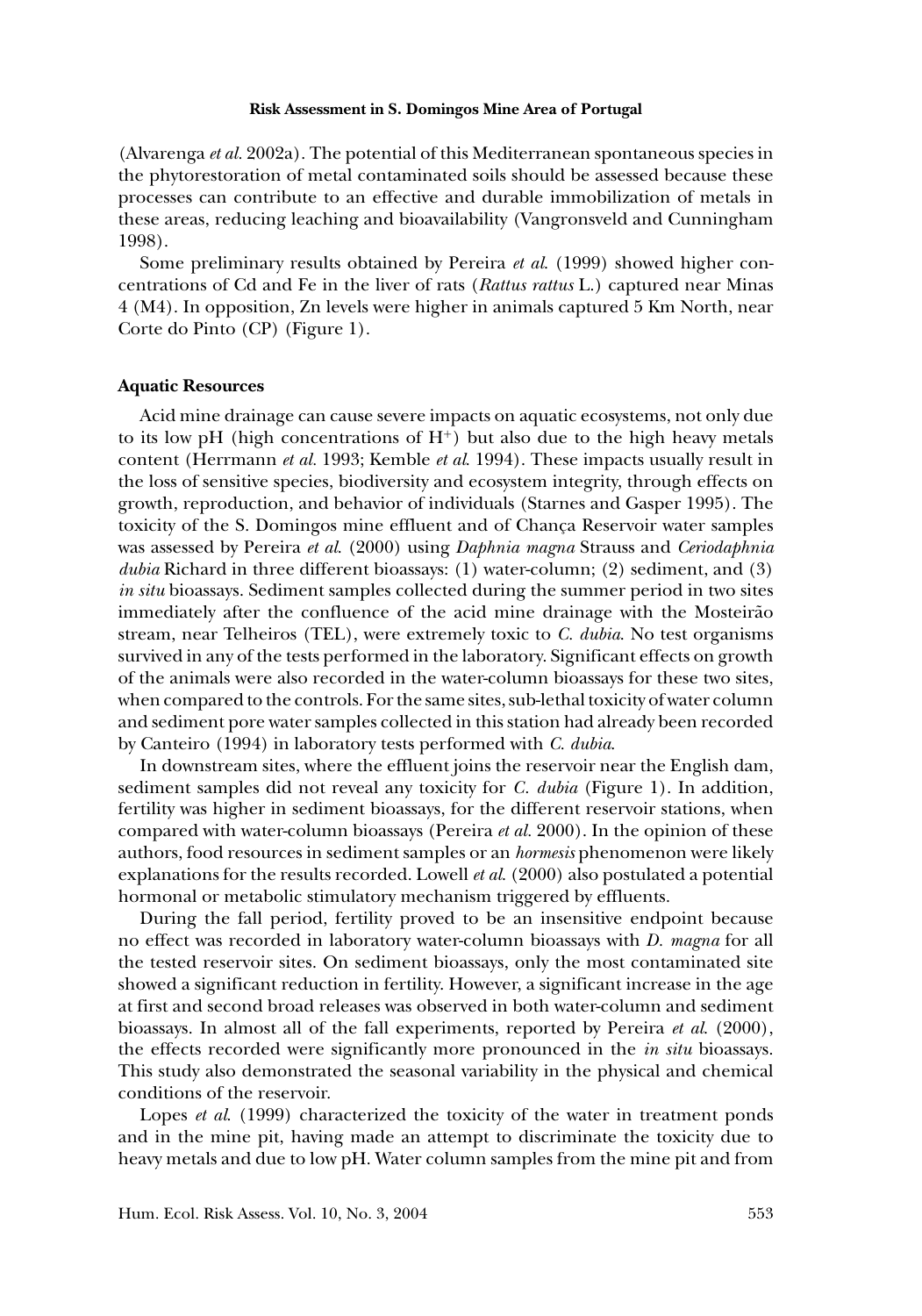the nearest treatment pond (LC) were significantly toxic in *C. dubia* bioassays when compared to controls. Microtox<sup>®</sup> also revealed LC water as the most toxic (Lopes *et al*. 1999). However, as noted by these authors, some caution is needed in the interpretation of these results because the light output of *Photobacterium phosphoreum* Cohn (presently, *Vibrio fischeri* Beijerinck) can be altered by pH adjustments (Kross and Cherryholmes 1993).

Canteiro (1994) studied the benthic macroinvertebrate communities of the hydric system of the S. Domingos mine and the Chanca Reservoir. Tapada Grande (TG) and Tapada Pequena (TP) (reference sites) were characterized by the dominance of the mayfly *Caenis horaria* L. (70.7%,  $n = 412$ ) and of *Hydrocarina* sp. (47.5%, n = 292), respectively. *C. horaria* was also abundant in Tapada Pequena (TP) (34.0%; n = 209), whereas Naedidae oligochaetes were the second most abundant group in Tapada Grande (TG) (25.2%;  $n = 148$ ). In the other two reference sites chosen by Canteiro (1994), in the Chança River, *Caenis horaria* was, once more, the dominant *taxon*, with a relative abundance of 72.3% ( $n = 831$ ) in the most upstream site. In this site was observed the highest benthic macroinvertebrate abundance  $(n = 1150)$ . In the downstream site, *C. horaria* was replaced by *Ephemera glaucops* Pictet and the invertebrate community was dominated by the family Corixidae  $(81.4\%, n = 306)$ . The presence of *C. horaria* upstream in the Chanca River, similar to Tapada Grande (TG) and Tapada Pequena (TP), probably could be explained by the semi-lentic characteristics of the river (Canteiro 1994).

Mayflies were completely absent from the stations assembled in the reservoir. There, the two stations near the point of confluence with the acid mine drainage showed an impoverished macroinvertebrate community, composed only by two and three *taxa*, respectively, and a significant reduction in the number of individuals  $(n = 5 \text{ and } n = 7$ , respectively). Thus, a reduction of 88.8% in *taxa* richness, relative to Tapada Pequena was observed in the two most contaminated sites in the reservoir. A similar scenario was also observed for the other stations in the reservoir.

In summary, and similar to other studies performed on contaminated aquatic environments (Sanchez *et al*. 1994; Gray 1998; Soucek *et al*. 2000), a deep reduction on species richness and abundance, as well as absence of mayflies were observed by Canteiro (1994) in the Chanca Reservoir. Although these endpoints are likely to reflect community level effects yielded by the exposure to a complex mixture of metals this suspicion was not well supported by the physical and chemical characterization of either water-column or sediments. In fact, regarding the reference sites chosen by Canteiro (1994) in the Chança River, only in one site were total metal concentrations in the sediment recorded. Furthermore, although this reference site presented lower levels of Zn (177.92 mg/kg) and Co (0.44 mg/kg) when compared with almost downstream sites, its total concentrations of  $Cr$  (36.47 mg/kg) and Ni (3.56 mg/kg) were well above those recorded in the point of confluence of the effluent with the reservoir (15.83 and 1.52 mg/kg, respectively) (Table 3). With respect to water column samples, metal concentrations also failed to distinguish reference and contaminated sites. Furthermore, as Gower *et al*. (1994) pointed out, the reduction in species richness could have been incremented by the fact that the *taxa* were not identified until the species. Canteiro (1994) also considered the absence of vegetation on the banks of the reservoir as a possible reason for the low number of recorded *taxa*.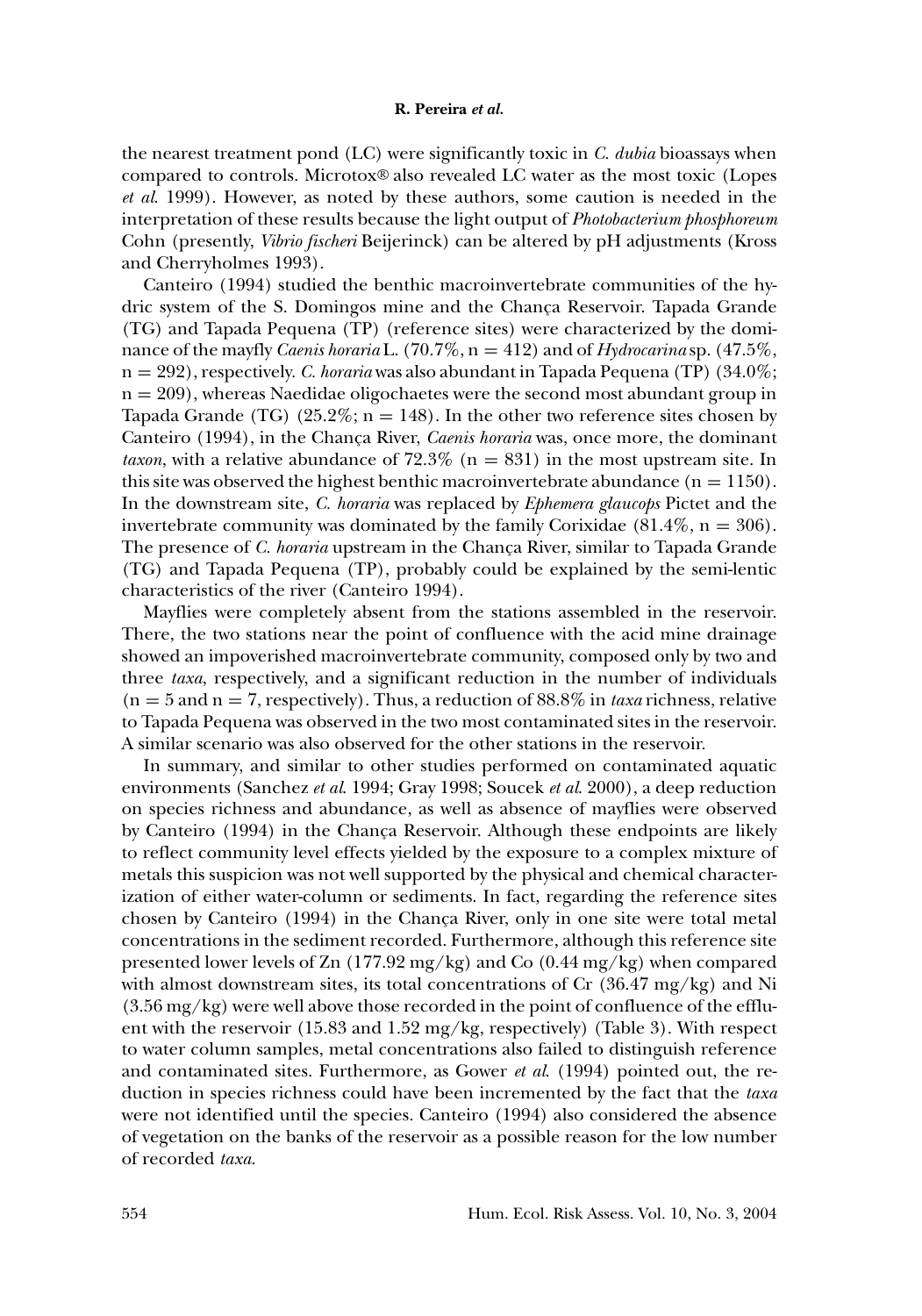|        | $\epsilon$ |           |         |         |         |
|--------|------------|-----------|---------|---------|---------|
| Ref.   | $CRES1*$   | $CRES2**$ | CRES4** | CRES3** | CRES5** |
| 61.83  | 989.95     | 80.57     | 40.44   | 35.29   | 54.23   |
| 177.92 | 807.99     | 333.14    | 235.89  | 172.41  | 233.76  |
| 27.82  | 52.12      | 18.57     | 28.64   | 29.56   | 45.79   |
| 36.47  | 15.83      | 21.26     | 9.39    | 20.08   | 50.1    |
| 0.24   | 0.22       | 0.24      | 0.22    | 1.01    | 0.25    |
| 4.45   | 64.12      | 7.09      | 0.61    | 7.18    | 0.57    |
| 0.44   | 2.6        | 1.18      | 0.9     | 1.01    | 0.74    |
| 3.56   | 1.52       | 1.65      | 1.11    | 1.42    | 1.73    |
| 15.79  | 25.78      | 58.62     | 26.1    | 15.88   | 16.41   |
| 2.46   | 16.77      | 9.49      | 3.53    | 6.21    | 2.73    |
| 0.16   | 0.65       | 0.16      | 0.14    | 0.39    | 0.17    |
|        |            |           |         |         |         |

**Table 3.** Chemical characterization of sediment samples collected in Chanca Reservoir in September 1992 (Pereira, personal communication; Canteiro 1994).

<sup>∗</sup>CRES1—point of confluence of the effluent with the Chanca Reservoir. ¸

∗∗CRES2–CRES5—downstream sites.

Total metal concentrations in  $\mu$ g/g except for Fe (mg/g). AVS and SEM concentrations in  $\mu$ mol/g dry sed.

Regarding functional feeding groups, collectors, which are usually associated with the sediment, were absent from the station near the source of contaminants. Shredders-scrapers were also absent in all the Chanca Reservoir sites. According to ¸ Farag *et al*. (1998), the feeding behavior is the main determinant of metal bioaccumulation by invertebrates. This leads to the suspicion that the concentrations of metals in all sediment samples from the Chanca Reservoir may be toxic to benthic macroinvertebrates and may have contributed to the disappearance of the aforementioned functional groups. The absence of burrowing organisms also seems to confirm sediment contamination. However, it is important to keep in mind that the lack of riparian vegetation in the Chança Reservoir banks, reported by Canteiro (1994), could also have compromised the establishment of shredder and collector populations (Cummins, 1992).

Canteiro (1994) also reported the sub-lethal toxicity to *C. dubia* of sediment interstitial water, collected in the point of confluence of the effluent with the reservoir in parallel with the study of the benthic macroinvertebrates community of the Chança Reservoir. In fact, sediment samples from the reservoir, near the point of confluence with the effluent and in some sites downstream, exceeded the sediment probable effect levels (PELS) for zinc and copper, proposed by Ingersoll *et al*. (1996) and by Smith *et al*. (1996). These values correspond to the heavy metal concentrations above which effects were observed in *Hyalella aztec*a 28-d assays. However, in an apparent contradiction with the biological effects observed, all the sites had sediment simultaneously extracted metal/acid-volatile sulfide (SEM/AVS) ratios (molar values) less than 1 (Pereira *et al*. personal communication; Canteiro 1994). Heavy metals can be trapped in the sediments through binding with carbonates, Mn-oxides, Fe-oxides, organic matter, sulfides, and residuals (Yu *et al*. 2001a). AVS mainly comprises free sulfides, amorphous iron monosulfides (FeS), crystalline macknawite, pyrrhotite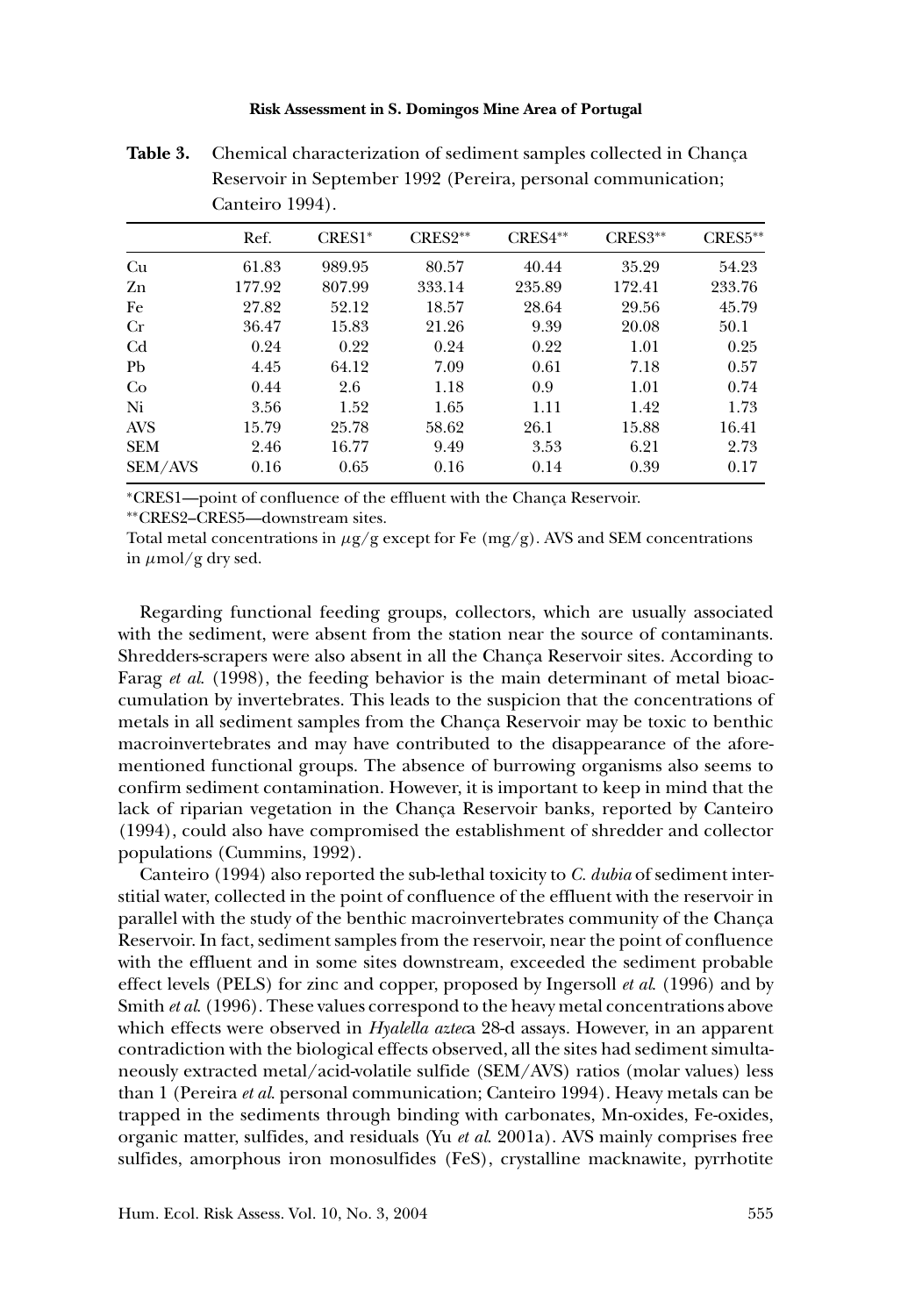(Fe), and greigite (Fe<sub>3</sub>S<sub>4</sub>) as well as sulfides of other divalent cations, which are released during cold hydrochloridic acid extraction (Di Toro *et al*. 1992; Van den Berg *et al*. 1998; Yu *et al*. 2001b). Sulfides have proved to have the main role in the efficient fixation of heavy metals in anoxic sediments, whereas Mn- and Fe-oxides may regulate the bioavailability of metals in highly aerobic environments (Van den Berg *et al*. 1998). SEM are the amount of heavy metals obtained during AVS extraction. According to the AVS approach, when the ratio SEM/AVS of molar concentrations is smaller than 1, very low concentrations of heavy metals should be available in the pore water, and, subsequently, sediments should not reveal lethal or sub-lethal toxicity (Sibley *et al*. 1996; Van den Berg *et al*. 1998; Simpson 2001). However, this was not observed in the Chança Reservoir and the results were coincident with those reported by O'Connor *et al.* (1998). These authors attributed toxicity recorded in their study to sediment characteristics other than sulphide insoluble metals. Another possible explanation could be the use of an inappropriate sampling device (van Veen grab) in the Chança Reservoir study (Canteiro 1994). This grab sampler did not prevent the mixture of sediments from different depths, leading to the destruction of the AVS vertical gradient and to a subsequent erroneous determination of the SEM/AVS ratios. Subsurface anoxic sediments, usually richer in AVS, could have contributed to the net amount of AVS in the mixed sediment sample and, subsequently, to SEM/AVS ratio less than one. This aspect was observed by Van den Berg *et al*. (1998) in sediment samples collected in the Meuse River, and reinforced by Boothman *et al*. (2001). The latter authors drew attention to the consideration of fine-scale vertical gradients and seasonal variations when using AVS and SEM measurements to assess the bioavailability of metals in natural conditions.

Surface sediments (from the uppermost 6 cm) where benthic organisms usually dwell, could had lower concentrations of AVS. Otherwise, as it was observed by Peterson *et al.* (1996), bioturbation yielded either by benthic invertebrates or by fish looking for food, could also have been responsible for the oxidation of sediments with the subsequent decline in AVS and the release of metals to the interstitial water. However, Wall *et al*. (1996) observed that bioturbation by carps in a closed system resulted in a twofold and eightfold increase in Cd water concentration. Still cadmium did not become available to be bioaccumulated, due to the simultaneous resuspension of sediment particles with high binding capacity. In addition to the variability associated with depth, results of some studies also indicated that AVS and metal bioavailability may change over time. Subsequently, the seasonal cycles of AVS formation and oxidation may determine whether sediments act as sites for the immobilization of metals or as sources of metals to interstitial water, overlying water, and biota (Clements and Kiffney 1994; Besser *et al*. 1996; Van den Berg *et al*. 1998; Boothman *et al*. 2001). In fact, confirming this variability in sediment conditions, and in opposition to the observations of Canteiro (1994) for the sediment interstitial water, toxicity to *C. dubia* was not observed later by Pereira *et al*. (2000) in sediment samples collected in the point of confluence of the effluent with the Chança Reservoir, and in some sites downstream, as it was described earlier.

Fish communities of Tapada Grande, Tapada Pequena, Chança Reservoir, and Guadiana River consisted of several Cyprinidae species, of which the barb (*Barbus*  $microcephalus Almaça),$  the Iberian barb (*Barbus comiza* Steindachner) and *Chondrostoma willkommii* Steindachner are endemic Portuguese species that only occur in the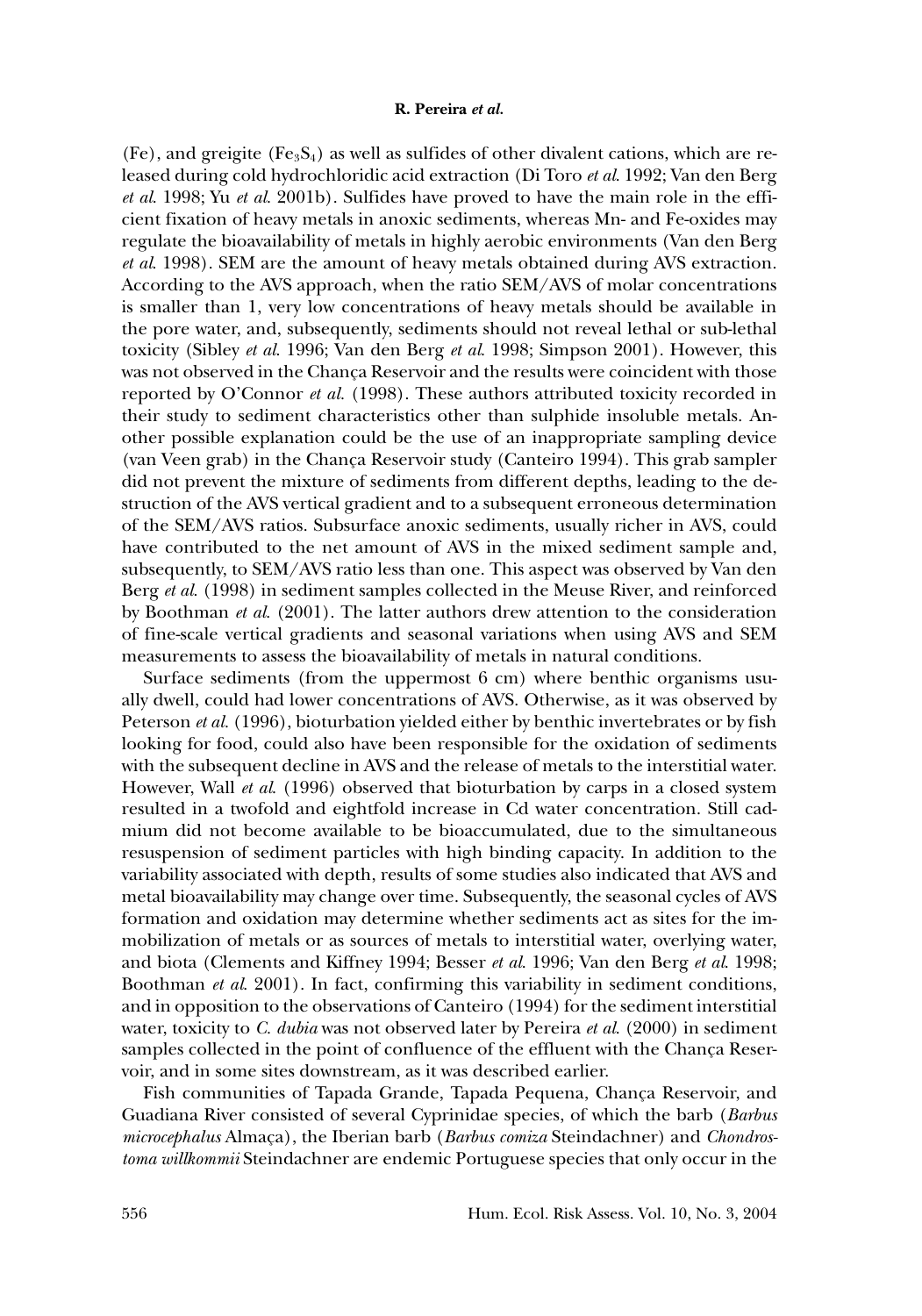Guadina River basin (Almaça 1995; Ribeiro *et al.* 1995). Chança Reservoir and Guadiana River also support game fish species such as the carp (*Cyprinus carpio* L.), the goldfish [*Carassius auratus* (Linnaeus)] and the largemouth bass *Micropterus salmoides* Lacépède. The last species is commonly used in local gastronomy. According to Almaça (1995), the high level of endemicity of the Portuguese native ichthyofauna should justify special concern for the conservation of inland waters.

Amphibian species, such as the Western spadefoot [*Pelobates cultripes* (Cuvier)], the Iberian frog (*Rana iberica* Boulenger), and the Spanish turtle [*Mauremys leprosa* (Schweigger)], which are rigorously protected by the Council Directive 92/43/CEE of the 21 May 1992 (Annex II and IV) (EC 1992), were recorded in the S. Domingos mine area (Ribeiro *et al*. 1995) and are commonly found in the freshwater bodies and in the reservoir for breeding, laying eggs, and larval development. Mammals such as the wild boar (*Sus scrofa* L.), the fox (*Vulpes vulpes* L.), and the otter (*Lutra lutra* L.), also protected by the same Directive, seek these water resources for eating (large crustaceans, amphibians, and fish) and for drinking (Ribeiro *et al*. 1995; Pena and Cabral 1996). Wild boars also use the reservoirs to wash and take care of their coats (Pena and Cabral 1996).

# **CONCEPTUAL MODEL AND ANALYSIS PLAN**

Previous studies performed in the S. Domingos mine area created concern about chronically low-level exposures that may impact aquatic biota and human health. Moreover, the lack of information about the status of terrestrial biota is also highly concerning because the large amounts of ore residues in the area have produced high concentrations of metals in the soil. These elevated metal concentrations may impact biota, altering soil structure and function. Therefore, based on the available information, assessment endpoints and a conceptual model for an integrated assessment of human health and ecological risk assessment were developed. Information about public interests, expectations, main economical and recreational activities, and attitudes toward management decisions consecrated on the UGP were also collected through a questionnaire delivered in the S. Domingos mine area (Pereira unpublished data). Inputs from the public are very important and helpful to choose socially valuable assessment endpoints (Barton and Sergeant 1998).

The goals of the risk assessment for S. Domingos mine area were:

- to evaluate metal bioavailability on the soil and sediment compartment;
- to assess the likelihood of adverse effects of historical contamination on terrestrial and aquatic individuals, populations, or communities;
- to evaluate human exposure and to determine the most important pathways; and
- to formulate and prioritize clean-up strategies.

Physical risks will not be considered in the plan of this first approach to the S. Domingos mine risk assessment because we believe that the unsuitable and risky use of the area can be controlled immediately by restricting visitors' access to certain areas and buildings, using fences and appropriate advertisements. Additionally, education/information programs can also contribute to shifts in visitors' attitudes.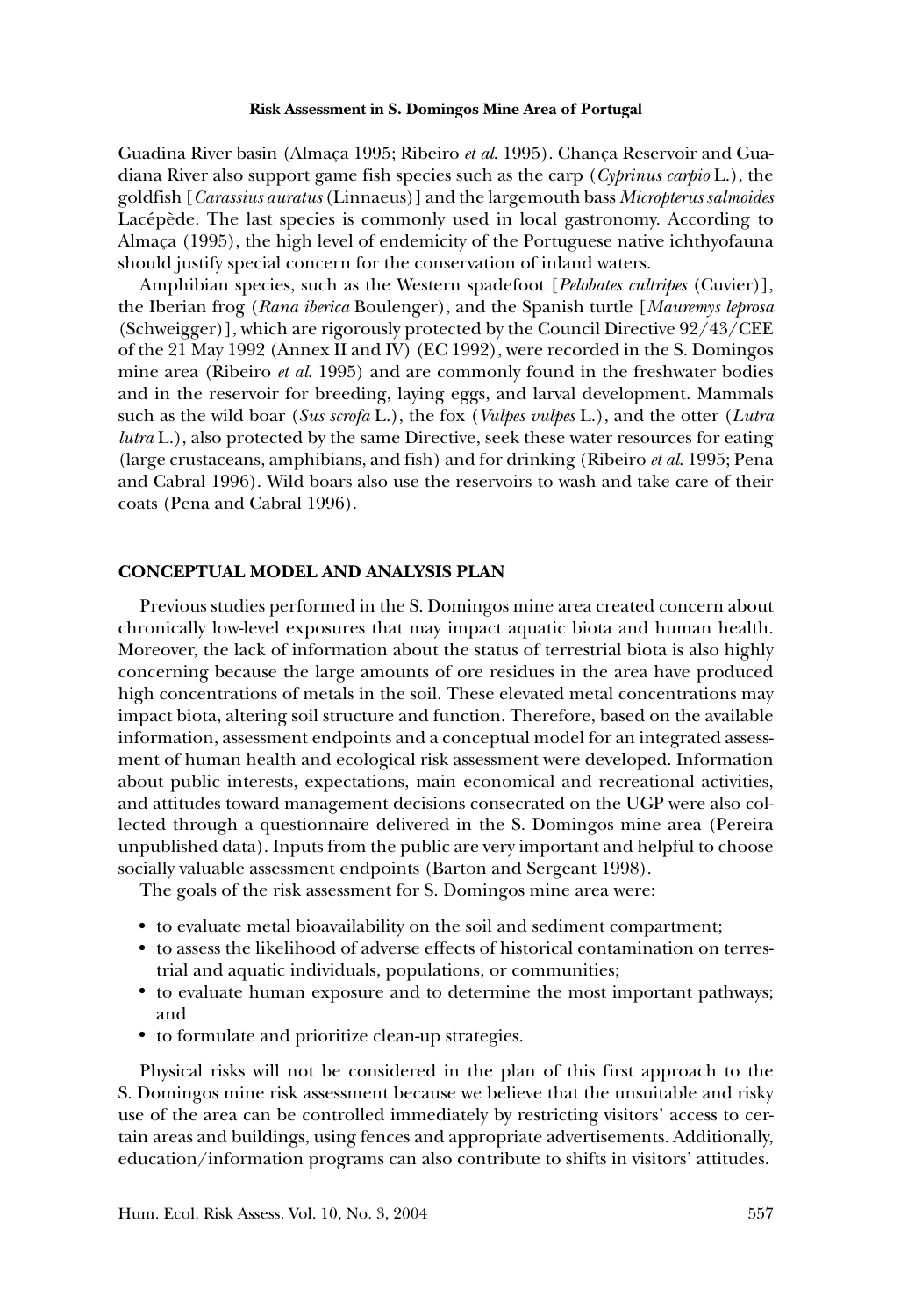**R. Pereira** *et al.*



**Figure 2.** Conceptual model for the S. Domingos mine risk assessment process (the tick lines represent the most important exposure pathways).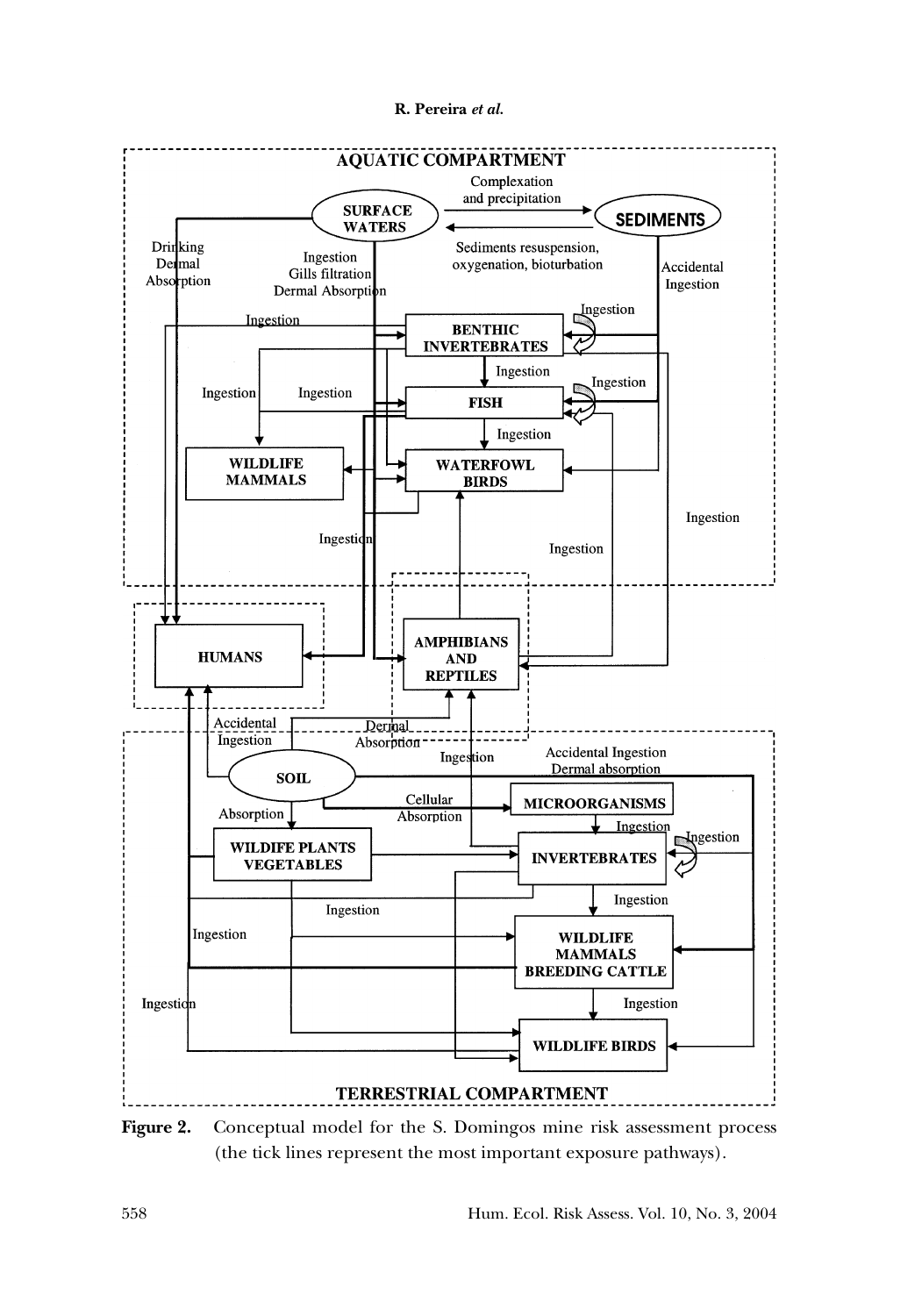The conceptual model included the sources of contaminants, the individuals, populations, and communities of receptors at risk and the likely exposure pathways (Figure 2). The analysis plan for the site-specific assessment of the S. Domingos mine comprised several tasks defined in a tiered approach, as proposed by USEPA (1998b) (Figures 3 and 4). The plan included two tiers. The first one (Tier 1) mainly focused on soil contamination and on the assessment of the terrestrial individuals and communities (tasks 1A to 1F) (Figure 3). Tier 2 included surface water (task 2B) and sediment physical and chemical characterization (task 2C) in conjunction with a seasonal sampling of benthic invertebrates (task 2D), a spatial characterization of fish community structure (task 2F), and an evaluation of fish and amphibian exposure through the analysis of tissues and whole body residues (tasks 2G and H) (Figure 4). Human exposure evaluation was also planned in Tier 1 (task 1F) (Figure 3). The performance of some tasks from tier 2 (*e.g.*, task 2A) depended on the results obtained in previous tasks (Figure 4). Tier 1 focuses on the soil compartment because of the lack of information for the area.

### **Terrestrial Compartment**

The soil is responsible for the transformation, decomposition, and mineralization of organic matter and it also supports a great diversity of living forms. Soil biomass is composed, in a large percentage, by microorganisms, which include bacteria, protozoa, fungi, and algae (Nielsen and Winding 2002). These organisms play an important role in litter decomposition, toxic substances biodegradation, nutrient mineralization from organic matter, and nutrient release from mineral matrices. Therefore, they play a pivotal role in the natural cycles of carbon, nitrogen, phosphorus, sulphur, and, subsequently, to soil structure and quality for plant growth and soil fauna. Additionally, microorganisms have an important contribution in the maintenance of water holding capacity and soil structure through the production of polysaccharides and other cellular debris, that function as cementing agents stabilizing soil aggregates (Gerrard 2000; Nielsen and Winding 2002). Microorganisms are important constituents of all terrestrial food chains, they guarantee a provision of food for soil invertebrates, and they have the ability to provide an integrated measure of soil health (Fairbrother *et al.* 1999; Efroymson and Suter II 1999; Nielsen and Winding 2002).

In order to perform degradative processes of the high molecular weight organic molecules, soil microorganisms release several enzymes into the soil (Rossel *et al*. 1996). These enzymes catalyze several chemical reactions and have a relevant role in the soil microbial processes. Several studies have demonstrated a reduction in soil enzymatic activity due to exposure to heavy metals in contaminated sites (Rowell and Florence 1993; Rossel *et al*. 1996; Kuperman and Carneiro 1997). Furthermore, Rossel *et al*. (1996) have confirmed the suitability of soil enzymatic and soil microbiological investigations, mentioned by Schinner (1996), to assess the intensity and duration of the effects yielded by physical and chemical influences on soil metabolic capacity (Rossel *et al*. 1996). Additionally, enzyme assays have revealed to be sensitive, specific, simple, and cost-effective tools (Rossel and Tarradellas 1991; Rowell and Florence 1993; Sinsabaugh 1994). Therefore, dehydrogenase activity, acid phosphatase activity, and potential nitrification were chosen as measurement endpoints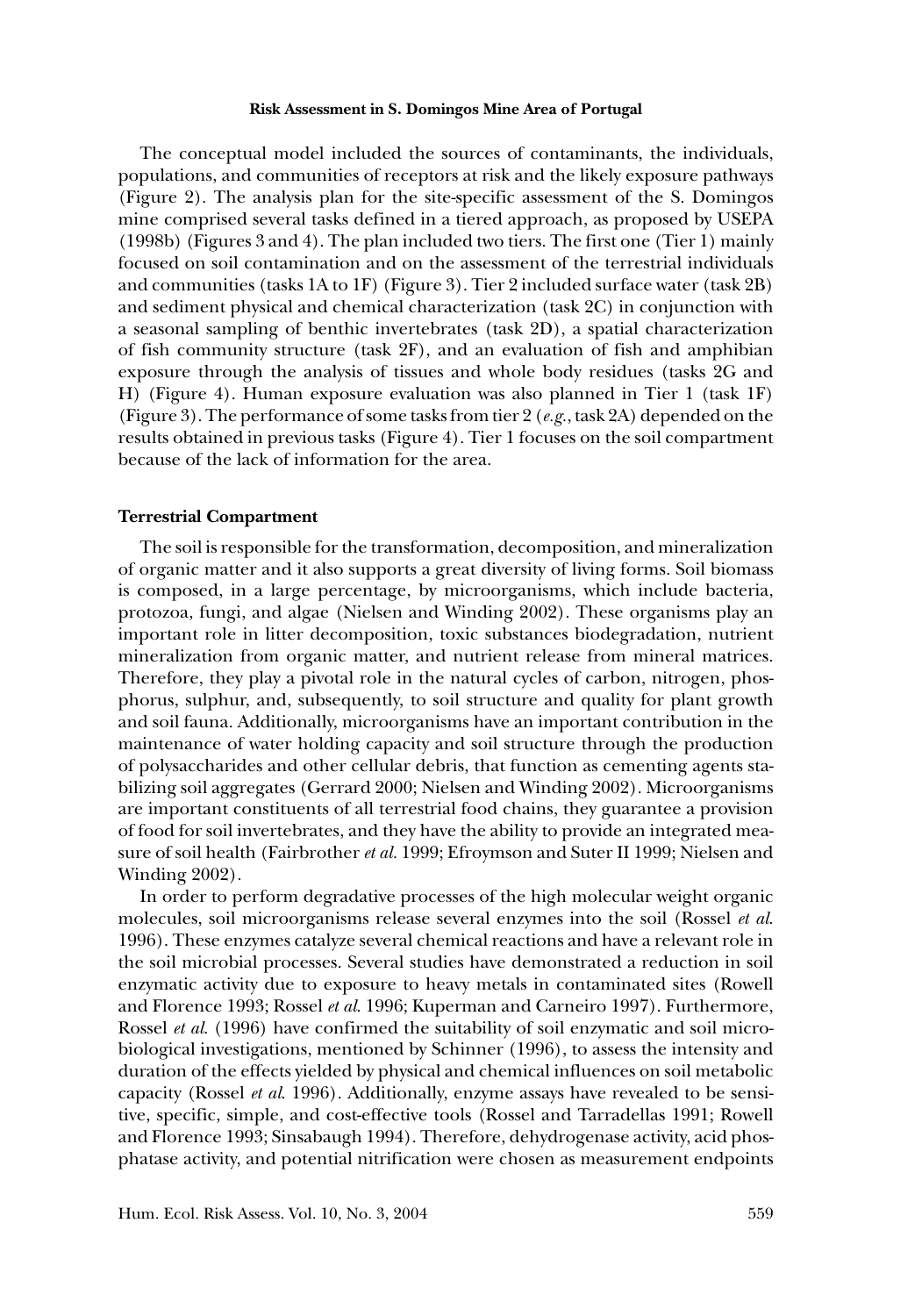|                         |                                     | <b>Tasks</b>                                                  | <b>Measurements</b>                                                                                                                                                                                                                                                                                                                                |  |  |
|-------------------------|-------------------------------------|---------------------------------------------------------------|----------------------------------------------------------------------------------------------------------------------------------------------------------------------------------------------------------------------------------------------------------------------------------------------------------------------------------------------------|--|--|
|                         |                                     | Soil physical and<br>chemical<br>characterization             | A.<br>- total metal concentrations in soil;<br>- pH, conductivity, organic matter content, moisture content, particle size distribution; cation<br>exchange capacity:                                                                                                                                                                              |  |  |
|                         |                                     | <b>Microorganisms</b><br>community<br>evaluation              | B. Microorganisms enzymatic activity<br>- dehydrogenase activity (Öhlinger 1996b);<br>- acid phosphatase activity (Margesin 1996);<br>- potential nitrification (Kandeler 1996);                                                                                                                                                                   |  |  |
| <b>SOIL COMPARTMENT</b> |                                     | Soil meso and<br>macrofauna<br>community<br>evaluation        | C. Community structure parameters<br>- abundance/activity;<br>- biological diversity;<br>- number of taxa;                                                                                                                                                                                                                                         |  |  |
|                         | Soil Function and Terrestrial Biota | Sub-lethal soil<br>toxicity<br>evaluation                     | D.<br>- seedling emergence, growth, root and shoot length and total wet or dry mass in long-term<br>toxicity bioassays with <i>Lactuta sativa</i> and other plant species (OECD 1984; ISO 1993, 1995);<br>- reproduction (number of offspring per female) in <i>Folsomia candida</i> and <i>Eisenia fetida</i> (ISO<br>1998; ASTM 1999; ISO 1999); |  |  |
|                         |                                     | <b>Small mammals</b><br>exposure and<br>effects<br>assessment | E. Bioindicator species (Rattus rattus and Mus spretus)<br>- liver, spleen, and kidney residues;<br>- hair residues:<br>- liver, kidney, thymus and spleen histopathological features;                                                                                                                                                             |  |  |
|                         | Humans                              | <b>Local residents</b><br>exposure<br>evaluation              | F.<br>- human hair residues;<br>- questionnaire to collect information about health status, main food items and potential<br>confounding factors;                                                                                                                                                                                                  |  |  |

**Figure 3.** Tier 1 tasks from the analysis plan of S. Domingos mine area risk assessment.

for the functional characterization of the terrestrial microbial community from the S. Domingos mine area. Nitrification was considered a sensitive parameter because only a small number of nitrifier bacteria are involved (Visser and Parkinson 1992). Due to economic constraints, the assessment of these parameters (task 1B) had be done simultaneously with soil physical and chemical characterization (task 1A) in a single sampling effort (Figure 3). For physical and chemical characterization, especially for heavy metal content evaluation, composite sampling may be considered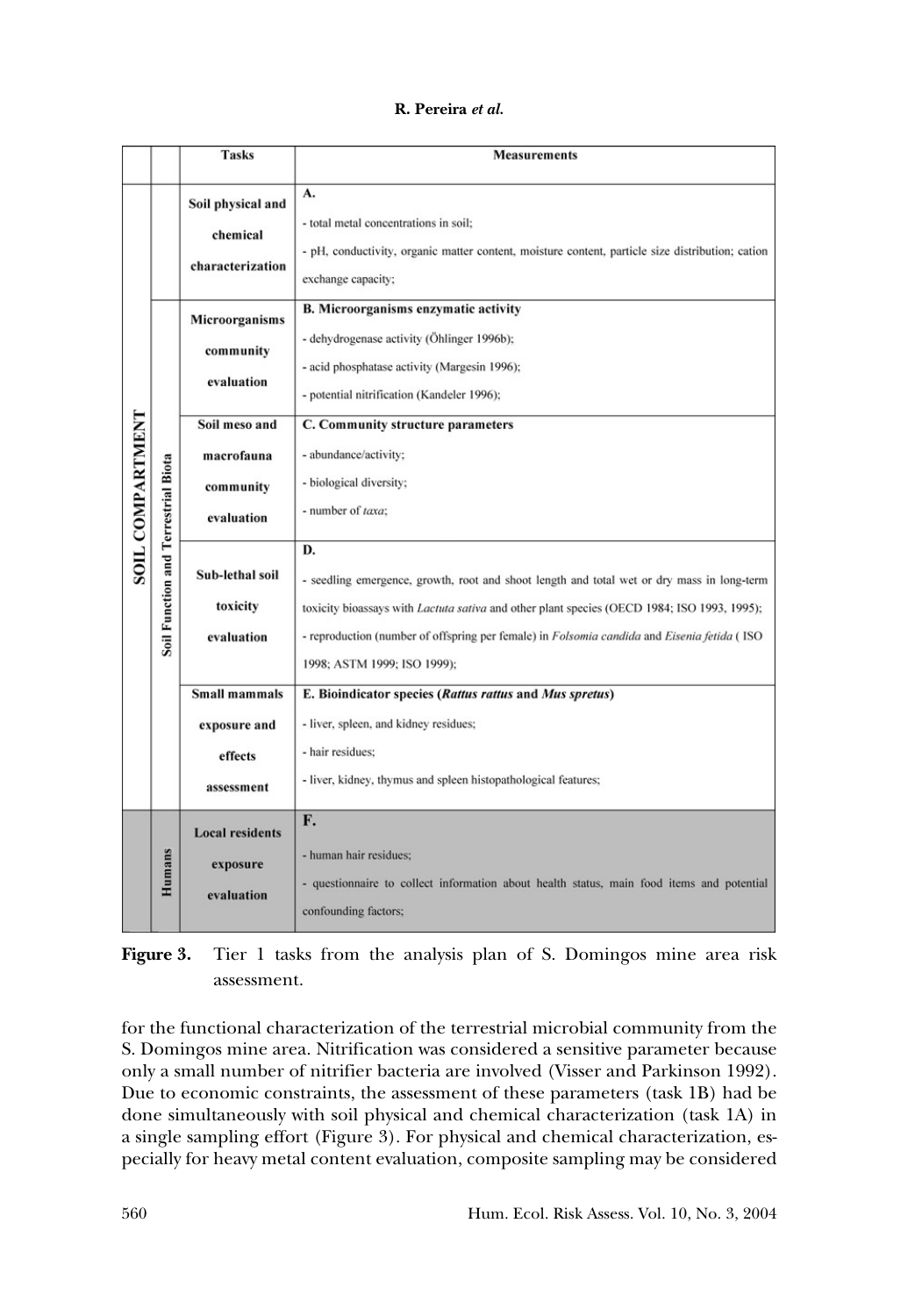|                     |               | <b>Tasks</b>                                  | <b>Measurements</b>                                                                      |  |  |
|---------------------|---------------|-----------------------------------------------|------------------------------------------------------------------------------------------|--|--|
|                     | Humans        | <b>Local residents</b><br>exposure evaluation | A.<br>- food items residues (see task 1F, Figure 3);<br>- drinking water metal contents; |  |  |
|                     |               | Overlying water physical                      | В.                                                                                       |  |  |
|                     |               |                                               |                                                                                          |  |  |
|                     |               | and chemical                                  | - heavy metal total and dissolved concentrations, TOC, DOC, pH,                          |  |  |
|                     |               | characterization                              | conductivity, dissolved oxygen, ammonia, alkalinity and hardness.                        |  |  |
|                     |               | Sediments physical and                        | C.                                                                                       |  |  |
|                     |               | chemical                                      | - heavy metals total concentrations;                                                     |  |  |
|                     |               |                                               | - SEM/AVS ratios, TOC, pH;                                                               |  |  |
|                     |               | characterization                              | - sediment particle size distribution;                                                   |  |  |
|                     |               |                                               | D. Community structure parameters                                                        |  |  |
|                     |               | <b>Benthic invertebrates</b>                  | - richness and total abundance;                                                          |  |  |
|                     |               | community                                     | - percent Ephemeroptera abundance;                                                       |  |  |
| AQUATIC COMPARTMENT |               | evaluation                                    | - Ephemeroptera-Plecoptera-Trichoptera richness;                                         |  |  |
|                     |               |                                               | - bioaccumulation evaluation;                                                            |  |  |
|                     |               |                                               | E.                                                                                       |  |  |
|                     | Aquatic biota | <b>Sub-lethal sediments</b>                   | - survival, growth, female and male emergence, adult mortality, number                   |  |  |
|                     |               | toxicity evaluation                           | of eggs produced and number of eggs hatched in sub-lethal toxicity                       |  |  |
|                     |               |                                               | bioassays with Chironomus riparius (ASTM 2000; USEPA, 2000).                             |  |  |
|                     |               |                                               | F. Community structure parameters                                                        |  |  |
|                     |               | <b>Fish community</b>                         | - relative abundance;                                                                    |  |  |
|                     |               | evaluation                                    | - species composition;                                                                   |  |  |
|                     |               |                                               | - standard length, total length, body depth, weight;                                     |  |  |
|                     |               |                                               | - incidence of external anomalies, parasitism;                                           |  |  |
|                     |               |                                               | G. Bioindicator species (M. salmoides and Cyprinius carpio)                              |  |  |
|                     |               | Fish exposure and effects                     | - whole body, liver, and gills residues;                                                 |  |  |
|                     |               | assessment                                    | - histopathological features on liver and gills;                                         |  |  |
|                     |               |                                               | H. Bioindicator species (Rana perezi)                                                    |  |  |
|                     |               | Amphibians exposure                           | - whole body residues;                                                                   |  |  |
|                     |               | assessment                                    |                                                                                          |  |  |
|                     |               |                                               |                                                                                          |  |  |

**Figure 4.** Tier 2 tasks from the analysis plan of S. Domingos mine area risk assessment.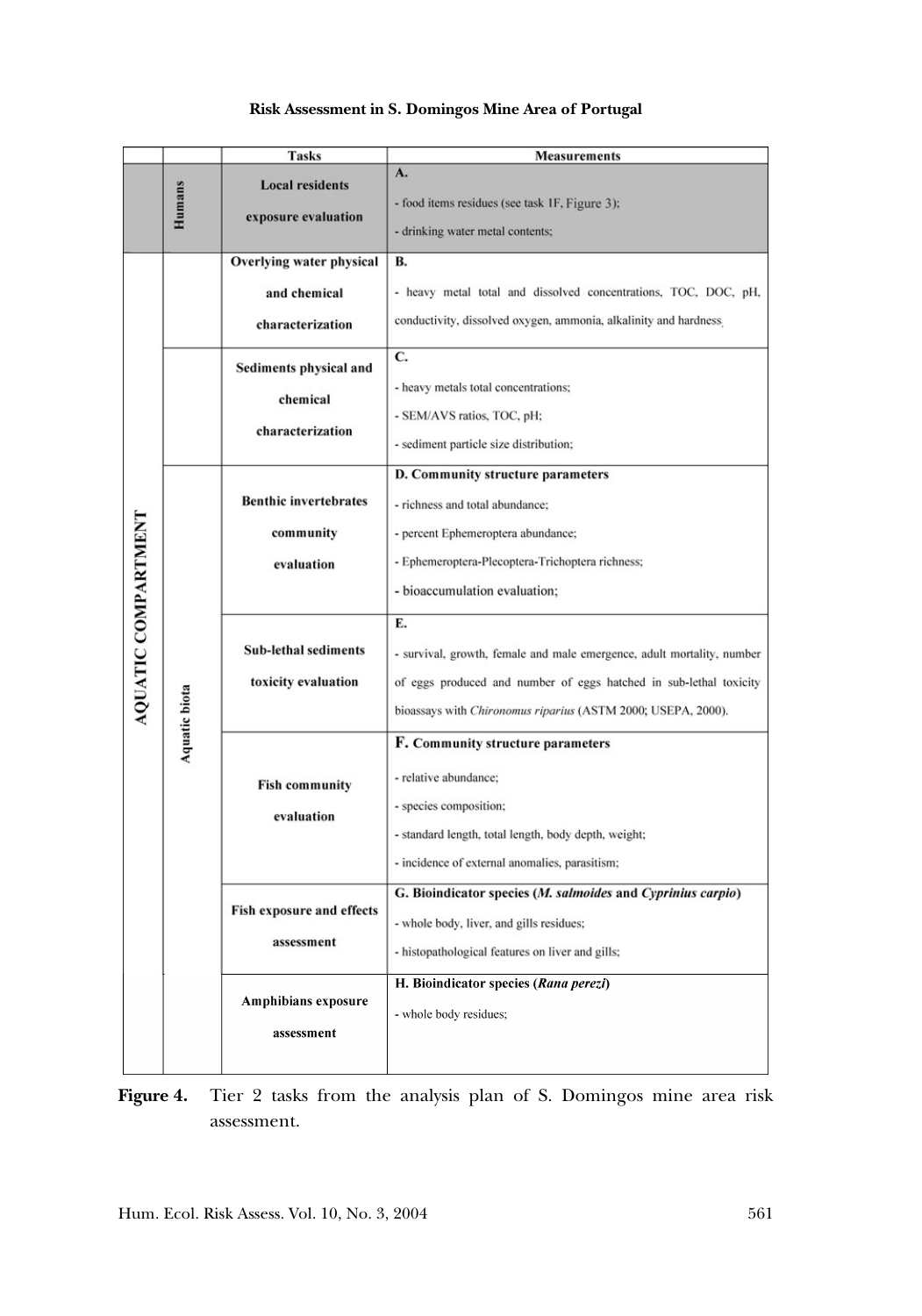because it has the main advantage of reducing costs and allowing the determination of the mean total concentrations of heavy metals for each area (USEPA 1996; Malherbe 2002; Nielsen and Winding 2002). Methods for soil samples collection (design, depth, and devices), sampling storage, and transportation as well as for soil physical and chemical evaluation are well documented (USEPA 1992, 1996; SPAC 1999).

According to prevailing wind drifts, the reference area chosen for soil communities biosurveys was located at 5 km North from the mining area, in Corte do Pinto (CP) (Figure 1). Another eight sampling sites were selected in the mining area, according to the distance to the exploitation zone, toward the South. Within each sampling site, the different vegetation patches were considered. The choice of a reference area is the most difficult task in these studies. It should have the lowest toxicity of heavy metals as possible, other contaminants should also be absent, and the soil characteristics must be similar to those of the contaminated site (USEPA 1992; Indeherberg *et al*. 1998; Van Straalen 2002). However, as recorded by other authors (*e.g.*, Hudson *et al*. 1997; Alvarenga *et al*. 2002b), high metal contents should be expected in disturbed and undisturbed soils due to natural mineralization. The difference, if one exists, is related to the level of bioavailability of those metals. In summary, as emphasized, the measurement of soil total metal content gives little information because the external available fraction of metals in the soils is determined by soil abiotic factors, such as pH, Eh, organic matter content, clay content and moisture content, hydrous oxides, and manganese oxides, as well as by biotic factors (Ahlers 2001; Peijnenburg *et al*. 1997; Indeherberg *et al*. 1998). However, pH was generally recognized as the most influential factor governing the percentage of mobilizable metals to the solution phase, thus controlling their bioavailability to soil organisms (Gupta 1992; Giller *et al.* 1998; Rieuwerts *et al*. 1998). The methodology for soil sample collection and preservation for enzymatic activity analysis was described by  $\ddot{\text{Ohlinger}}$  (1996a). It is important to note that permanent changes in soil biological activity are best investigated in spring, before the beginning of the vegetation period. In order to obtain a representative sampling, soil samples (ten replicates) are to be randomly collected in each vegetation patch, within each environmental unit considered (task1B) (Figure 3). Methods for the evaluation of dehydrogenase activity, acid phosphatase activity, and potential nitrification are described by Öhlinger  $(1996b)$ , Margesin  $(1996)$ , and Kandeler  $(1996)$ , respectively.

Because ecological rehabilitation is one of the goals of the reclamation project, soil fauna is very important because it can contribute to a faster recovery at the site and can be used as indicators to evaluate the effectiveness of restoration measures (Haimi 2000). Soil invertebrates, which include four main groups (arthropods, nematodes, annelids, and molluscs), occupy a central role in soil energy pathways, as they feed on all types of organisms and materials and may, subsequently, be exposed to soil and pore water–associated contaminants through dermal uptake and ingestion. These organisms can also be responsible for the transference of bioaccumulated contaminants to the above ground food webs (Fairbrother *et al*. 1999; Gerrard 2000; Haimi 2000). Keep this in mind, the soil invertebrates community of S. Domingos mine area was also considered an appropriate endpoint to assess risks posed by soil contaminants. The soil invertebrates assemblage will be surveyed in four sampling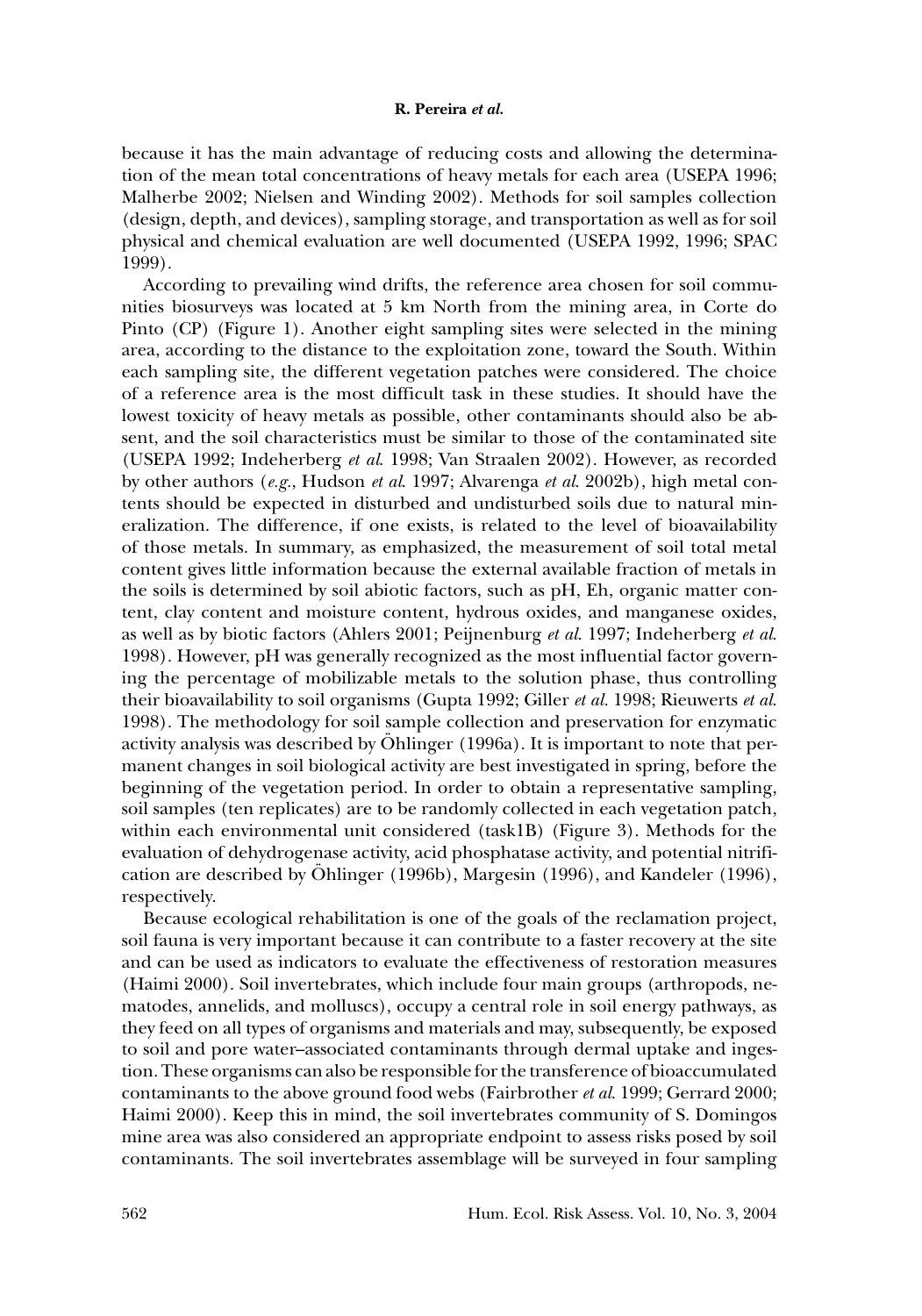periods (summer, fall, winter, and spring) (task 1C) in the same sampling sites defined for tasks 1A and 1B (Figure 3). Pitfall trapping is the most commonly used method for capture of invertebrates and is a simple and cost-effective method of capturing a very large number of invertebrates with minimum effort (Ausden 2000). According Read *et al.* (1998), canonical correspondence analysis (CCA) proved to be a powerful technique to clarify the relations between soil invertebrate species (using total number of individuals for each species) and environmental variables (*e.g.*, pH, heavy metal total concentrations, soil type, organic matter content) and to make inferences about the effects on soil community structure. Additionally, the evaluation of species diversity may help to understand community structure. Therefore, this procedure will be considered for soil invertebrates and enzymatic activity data collected in the S. Domingos mine area.

Bioassays with at least three different species—a soft-bodied, a hard-bodied invertebrate, and a plant species—should be considered, in order to assess risks due to exposure to soil contaminants from different exposure routes. This is the most appropriate approach when concern with metal bioavailability exists (Yukselen and Alpaslan 2001). Bioassays, which expose organisms to the naturally contaminated soil, collected in the mining area, are the most advisable ones for site-specific assessments because of uncertainties in extrapolating across soil types (Fairbrother *et al.* 1999; Van Gestel *et al*. 2001). *Eisenia fetida* Savigny, *Folsomia candida* Willem, and *Lactuta sativa* L. will be the species considered for sub-lethal and inibition bioassays because standardized protocols have already been established (OECD 1984; ISO 1993, 1995, 1998, 1999; ASTM 1999) (Task 1D) (Figure 3).

Plants are likely taking up contaminants directly from the soil or through the deposition of metal containing dusts on their surfaces, whereas herbivorous wildlife and cattle (mainly sheeplike) consume plant and accidentally ingest soil. Subsequently, herbivorous are exposed to high concentrations of metals because they consume large amounts of vegetation. Therefore, rats (*Rattus rattus* L.) and the Algerian mice (*Mus spretus* Lataste)—an omnivorous and a herbivorous species, respectively, were chosen as indicator species in the S. Domingos mine risk assessment. The use of wildlife animals as monitors or sentinels of environmental hazards has already been reported in several studies  $(e.g.,$  Talmage and Walton 1991; Hyvärinen and Nygrén 1993; Creekmore *et al*. 1999; Fox 2001; Mertens *et al.* 2001; Nunes *et al.* 2001). These organisms can provide powerful information about characteristics, amounts, and types of chemicals present in the environment, and in many cases they tend to respond more quickly than humans and at lower doses (NRC 1991). Moreover, wildlife species can be potential sources of contaminants to humans or other wildlife species that may consume them (Gilman 1991). Consequently, heavy-metal residues in prey tissues can be used to estimate risks to predators (USEPA 1998a). The selection of rats and of Algerian mice for the S. Domingos mine risk assessment process was based on the following reasons: (1) these species have a large geographic distribution and can be found in contaminated and non-contaminated areas at high population densities (most of the time habiting with man and eating their food); (2) they are a key component of some terrestrial ecosystems and occupy an intermediate middle position in many food chains; (3) they contact soil during their entire life cycle, being exposed to heavy metals by ingestion of contaminated food or soil, or through dermal absorption; and (4) they have small home ranges, typically less than 90 m,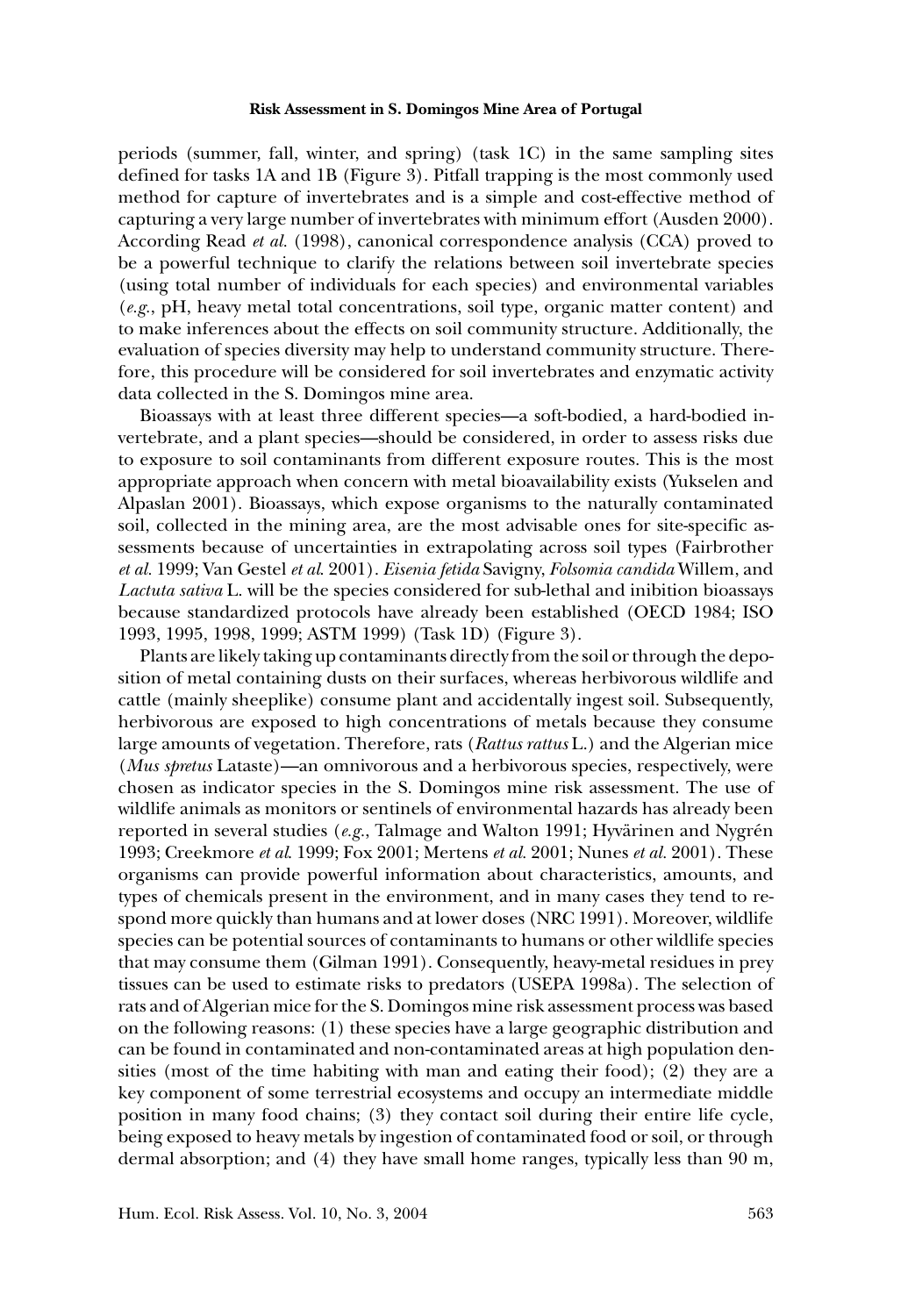which makes them appropriate site-specific indicators of contamination levels at the population levels (MacDonald and Barret 1993). Additionally, wild populations are usually large enough to support harvesting without major adverse effects (NRC 1991).

For the animals that will be collected in the S. Domingos mine area, a histopathological analysis of liver, kidney, and spleen will be performed in conjunction with tissue and hair residues analysis, in order to acquire information about metal bioavailability in the terrestrial compartment and to make some inferences about human and top predator exposures (task1E) (Figure 3). Heavy metals accumulate mainly in the liver and kidney of mammal species, which is explained by the primary role of these organs in metal excretion (Jeong *et al*. 2000; Liu *et al*. 2000; Silva *et al*. 2000). Lipoperoxide formation and cell damage caused by superoxide radicals  $\mathrm{(O_{2}^{-})}$  may be the main mechanism responsible for tissue lesions in exposed animals (Kotsanis and Llipoulou-Georgudaki 1999). These lesions tend to precede other morphological and biochemical alterations. According to Kålås *et al.* (2000), effects may be expected on wild species at contamination levels well below those responsible for acute effects.

The capture of wild mammals was planned using livetraps that will be be randomly distributed at two sampling sites: North of Tapada Grande (TG)—reference site and a potentially contaminated site, located in the ore exploitation area. Following the community legislation in force (EC 1986), regarding the protection of animals used for experimental and other scientific purposes, the number of animals captured must be reduced to a minimum.

### **Aquatic Compartment**

In the aquatic compartment, detritus and sediments are consumed by benthic invertebrates and detritivorous fishes. Benthic invertebrates are also potentially exposed to heavy metals, available in sediment pore water, through dermal uptake or gill absorption. These exposure pathways can also be important for fish. Contaminants can either pass through the gills without being taken up, can be excreted through the urine, or transformed and accumulated in different organs (Newman 2000).

It was recognized in planning the risk assessment that the earlier study, on benthic macroinvertebrates communities, performed in the S. Domingos mine area, more precisely in the Chanca Reservoir and Tapada Grande (TG), was limited by not accounting for sediment physical differences and for the possible effects of seasonal and depth variations in metal bioavailability. This seriously compromises the validity of the study because these organisms are extremely influenced by annual changes on the bottom substrate and overlying water with respect to parameters, such as dissolved oxygen content, organic matter inputs, and temperature (Cummins 1992; Wetzel 1993). Another gap that could be pointed out to the study of Canteiro (1994) is related to the fact that the validity of Tapada Grande and Tapada Pequena as reference sites was not confirmed by a representative water-column sampling and by the physical and chemical analysis of sediment samples (previously discussed). Still, the benthic macroinvertebrate community was considered an appropriate endpoint for the risk assessment in the S. Domingos mine area because as it was mentioned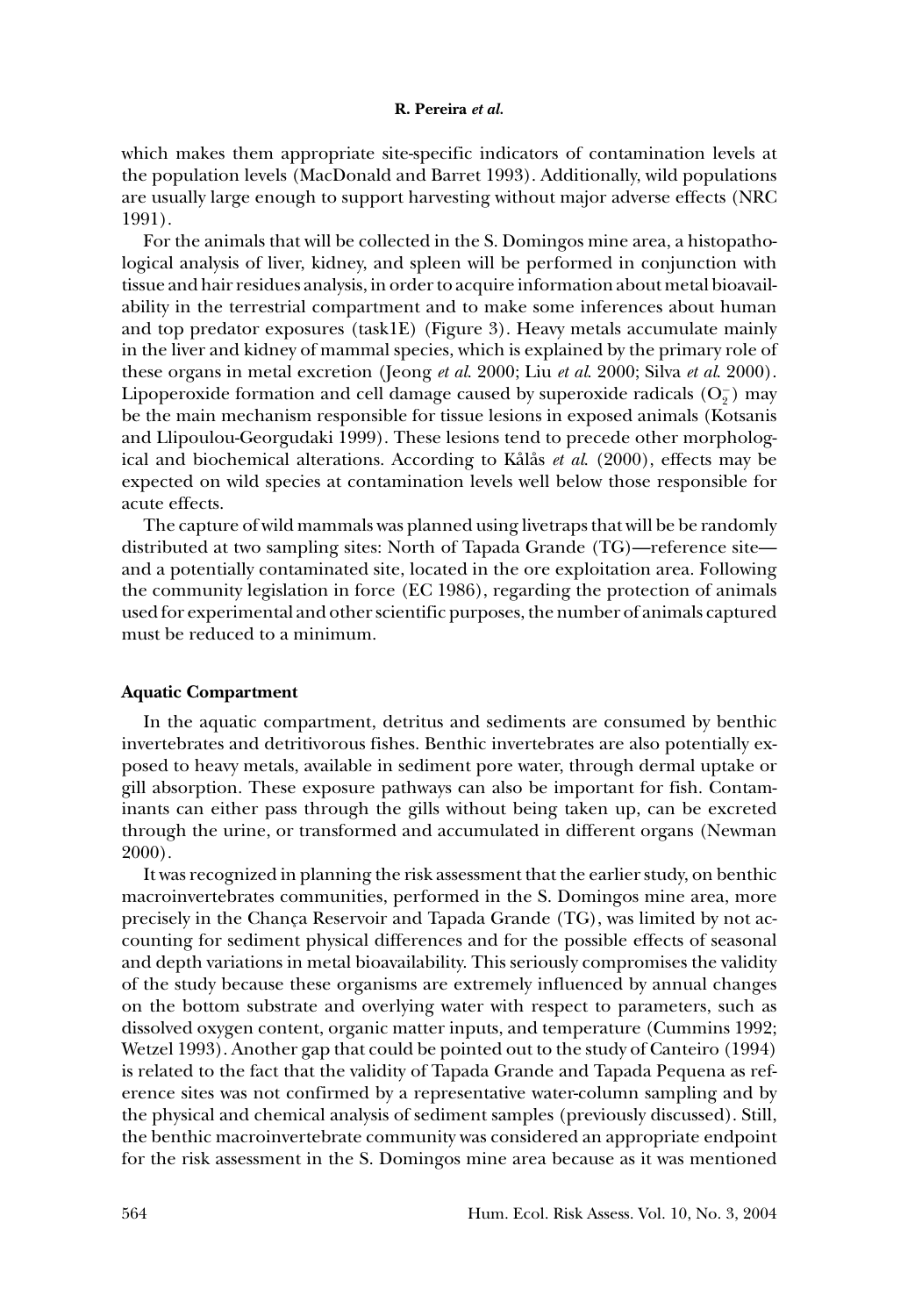earlier these organisms are potentially exposed to sediment-associated metals, via all important routes, and they have been shown to bioaccumulate metals (Cain *et al*. 1992; Clements *et al*. 1994; Milan and Farris 1998; Warren *et al*. 1998; Gundacker 2000; Croteau *et al*. 2001). Additionally, benthic macroinvertebrates are perfect integrators between microorganisms and fish, are universally abundant in running waters, easily collected, their life cycles are compatible with seasonal or annual sampling regimes, and they are large enough to be observed without sophisticated instruments (Cummins 1992).

Benthic macroinvertebrates surveys will be performed seasonally in four sampling phases (task 2D), in conjunction with sediment physical and chemical characterization (task 2C) (Figure 4). The latter task will include the assessment of total metal concentrations, TOC and AVS in sediment cores, in order to account for depth variability in these parameters. The assessment will be performed in at least two layers (0–3 cm and 3–6 cm) (Besser *et al*. 1996). For invertebrate surveys, EPA 841-B-98-007 (USEPA 1998b) provides a description of the most appropriate sampling location, the most advisable sampling gear, and also information about sample replication and sample processing. Soucek *et al*. (2000) recorded ephemropteraplecoptera-trichoptera (EPT) richness and relative ephemeroptera abundance as the two most sensitive endpoints. The most abundant and widespread species in all sampling areas, which are probably the most tolerant species, may be considered to assess its value as a bioindicator of contaminant bioaccumulation (task 2D) (Figure 4).

In order to have a reliable picture of sediment toxicity, sub-lethal toxicity bioassays with *Chironomus riparius* Meigen will be conducted in parallel with the evaluation of natural benthic assemblages (task 2E) (Figure 4). This species, and another from the same genus, have been widely used and have been considered sensitive to several chemicals in whole sediment toxicity assays (*e.g.*, Kemble *et al*. 1994; Sibley *et al*. 1996; Finlayson *et al*. 2000). Guidelines for conducting the aforementioned bioassays are available in the documents edited by USEPA (2000) and ASTM (1990, 2000). The endpoints commonly assessed are survival, growth, female and male emergence, adult mortality, number of eggs produced, and number of eggs hatched (USEPA 2000). Methods for sediment sample collection, handling, storage and preparation, and test procedure are described by ASTM (1990), SETAC (1993), and USEPA (2000) and will be followed in order to minimize sediment disturbance and subsequent changes in bioavailability (task 2E) (Figure 4).

Once in the biota, the contaminants can be passed through the food web, bioaccumulating in carnivorous and omnivorous fish species such as the largemouth bass (*Micropterus salmoides* Lacépède) and the sunfish (*Lepomis gibbosus L.*). This poses a threat to waterfowl species such as the capped heron (*Ardea cinerea* L.), the egret (*Egretta garzetta* L.), the black-crowned night-heron [(*Nycticorax nycticorax* (L.)], and the osprey (*Pandion haliaetus* L.). However, only the capped heron breeds in the area (Rufino 1989).

A fish community structure study (task 2F) was planned for the Chança Reservoir. Sampling will be conducted along transects in at least four stations, one in the mixing zone, two downstream, toward the Chança dam, and a reference station upstream in the river (Figure 4). The stations will coincide with those defined for tasks 2B, 2C, 2D (Figure 4). In each sampling station, a description of the substrate,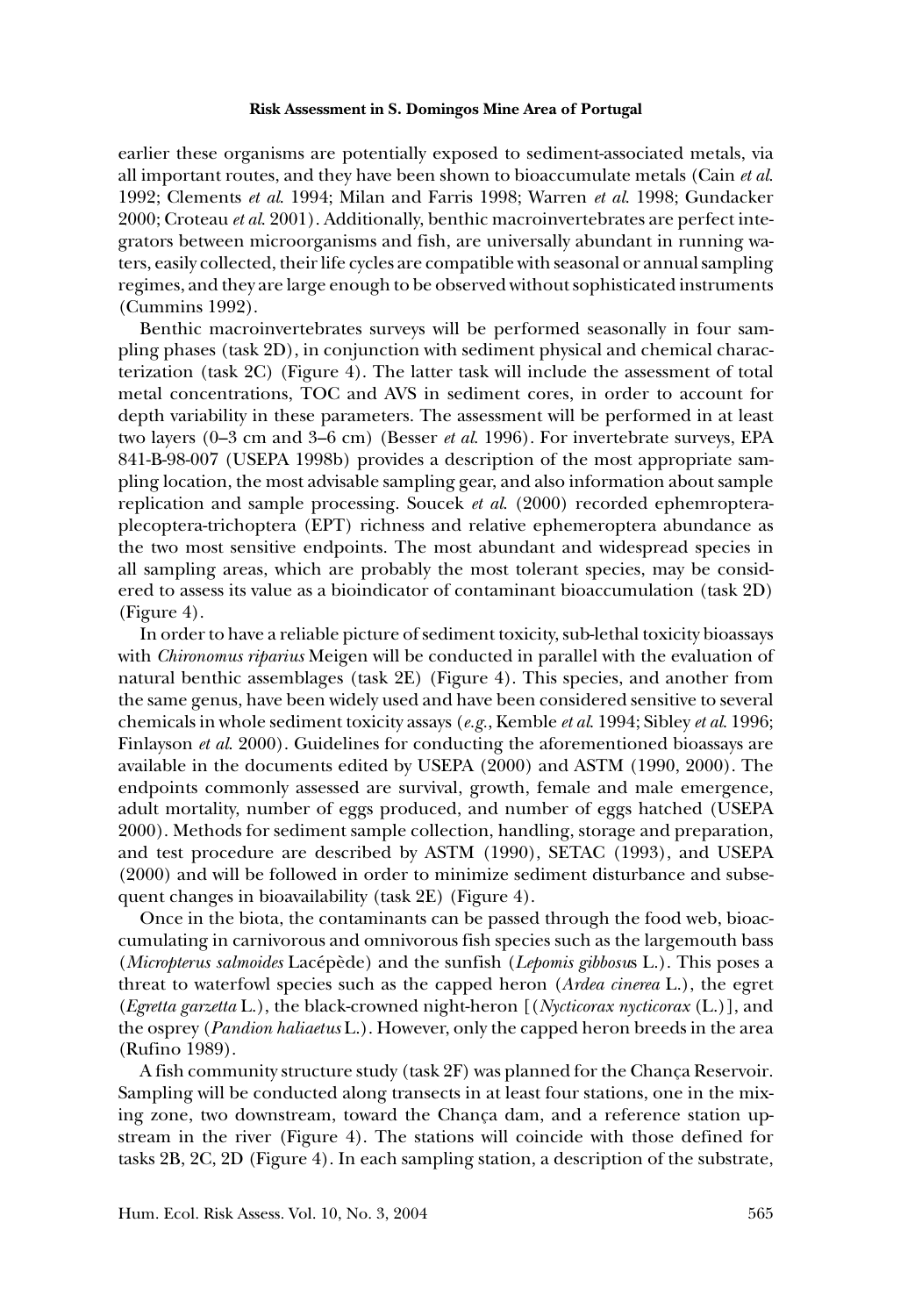vegetation patches, water depth, and current will be provided. Fish surveys will be performed using a combination of electrofishing and trawls, in late summer or early fall (USEPA 1993, 1998b). Animals will be identified, measured, and examined for external anomalies in the field, and immediately released in order to prevent harm to sport, endangered, and larger specimens. Additionally, largemouth bass—a predator species—and the carp—a bottom feeder species—were chosen as species to assess metal bioaccumulation on fish tissue, and potential effects through histopathological analysis of liver and gills (task 2G) (Figure 4). Gills are especially important for assessing the effects of surface water contaminants because these organs are constantly in direct contact with this environment. For contaminant analysis and for histopathological examination, replicated composite samples of three to ten fishes will be considered, for each species (USEPA 1993). In order to meet both the human health and the ecological requirements, the largemouth bass and the carp will be filleted and the data used for human health risk assessment. A whole body analysis will be performed for the bottom-feeder species and the data used for ecological risk assessment (USEPA 1993). Methods for sampling, preparation, and storage of fish tissues for contaminant analysis are provided in the EPA 600/R-92/111 document (USEPA 1993).

The potential risks to the amphibian populations are probably very high in the S. Domingos mine area, because they have gilled larvae and in their life stages they possess thin moist skins that may absorb high concentrations of chemicals from the aquatic and terrestrial compartment. After absorption, contaminants will bioaccumulate on different tissues (Harfenist *et al*. 1989) and amphibians can act as a contaminant pathway for fish and bird species that feed on larvae and adults, respectively. The ingestion of frogs by men is not significant in this region of the country.

The effects of pH and toxicants on amphibians were well described by Harfenist *et al.* (1989) and recently updated by Pauli *et al.* (2000). However, few data exist about population-level effects (Gibbons *et al*. 2000). An amphibian community structure study would be relevant for the S. Domingos mine area but it would be very difficult and time consuming, due to the lack of previous data for the region about the populations' temporal variability. These data are very important because this group can be strongly influenced by several environmental conditions (*e.g.*, water regimes, eutrophication) (USEPA 1995, 2003) that may lead to misinterpretations of cause-effect relationships. Therefore, *Rana perezi* Seoane, a widely distributed and abundant species, was chosen as a bioindicator species in order to assess whole body metal concentrations and confirm exposure of amphibians to metals in the S. Domingos mine area (task 2H). The most appropriate methods, devices, and periods to sample amphibians are described in USEPA (1995) and Halliday (2000). Amphibians will be sampled in the Chança Reservoir, Tapada Grande, and Tapada Pequena. In the reservoir, the sampling sites must coincide with those defined for the fish and macroinvertebrates community study (tasks 2D and 2F). In a first approach, inferences about effects to amphibian larvae will be made comparing pH and total metal concentrations recorded on water-column samples, with toxicity values available in the literature. If pH and metal concentrations recorded are above the levels associated with adverse health effects and adults exposure is confirmed, further assessment may be necessary.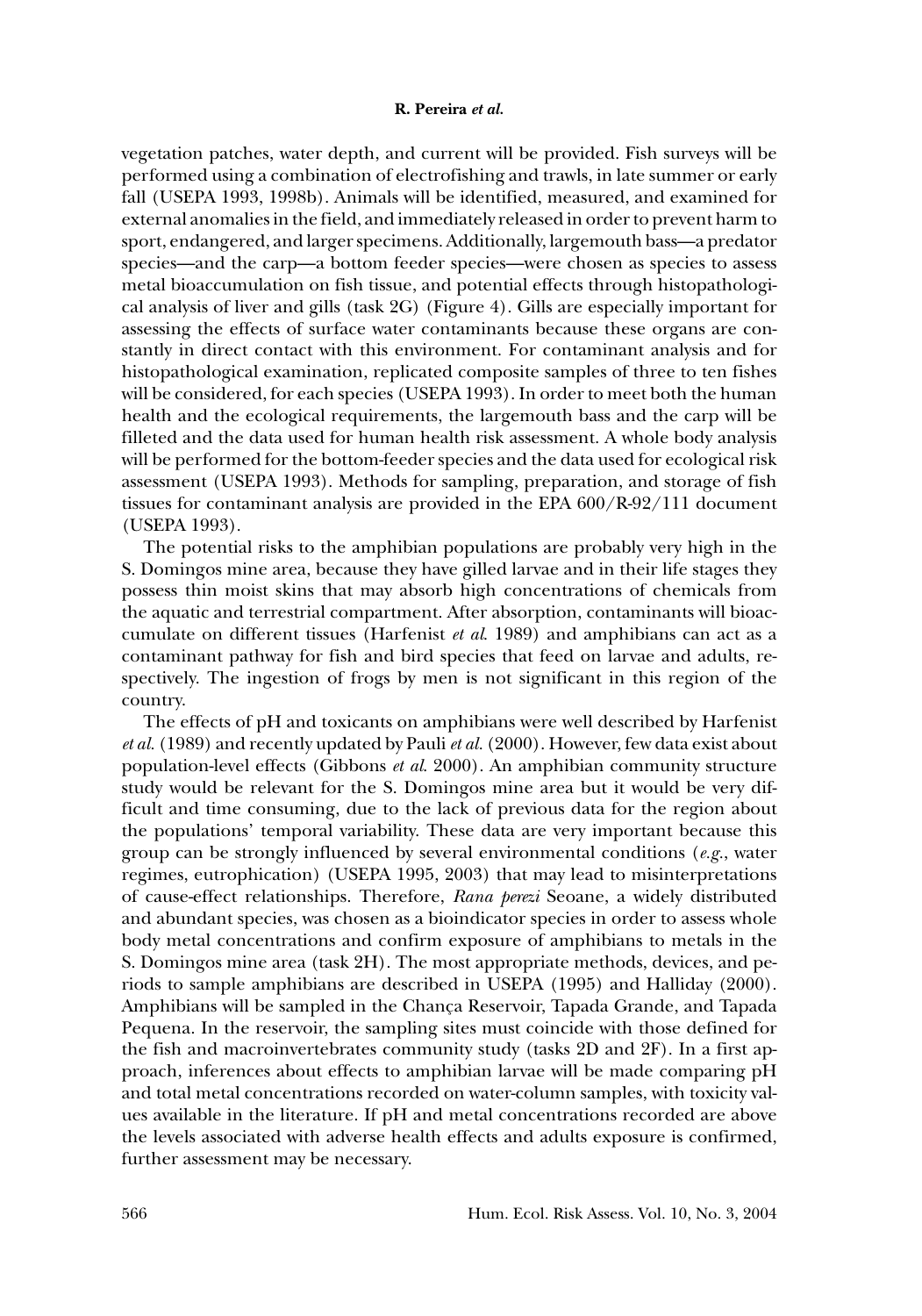### **Human Population**

Human exposure assessment was also planned through the collection of hair samples from the local inhabitants for residue analysis (task 1F) (Figure 3). Human hair samples have long been used to assess heavy-metal exposure from the environment or at the workplace (Jamall and Jaffer 1987; Schuhmacher *et al*. 1991, 1996; Ashraf *et al*. 1994). Hair sample collection is one of the less invasive methods to assess human exposure to heavy metals (Steward and Olson, 1991). The structural and chemical stability of hair, the high trace element concentrations in relation to blood or urine, and the observed correlation between *in situ* environmental pollution and endogenous supply are other advantages pointed out to justify the use of hair samples in monitoring studies (Dörner 1988). Additionally, human hair stores chronological information concerning exposure to substances over a long period of time (Bencze 1990). Washing and digestion procedures of hair samples for atomic absorption spectrometry are well described by several authors (*e.g.*, Sean and Chaudhuri 1996; Stupar and Dolinšek 1996; Hoening and Kersabiec 1996). If human exposure is confirmed, the choice of food items to be analyzed for heavy metal concentrations (task 2A) will be supported by a questionnaire designed to obtain information about age, sex, food ingestion (home grown fruits and vegetables, fish and game animals, breeding cattle, and canned food), source of consumed water, smoking habits, alcohol consumption, health condition and medication, and workplace. Corte do Pinto, Mina de S. Domingos and other South localities inhabitants will be invited to participate in the study and, simultaneously, to answer the questionnaire (task 1F). Comparisons between hair residues recorded in individuals living at different distances from the mine will be performed. Drinking water samples will also be analyzed at the different localities (task 2A). In S. Domingos Mine (SDM) drinking water is obtained directly from Tapada Grande (TG). The values recorded for total concentrations of Cd  $(0.1 \text{ mg/l})$ , Cr  $(0.15 \text{ Mg/l})$ , and Pb  $(0.36 \text{ mg/l})$ , in March 1992, in water-column samples were above the maximum allowed values in surface waters used for human consumption, and of the minimum quality criteria for surface waters (Table 2) (MARN 1998). Visitors and local inhabitants also use this water body for swimming and other aquatic sports.

Child and adult exposure to environmental contaminants through the accidental ingestion of soil cannot be ignored. As was argued by Stanek III*et al*. (1997), although children are more prone to casually or intentionally ingesting soil, adults form the largest proportion of human populations potentially exposed in a contaminated site. Soil ingestion estimates, performed by the same authors, recorded a mean daily soil ingestion, for adults, of 10 mg soil/day, with an upper 95% value of 331 mg soil/day, in a study based on 280 subject/days. Calabrese *et al*. (1997) reported a significantly lower value for children living in a contaminated site (less than 1 mg soil/day) with an upper confidence limit of  $160 \text{ mg}$  soil/day). This contradictory observation could have resulted from the fact that parents were informed about the contamination of their residential area, and may have changed their behavior. This conclusion reinforces the importance of public information about site specific conditions.

Additionally, although there are probably few individuals potentially exposed through the ingestion of fish and hunting game species, the contamination of these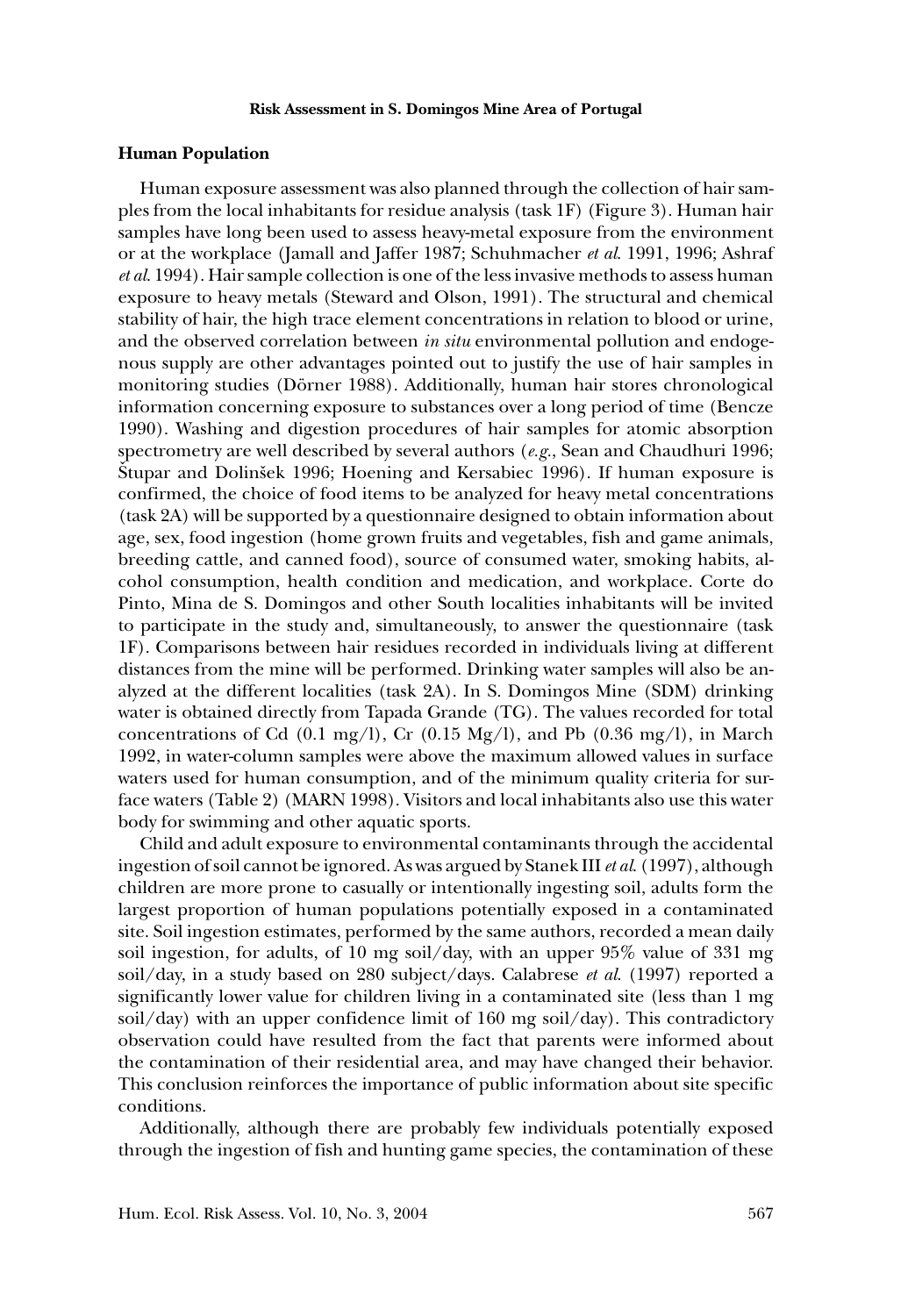food items will also be considered, because of the popularity of fishing and hunting as recreational activities in this area.

Human exposure through the inhalation of soil fine particles was not considered, because dust emission by rock piles tends to decrease after abandonment, which minimizes environmental air pollution (UN/DTCD and DSE 1992). Moreover, airborne larger particles potentially are eliminated by human nasal hair, which prevents them from passing over the pharynx, and helps to minimize the significance of this exposure pathway (Newman 2000).

Data about total metal concentrations obtained in food items, drinking water, and soil analysis will be used to calculate total daily intakes for humans using the expression proposed by Van De Meent *et al.* (1995). Assumptions about ingestion rates of soil, by children and adults, were described by USEPA (1989). The doses calculated for each element will be compared with toxicity values available in the literature and reported by some databases (*e.g.*, IRIS database provided by USEPA). In a preliminary approach, some inferences can be made about risks for human health, calculating hazard quotients (HQ) for each element and then, assuming additive effects and adding all the HQ in order to calculate a hazard index (HI) (USEPA 1989; Wcislo *et al.* 2002). If this screening assessment indicates a high level of risk, the decision-making process should include the collection of additional confirmatory data and, subsequently, the reformulation of the analysis plan.

# **CONCLUSION**

Based on the management plan designed for the S. Domingos mine area, an analysis plan following a tiered approach was designed in order to perform an integrated risk assessment for this area. The tiered approach helps to prioritize tasks and may allow the scientifically sound basis for eliminating some of them, which is very important when considerable cost and time-consuming tasks are involved.

This primary approach to the S. Domingos mine area risk assessment was mainly based on field biosurveys because of their suitability for the assessment of multiple exposures and effects, especially when these exposures are highly influenced by site-specific factors (Matthiessen 1998; USEPA 1998a). These studies were also mentioned as an appropriate approach to obtain a realistic picture of the impact of metal-polluted sites at the individual, species, and ecosystem levels (Indeherberg *et al*. 1998; USEPA 1998b). Moreover, we believe that information about site-specific effects, yielded by integrated exposures, is more important than that provided by comparing total soil and sediment chemical concentrations with chemical concentrations associated with effects in laboratory tests with single species. These comparisons can overestimate risks because the bioavailability of contaminants is very different from that recorded in the field.

In summary, Tier 1 and Tier 2 tasks constitute the exposure and effects assessment steps of the risk assessment process of the S. Domingos mine area. The data obtained with the planned studies will allow an early screening of risks to human and ecosystem health, following the hazard quotient and the weight of evidence approaches, respectively. Additionally, these data will help risk managers to: (1) establish priorities for remedial action already defined, and only supported by chemical, geological,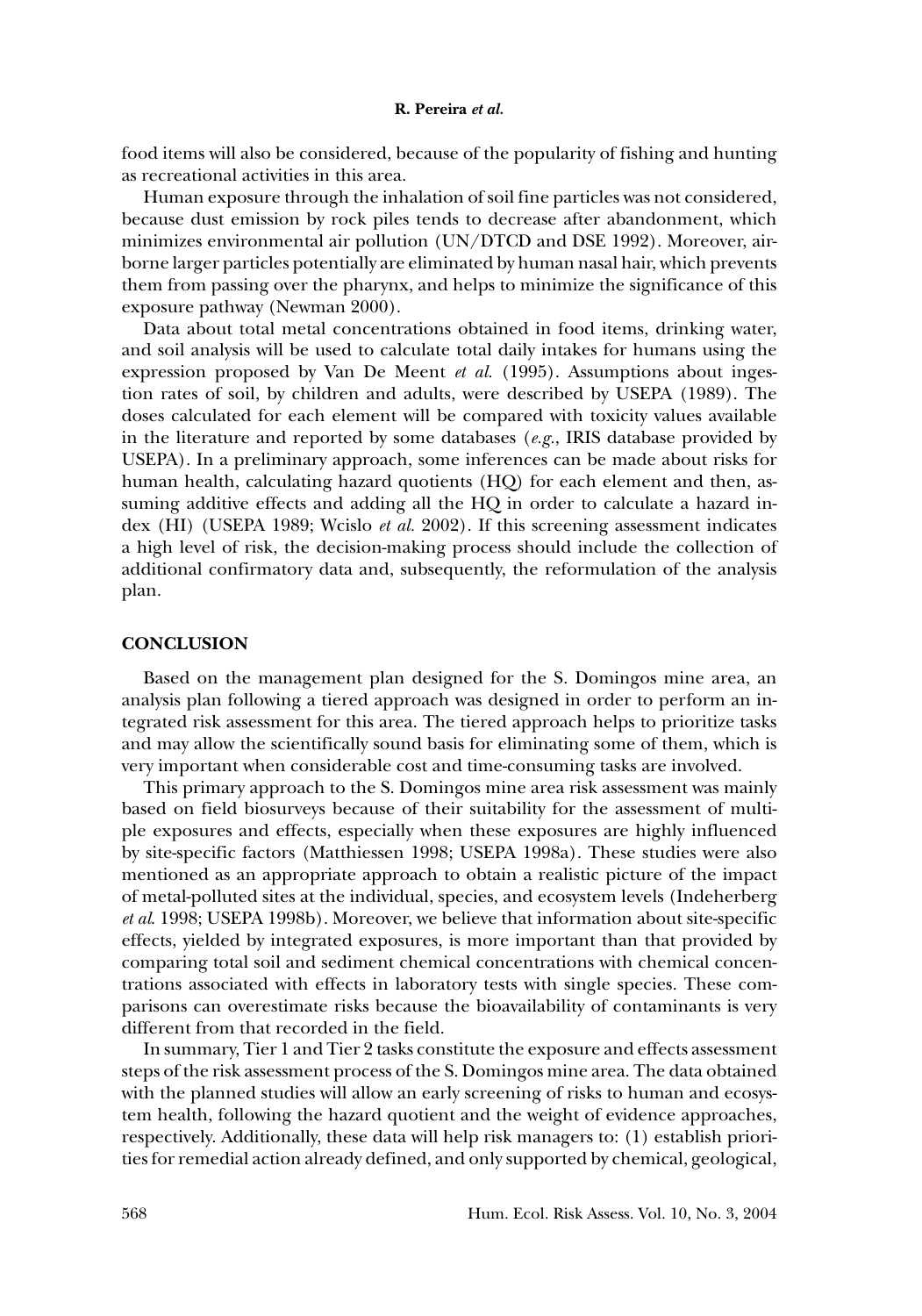and hydrological studies; (2) avoid costly and unnecessary clean-up measures; and (3) rethink additional ones.

In the absence of clearly defined regulations and methodologies at the national level, this approach may be an example to be adapted to other contaminated areas of the country, in order to stimulate the development of site-specific risk assessment processes to support their reclamation. Additionally, the integration of human and ecological risk assessments can improve the quality of these reclamation processes because the quality of life of the human populations depends not only on their physical but also on their psychological health, which is greatly influenced by the quality of the surrounding environment and the opportunities that it offers for economical, recreational, and educational activities.

### **ACKNOWLEDGMENTS**

The authors thank the anonymous reviewer for his concerned English revision. This work was supported by a PhD grant (Praxis XXI/BD/9008/96) from the Fundação para a Ciência e a Tecnologia.

# **REFERENCES**

- Aduvire HP. 1998. Evaluácion del riesgo medioambiental producido por la clausura y abandono de minas. Comunicações do 1<sup>°</sup> Seminário de Auditorais Ambientais Internas, pp 97–114. 9, 10 Dezembro
- Ahlers J. 2001. Strategies for risk assessment of existing chemicals in soil. J Soils Sediments 1(3):168–74
- Almaça C. 1995. Freshwater fish and their conservation in Portugal. Biol Conserv 72:125-7
- Alvarenga PM, Araújo MF, and Silva JA. 2002a. Avaliação da possibilidade de utilização da esteva (*Cistus ladanifer* L.) numa estratégia de fitorremediação na zona mineira de Aljustrel. Actas do Congresso Internacional sobre Património Geológico e Mineiro, pp 555-65. Museu do Instituto Geológico e Mineiro, Lisbon, Portugal
- Alvarenga PM, Matos JX, and Fernandes RM. 2002b. Avaliação do impacto das Minas de Chança e Vuelta Falsa (Faixa Piritosa Ibérica) nas águas superficiais da bacia hidrográfica do Rio Chança. Actas do Congresso Internacional sobre Património Geológico e Mineiro, pp 611–20. Museu do Instituto Geológico e Mineiro, Lisbon, Portugal
- Alves H. 1996. Rotas do minério. In: Câmara Municipal de Castro Verde (eds), Mineração no Baixo Alentejo, pp 145–73, Camara Municipal de Castro Verde, Castro Verde, Portugal ˆ
- Ashraf W, Jaffar M, and Mohammad D. 1994. Trace metal contamination in study on scalp hair of occupationally exposed workers. Bull Environ Contam Toxicol 53:516–23
- ASTM (American Society for Testing and Materials). 1990. Standard Guide for Collection, Storage, Characterization, and Manipulation of Sediments for Toxicological Testing. ASTM Standard E1391–90. Philadelphia, PA, USA
- ASTM (American Society for Testing and Materials). 1999. Standard Guide for Conducting Terrestrial Plant Toxicity Tests. Annual Book of Standards. ASTM Standard E 1963–98. Conshohocken, PA, USA
- ASTM (American Society for Testing and Materials). 2000. Test Method for Measuring the Toxicity of Sediment Associated Contaminants with Freshwater Invertebrates. ASTM Standard E1706–00. Philadelphia, PA, USA
- Ausden M. 2000. Invertebrates. In: Sutherland W (ed), Ecological Census Techniques. A Handbook. 5th ed, pp 139–77. Cambridge University Press, Cambridge, UK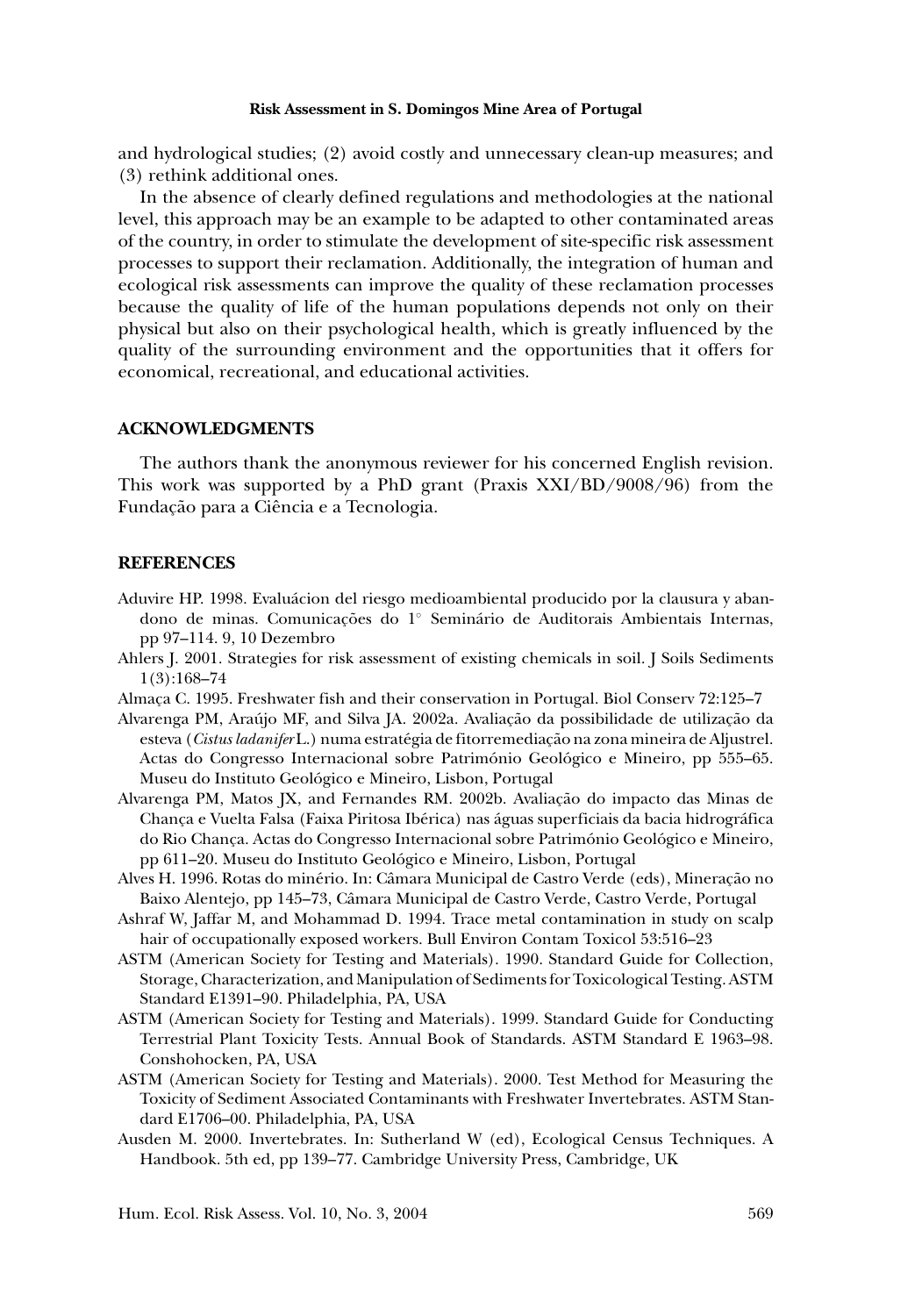- Barton A and Sergeant A. 1998. Policy before the ecological risk assessment: What we are trying to protect. Hum Ecol Risk Assess 4(4):787–95
- Bencze K. 1990. What contributions can be made to biological monitoring by hair analysis? Fresen J Anal Chem 337:867–76
- Besser JM, Christopher GI, and Giesy JP. 1996. Effects of spatial and temporal variation of acid-volatile sulphide on the bioavailability of copper and zinc in freshwater sediments. Environ Toxicol Chem 15(3):286–93
- Boothman WS, Hansen DJ, Berry WJ,*et al*. 2001. Biological response to variation of acid-volatile sulfides and metals in field-exposed spiked sediments. Environ Toxicol Chem 20(2):264–72
- Cain DJ, Luoma SN, Carter JL, *et al*. 1992. Aquatic insects as bioindicators of trace element contamination in Cobble-Bottom Rivers and Streams. Can J Fish Aquat Sci 49: 2141–53
- Calabrese EJ, Stanek III EJ, Pekow P, *et al*. 1997. Soil ingestion estimates for children residing on a superfund site. Ecotoxicol Environ Saf 36:258–68
- Canteiro MHSF. 1994. Mina de S. Domingos: um caso de estudo de contaminação histórica, p 178. Dissertação apresentada à Faculdade de Ciências e Tecnologia da Universidade de Coimbra para obtenção do grau de Mestre em Ecologia Animal. Universidade de Coimbra, Coimbra, Portugal
- Carvalho D. 1999. Exploration strategies in the Iberian Pyrite Belt: A young mature, or senile mineral exploration province? Mining development strategies with a focus on the case of the Iberian Pyrite Belt. Technical Journey 25 September 1998, Lisbon, Portugal. Available at http://www.igm.pt/almanaque/geotextos/mining develop/capitulo2.htm)
- Casteel S, Evans T, Turk J, *et al*. 2001. Refining the risk assessment of metal-contaminated soils. Short communication. Int J Hyg Environ Health 203:473–4
- CCRA (Comissão de Coordenação da Região do Alentejo). 1994. Programa Operacional do Alentejo. Quadro Comunitário de Apoio 1994/1999, p 173. Imprimevora-Estúdio Gráfico Lda, Évora, Portugal
- Clements WH and Kiffney PM. 1994. Integrated laboratory and field approach for assessing impacts of heavy metals at the Arkansas River, Colorado. Environ Toxicol Chem 13(3):397– 404
- CMM (Câmara Municipal de Mértola). 1994a. Plano Geral de Urbanização da Mina de S. Domingos e Pomarão. Resumo Histórico, p 18. Câmara Municipal de Mértola, Mértola, Portugal
- CMM (Câmara Municipal de Mértola). 1994b. Plano Geral de Urbanização da Mina de S. Domingos e Pomarão. Arquitectura e urbanismo, p 22. Câmara Municipal de Mértola, Mértola, Portugal
- Cohen RRH and Gorman J. 1991. Mining-related nonpoint-source pollution. Wat Environ Technol June: 55–9
- Costa LR and Goínhas JAC. 1988. Alguns aspectos da indústria extractiva de cobre em Portugal. Boletim de Minas 25(2):167–75
- Costa LR and Leite MM. 2000. A recuperação ambiental de áreas mineiras degradadas nas políticas de integração da indústria e ambiente do Ministério da Economia. Boletim de Minas 37(3)
- Creekmore TE, Whittaker DG, Roy RR, *et al*. 1999. Health status and relative exposure of mule deer and white-tailed deer to soil contaminants at the Rocky Mountain arsenal. Environ Toxicol Chem 18(2):272–8
- Crouteau M-N, Hare L, and Tessier A. 2001. Differences in Cd accumulation among species of the lake-dwelling biomonitor *Chaoborus*. Can J Fish Aquat Sci 58(9):1737–46
- Cummins KW. 1992. Invertebrates. In: Calow P and Petts GE (eds), The Rivers Handbook. Hydrological and Ecological Principles, Vol. 1, 1st ed, pp 234–50. Blackwell Science, Australia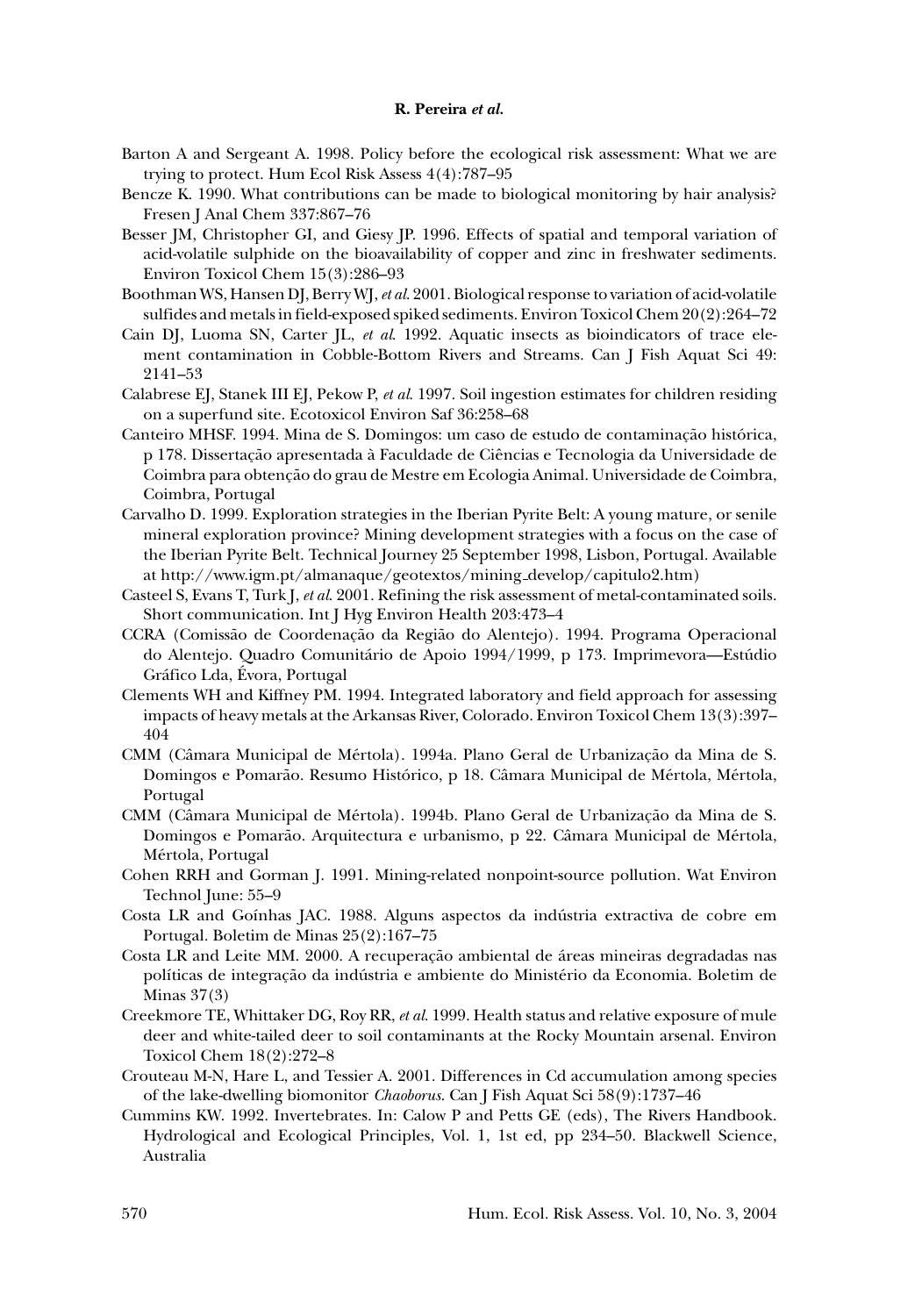- Custódio J. 1996. Sistemas de lavra na Mina de S. Domingos (1854–1966). In: Câmara Municipal de Castro Verde (eds), Mineração no Baixo Alentejo, pp 175–85. Câmara Municipal de Castro Verde, Castro Verde, Portugal
- Di Toro DM, Mahony JD, Hansen DJ, *et al*. 1992. Acid volatile sulfide predicts the acute toxicity of cadmium and nickel in sediments. Environ Sci Technol 26:96–101
- Dörner K. 1988. Trace element analysis of human hair. In: Gisela Grupe and Bernd Herrmann (eds), Trace Elements in Environmental History, 1st ed, pp 113–23. Springer-Verlag Berlin, Heidelberg, Germany
- Efroymson RA and Suter II GW. 1999. Finding a niche for soil microbial toxicity tests in ecological risk assessment. Hum Ecol Risk Assess 5(4):715–27
- EC (European Commission). 1967. Council Directive 67/548/EEC of 27 June 1967 on the approximation of laws, regulations and administrative provisions relating to classification, packing and labelling of dangerous substances. Official Journal P 196:0001–0098. Available at http:/europa.en.int/eur-lex/en/search/search-lif.html
- EC (European Commission). 1979. Council Directive 79/409/EEC of 2 April 1979 on the conservation of wild birds. Official Journal L 103: 0001–0018. Available at http:/europa.en.int/ eur-lex/en/search/search-lif.html
- EC (European Commission). 1986. Council Directive 86/609/ EEC of 24 November on the approximation of laws, regulations and administrative provisions of the Member States regarding the protection of animals used for experimental and other scientific purposes. Official Journal L358, 18/12/86: 0001–0028. Available at http:/europa.en.int/eur-lex/en/ search/search-lif.html
- EC (European Commission). 1992. Council Directive 92/43/EEC of 21 May 1992 on the conservation of natural habitats and of wild fauna and flora. Official Journal L 206: 0007– 0050. Available at http:/europa.en.int/eur-lex/en/search/search-lif.html
- EC (European Commission). 1993. Commission Directive 93/67/EEC of 20 July 1993, laying down the principles for the assessment of risks to man and the environment of substances notified in accordance with Council Directive 67/548/EEC, Off. J. L227, 8/9/1993: 0009– 0018. Available at europa.en.int/comm/environment/docum/20001 en.htm.
- EC (European Commission). 1997. Commission Directive 97/69/EC of 5 December, 1997, adapting to technical progress for the 23rd time Council Directive 67/548/EEC on the approximation of the laws, regulations and administrative provisions relating to the classification, packaging and labelling of dangerous substances. Off. J. Eur. Communities L343 13/12/97: 0019–0024: Available at http:/europa.en.int/eur-lex/en/search
- EC (European Commission). 2000. Communication from the Commission on the precautionary principle. COM (2000)1, Brussels. Available at http:/europa.en.int/comm/ environment/docum/20001 en.htm
- Evangelou VPB and Zhang YL. 1995. A review: Pyrite oxidation mechanisms and acid mine drainage prevention. Critical reviews in Environ Sci Technol 25(2):141–99
- Fairbrother A, Glazebrook PW, Van Straalen N, *et al*. 1999. Test methods for hazard determination of metals and sparingly soluble metal compounds in soils: Summary of a SETAC Pellston Workshop. Society of Environmental Chemistry, SETAC Press, El Escorial, Spain
- Farag AM, Woodward DF, Goldstein JN, *et al*. 1998. Concentrations of metals associated with mining waste in sediments, biofilm, benthic macroinvertebrates, and fish from the Couer d'Alene River Basin, Idaho. Arch Environ Contam Toxicol 34:119–27
- Ferguson C, Darmendrail D, Freier K, *et al*. 1998. Risk assessment for contaminated sites in Europe. Scientific basis, Vol 1, 1st ed, 165 pp. LQM Press, Nottingham, UK
- Finlayson B, Fujimura R, and Huang Z-Z. 2000. Toxicity of metal-contaminated sediments from Keswick Reservoir, California, USA. Environ Toxicol Chem 19(2):485–94
- Fox GA. 2001. Wildlife as sentinels of human health effects in Great Lakes—St. Lawrence Basin. Environ Health Perspect 109(6):853–61

Hum. Ecol. Risk Assess. Vol. 10, No. 3, 2004 571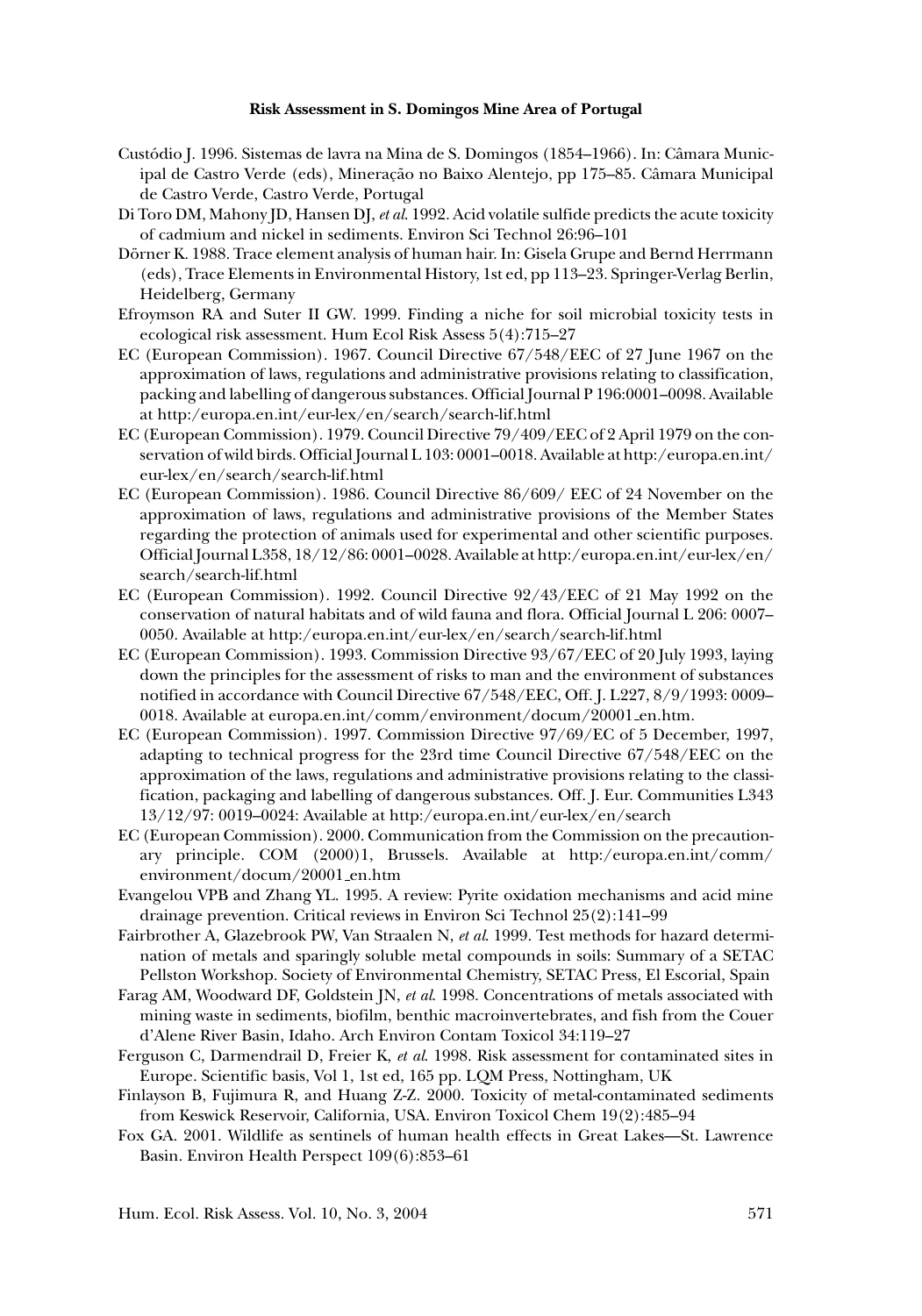Gerrard J. 2000. Fundamentals of Soils, 1st ed. Routledge, London, UK

- Gibbons JW, Scott DE, Ryan TJ, *et al.* 2000. The global decline of Reptiles, déjà vu amphibians. Bioscience 50:653–66
- Giller KE, Witter E, and McGrath SP. 1998. Toxicity of heavy metals to microorganims and microbial processes in agricultural soils: A review. Soil Biol Biochem 30(10/11): 1384–414
- Gilman A. 1991. Environmental and wildlife toxicology of exposure to toxic chemicals. In: Warren Flint and John Vena (eds), Human Health Risks from Chemical Exposure: The Great Lakes Ecosystem, 1st ed, pp 61–91. Lewis Publishers, Chelsea, MI, USA
- Gower AM, Myers G, Kent M, *et al*. 1994. Relationships between macroinvertebrate communities and environmental variables in metal-contaminated streams in south-west England. Freshw Biol 32:199–221
- Gray NF. 1998. Acid mine drainage composition and the implications for its impact on lotic systems. Water Res 32(7):2122–34
- Guimarães P. 1996. Alentejo e o desenvolvimento mineiro durante a regeneração. In: Câmara Municipal de Castro Verde (eds), Mineração no Baixo Alentejo, pp 115–29. Câmara Municipal de Castro Verde, Castro Verde, Portugal
- Gundacker C. 2000. Comparison of heavy metal bioaccumulation in freshwater molluscs of urban river habitats in Vienna. Environ Pollut 110:61–71
- Gupta SK. 1992. Mobilizable metal in anthropogenic contaminated soils and its ecological significance. In: Vernet J-P (ed), Impact of Heavy Metals on the Environment. Trace Metals in the Environment, Vol. 2, pp 299–310. Elsevier Science Publishers, The Netherlands
- Haimi J. 2000. Decomposer animals and bioremediation of soils. Environ Pollut 107:233–8
- Halliday TR. 2000. Amphibians. In: Sutherland W (ed), Ecological Census Techniques. A Handbook, 5th ed, pp 205–17. Cambridge University Press, Cambridge, UK
- Harfenist A, Power T, Clark KL, *et al.* 1989. A Review and Evaluation of the Amphibian Toxicological Literature. Technical Report Series No. 61. Canadian Wildlife Service. Headquarters, Hull, Québec, Canada. Available at http://www.cws-scf.ec.gc.ca/nwrc-cnrf/ratl/ index e.cfm
- Herrmann J, Degerman E, Gerhardt A, *et al*. 1993. Acid-stress effects on stream biology. Ambio 22(5):298–307
- Hoening M and Kersabiec A-N. 1996. Sample preparation steps for analysis by atomic spectroscopy methods: Present status. Spectrochim Acta Part B 51:1297–307
- Hudson TL, Borden JC, Russ M, *et al*. 1997. Controls on As, Pb, and Mn distribution in community soils of an historical mining district, south-western Colorado. Environ Geol 33(1):25–42
- Hyvärinen H and Nygrén T. 1993. Accumulation of copper in the liver of moose in Filand. J Wildl Manage 57(3):469–74
- INE (Instituto Nacional de Estatística). 1991. XIII Recenseamento Geral da População. III Recenseamento Geral da Habitação. INE, Lisbon, Portugal.
- Indeherberg MBM, De Vocht AJP, and Van Gestel CAM. 1998. Biological Interactions: Effects on and the use of soil invertebrates in relation to soil contamination and in situ soil reclamation. In: Vangronsveld J and Cunningham SD (eds), Metal-Contaminated Soils. In situ Inactivation and Phytorestoration, 1st ed, pp 93–119. Springer-Verlag Berlin, Heidelberg, Germany
- Ingersoll C. 1996. Calculation and evaluation of sediment effect concentrations for the amphipod *Hyalella azteca* and the midge *Chironomus riparius*. Journal of Great Lakes Research 22:602–23
- ISO (International Standardization Organization). 1993. Soil quality—Determination of the Effects of Pollutants on Soil Flora. Part 1: Method for the Measurement of Inhibition of Root Growth. ISO 11269-1. Genève, Switzerland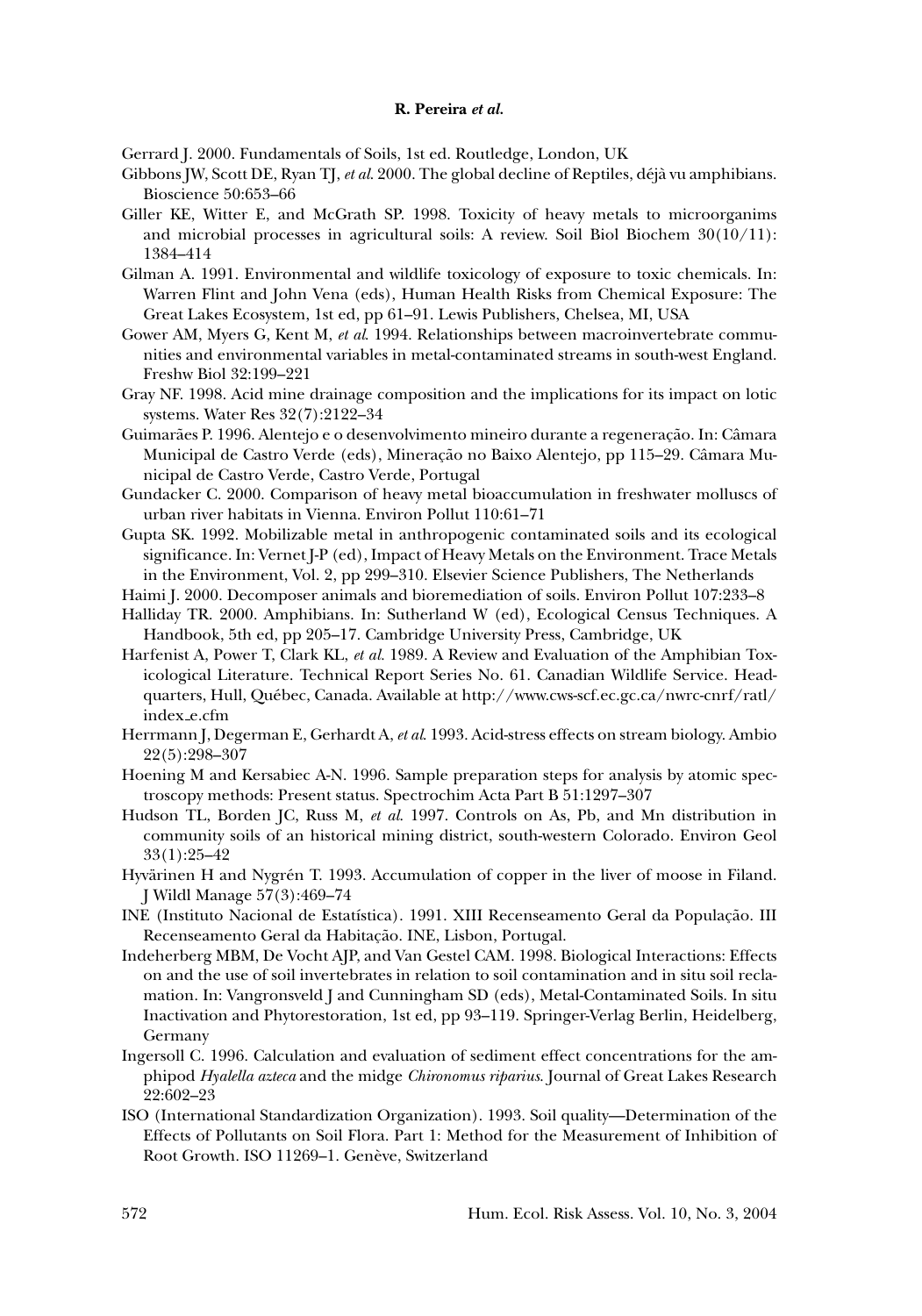- ISO (International Standardization Organization). 1995. Soil quality—Determination of the Effects of Pollutants on Soil Flora. Part 2: Effects of Chemicals on the Emergence and Growth of Higher Plants. ISO 11269-2. Genève, Switzerland
- ISO (International Standardization Organization). 1998. Soil quality—Effects of Pollutants on Earthworms (*Eisenia fetida*). Part 2: Determination of Effects on Reproduction. ISO 11268–2. Genève, Switzerland
- ISO (International Standardization Organization). 1999. Soil quality—Inhibition of Reproduction of Collembola (*Folsomia candida*) by Soil Pollutants. ISO 11267. Genève, Switzerland
- Jamall IS and Jaffer RA. 1987. Elevated iron levels in hair from steel mill workers in Karachi, Pakistan. Bull Environ Contam Toxicol 39:608–14
- Järup L. 1999. Sources and consequences of uncertainty in risk estimates. In: Briggs DJ, Stern R, and Tinker TL (eds), Environmental Health for All. Risk Assessment and Risk Communication for National Environmental Health Action Plans, pp 55–61. Nato Science Series, Kluwer Academic Publishers, The Netherlands
- Jeong S-H, Habeebu SSM, and Klaassen CD. 2000. Cadmium decreases gap junctional intercellular communication in mouse liver. Toxicol Sci 57:156–66
- Kålås JA, Steinnes E, and Lierhagen S. 2000. Lead exposure of small herbivorous vertebrates from atmospheric pollution. Environ Pollut 107:21–9
- Kandeler E. 1996. Potential nitrification. In: Schinner F, Öhlinger R, Kandeler E, et al. (eds), Methods in Soil Biology, 1st ed, pp 146–9. Springer-Verlag Berlin, Heidelberg, Germany
- Kemble NE, Brumbaugh WG, Brunson EL, *et al*. 1994. Toxicity of metal-contaminated sediments from the upper Clark Fork River, Montana, to aquatic invertebrates and fish in laboratory exposures. Environ Toxicol Chem 13(12):1985–97
- Kotsanis N and Lliopoulou-Georgudaki J. 1999. Arsenic induced liver hyperplasia and kidney fibrosis in rainbow trout (*Oncorhynchus mykiss*) by nicroinjection technique: A sensitive animal bioassay for environmental metal toxicity. Bull Environ Contam Toxicol 62: 169–78
- Kriebel D, Tickner J, Epstein P, *et al.* 2001. The precautionary principle in environmental science. Environ Health Perspect 109(9):871–6
- Kross BC and Cherryholmes K. 1993. Toxicity Screening of Sanitary landfill leachates: A comparative evaluation with Microtox<sup>®</sup> Analysis, chemical, and other toxicity screening methods. In Richardson M (eds), Ecotoxicology Monitoring, 1st ed, pp 225–49. VCH Publishers, New York, NY, USA
- Kuperman RG and Carneiro MM. 1997. Soil heavy metal concentrations, microbial biomass and enzyme activities in a contaminated grassland ecosystem. Soil Biol Biochem 29: 179–90
- Larocque ACL and Rasmussen PE. 1998. An overview of trace metals in the environment, from mobilization to remediation. Environ Geol 33(2/3):85–91
- Liu J, Liu Y, Goyer RA, *et al*. 2000. Metallothionein-I/II null mice are more sensitive than wild type mice to the hepatotoxic and nephrotoxic effects of chronic oral or injected inorganic arsenicals. Toxicol Sci 55:460–7
- Lopes I, Gonçalves F, Soares AMVM, et al. 1999. Discriminating the ecotoxicity due to metals and to low pH in acid mine drainage. Ecotoxicol Environ Saf 44:207–14
- Lowell RB, Culp JM, and Dubé MG. 2000. A weight-of-evidence approach for Northern river risk assessment: Integrating the effects of multiple stressors. Environ Toxicol Chem 19(4(2)):1182–90
- MacDonald D and Barret P. 1993. Mamíferos de Portugal e Europa. Guias Fapas, 1st ed, 315 pp. Fundo para a Protecção dos Animais Selvagens and Câmara Municipal do Porto, Porto, Portugal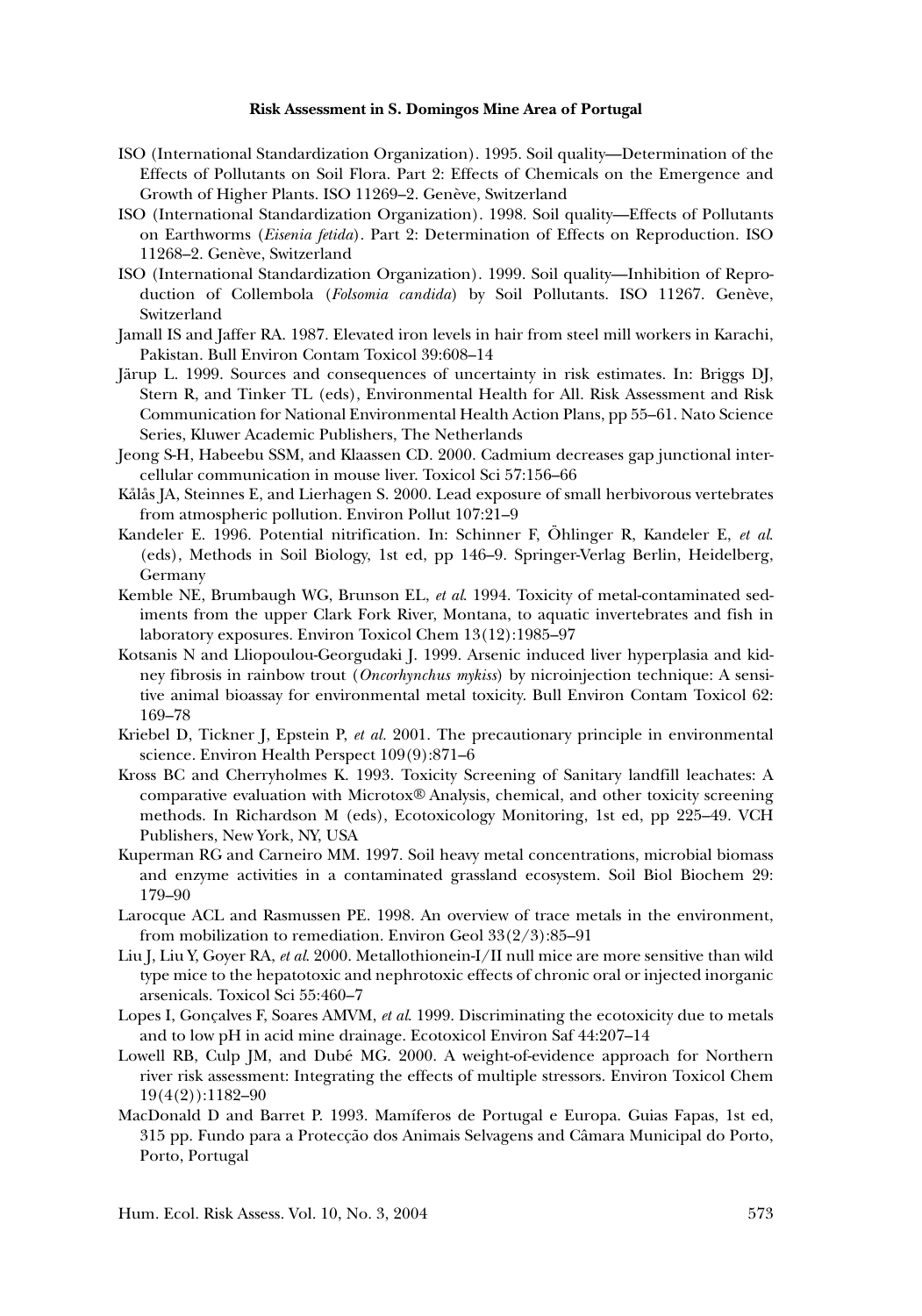- Malherbe L. 2002. Designing a contaminated soil sampling strategy for human health risk assessment. Accred Qual Assur 7:189–94
- Margesin R. 1996. Acid and alkaline phosphomonoesterase activity with the substrate p-Nitrophenyl phosphate. In: Schinner F, Öhlinger R, Kandeler E, et al. (eds), Methods in Soil Biology, 1st ed, pp 213–7. Springer-Verlag Berlin, Heidelberg, Germany
- MARN (Ministério do Ambiente e Recursos Naturais). 1991. Decreto-Lei nº 75/91 de 14 de Fevereiro de 1991. Ministério do Ambiente e Recursos Naturais 37/91 Série I-A:727-729. Available at http://www.dr.incm.pt
- MARN (Ministério do Ambiente e Recursos Naturais). 1995. Decreto Regulamentar nº28/95, de 18 de Novembro. Ministério do Ambiente e Recursos Naturais. Diário da República 267/95 Série I-B: 7111–7113. Available at http://www.dr.incm.pt
- MARN (Ministério do Ambiente e Recursos Naturais). 1998. Decreto Lei nº 236/98, de 1 de Agosto. Ministério do Ambiente e Recursos Naturais. Diário da República nº 176/98 Série I-A: 3676–3722. Available at http://www.dr.incm.pt
- Martyčák K, Zeman J, and Vacek-Veselý M. 1994. Supergene processes on ore deposits—a source of heavy metals. Environ Geol 23:156–65
- Matthiessen P. 1998. Aquatic risk assessment of chemicals: Is it working? Environ Sci Technol/News Oct. 1:460A–61A
- Merson J. 1992. Mining with microbes. New Sci January:17–9
- Mertens J, Luyssaert S, Verbeeren S, *et al*. 2001. Cd and Zn concentrations in small mammals and willow leaves on disposal facilities for dredged material. Environ Pollut 115:17–22
- Milan CD and Farris JL. 1998. Risk identification associated with iron-dominated mine discharges and their effect upon freshwater bivalves. Environ Toxicol Chem 17(8):1611–9
- MPAT (Ministério do Plano e da Administração do Território) and CCRA (Comissão de Coordenação da Região do Alentejo). 1988. Recursos Minerais da Região do Alentejo, 21 pp. Direcção Regional do Ambiente e dos Recursos Naturais, Évora, Portugal
- Newman MC. 2000. Fundamentals of Ecotoxicology, 402 pp. Lewis Publishers, Boca Raton, FL, USA
- Nielsen MN and Winding A. 2002. Microorganisms as Indicators of Soil Health. NERI Technical Report No. 388, 83 pp. National Environment Research Institute, Ministry of the Environment, Denmark. Available at http://www.dmu.dk
- NRC (National Research Council). 1991. Animals as Sentinels of Environmental Health Hazards, 1st ed. National Academy Press, Washington, DC, USA
- Nunes AC, Mathias ML, and Crespo AM. 2001. Morphological and haematological parameters in the Algerian mouse (*Mus sprettus*) inhabiting an area contaminated with heavy metals. Environ Pollut 113:87–93
- Nunes JF, Leitão J, Silva MF, et al. 1994. Efluentes mineiros e protecção do meio hídrico barragem de reijeitados das pirites alentejanas. Recursos Hídricos 16(1):7-20
- O'Connor TP, Daskalakis KD, Hyland JL, *et al*. 1998. Comparisons of sediment toxicity with predictions based on chemical guidelines. Environ Toxicol Chem 17(3):468–71
- OECD (Organization for Economic Cooperation and Development). 1984. Guideline for Testing of Chemicals: Terrestrial Plants, Growth Test No. 208. Paris, France
- Öhlinger R. 1996a. Soil sampling. In: Schinner F, Öhlinger R, Kandeler E, *et al.* (eds), Methods in Soil Biology, 1st ed, pp 7–9. Springer-Verlag Berlin, Heidelberg, Germany
- Öhlinger R. 1996b. Dehydrogenase activity with the substrate TTC. In: Schinner F, Öhlinger R, Kandeler E, *et al*. (eds), Methods in Soil Biology, 1st ed, pp 241–3. Springer-Verlag Berlin, Heidelberg, Germany
- Oliveira JT and Oliveira V. 1996. S´ıntese da geologia da faixa piritosa em Portugal, e das principais mineralizações associadas. In Câmara Municipal de Castro Verde (eds), Mineração no Baixo Alentejo, pp 9-27. Câmara Municipal de Castro Verde, Castro Verde, Portugal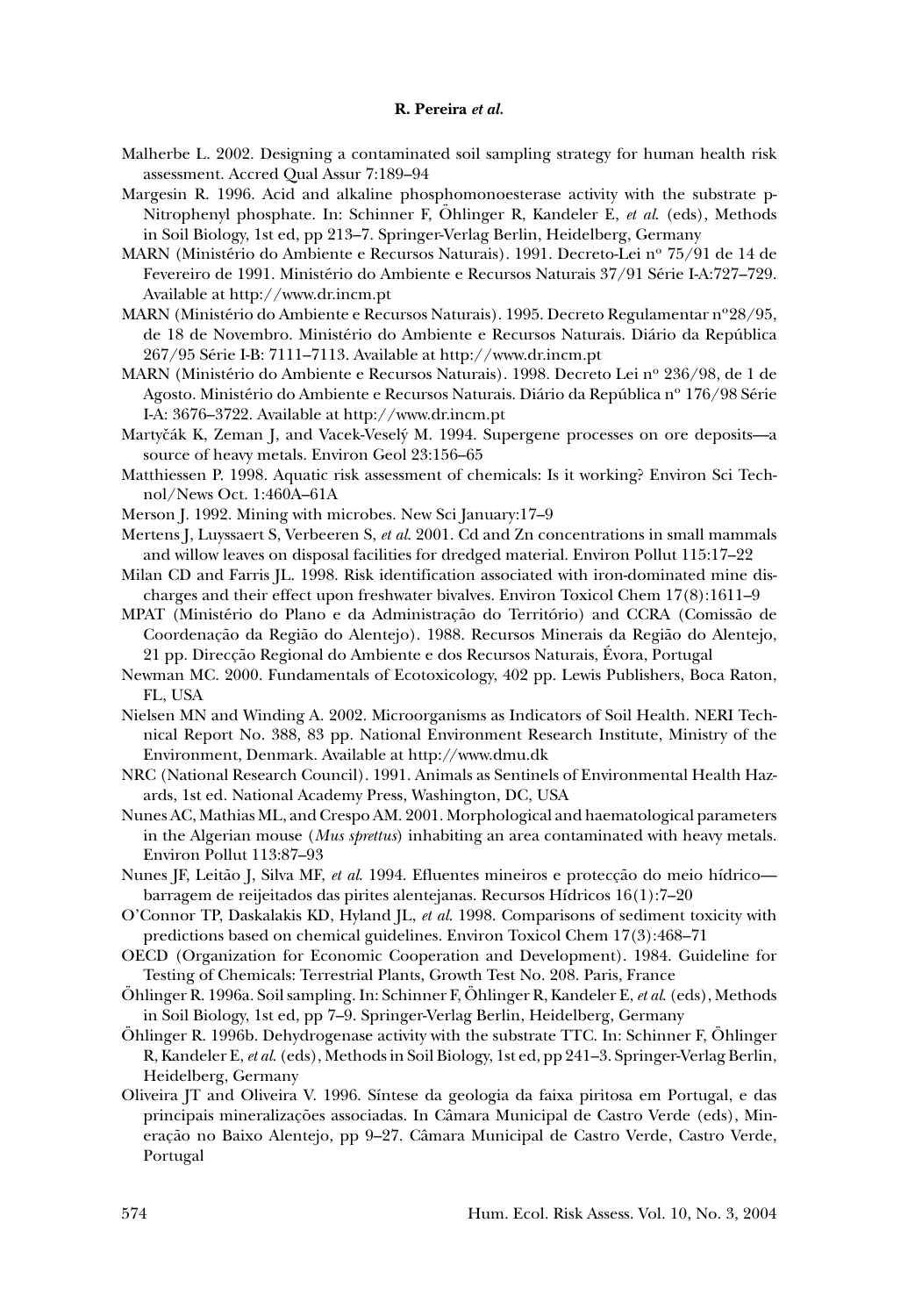- Pauli BD, Perrault JA, and Money SL. 2000. RATL: A Database of Reptile and Amphibian Toxicology Literature. Technical Report Series. No.357. Canadian Wildlife Service. Headquarters, Hull, Québec, Canada. Available at http://www.cws-scf.ec.gc.ca/publications/tech/ tech357/index e.cfm
- Peijnenburg WJGM, Posthuma L, Eijsackers HJP,*et al*. 1997. A conceptual framework for implementation of bioavailability of metals for environmental management purposes. Ecotoxicol Environ Saf 37:163–72
- Pena A and Cabral J. 1996. Alentejo. 158 pp. Roteiros da Natureza. Temas e Debates, Lisbon, Portugal
- Pereira AMM, Soares AMVM, Gonçalves F, et al. 2000. Water-column, sediment and *in situ* chronic bioassays with cladocerans. Ecotoxicol Environ Saf 47:27–38
- Pereira EG, Moura I, Costa JR, *et al.* 1993. Mina de S. Domingos: Contaminação por metais pesados na albufeira do Chança pela descarga de uma antiga mina de pirites de ferro cupríferas. I Análise Preliminar da Qualidade da Água. Gaia 7:18-27
- Pereira M. 1995. Guadiana. Protecção por mãos próprias. Correio da Manhã de 29 de Abril: 4-5
- Pereira R, Gonçalves F, Pereira ML, *et al.* 1999. Análise de Risco para a saúde humana e vida selvagem em minas abandonadas (um caso de estudo). Actas da 6ª Conferência Nacional sobre a Qualidade do Ambiente, pp 167–77. Lisbon, Portugal
- Peterson GS, Ankley GT, and Leonard EN. 1996. Effect of bioturbation on metal-sulfide oxidation in surficial freshwater sediments. Environ Toxicol Chem 15(12):2147–55
- Quental L, Abreu MM, Oliveira V, et al. 2002. Imagens hiperespectrais para avaliação e monitorização ambiental em áreas mineiras: Resultados preliminares do projecto MINEO na Mina de São Domingos, Alentejo. Actas do Congresso Internacional sobre Património Geológico e Mineiro, pp 583-95. Museu do Instituto Geológico e Mineiro, Lisbon, Portugal
- Rasmussen PE. 1998. Long-range atmospheric transport of trace metals: The need for geoscience perspectives. Environ Geol 33(3/2):96–108
- Read HJ, Martin MH, and Rayner MV. 1998. Invertebrates in woodlands polluted by heavy metals—an evaluation using canonical correspondence analysis. Wat Air Soil Pollut 106:17– 42
- Ribeiro R, Martins AMA, Correia JCA, *et al*. 1995. Vertebrados da zona da Mina de S. Domingos (Baixo Alentejo). Ciênc Biol Ecol Syst (Portugal)  $15(1/2)$ :33-47
- Rieuwerts JS, Thornton I, Farago ME, *et al*. 1998. Factors influencing metal bioavailability in soils: Preliminary investigations for the development of a critical loads approach for metals. Chem Spec Bioavailab 10(2):61–75
- Rivas-Martínez S. 1987. Nociones sobre fitosociologia biogeografia y bioclimatologia. In: Peinado Lorca M, and Rivas-Martínez S (eds), La Vegetación da España, Colección Aula Abierta, Universidade de Alcalá, Alcalá de Henares
- Roberts WC and Abernathy CO. 1996. Risk assessment principles and methodologies. In: Fan AM and Chang LW (eds), Toxicology and Risk Assessment: Principles, Methods and Applications, 1st, pp 245–70. Marcel Dekker Inc, New York, NY, USA
- Rodrigues CM. 1998. Legislação Ambiental aplicável à indústria extractiva. Comunicações do  $1^\circ$  Seminário de Auditorias Ambientais Internas 9 e 10 de Dez de 1997, pp 13–24, Instituto Geológico e Mineiro, Lisbon, Portugal
- Rossel D and Tarradellas J. 1991. Dehydrogenase activity of soil microflora: Significance in ecotoxicological tests. Environ Toxicol Water Qual 6:17–33
- Rossel D, Tarradellas J, Bitton G, *et al*. 1996. Use of enzymes in soil ecotoxicology: A case of dehydrogenase and hydrolytic enzymes. In: Tarradellas J, Bitton G, and Rossel D (eds), Soil Ecotoxicology, pp 179–206. Lewis Publishers, CRC Press, Boca Raton, FL, USA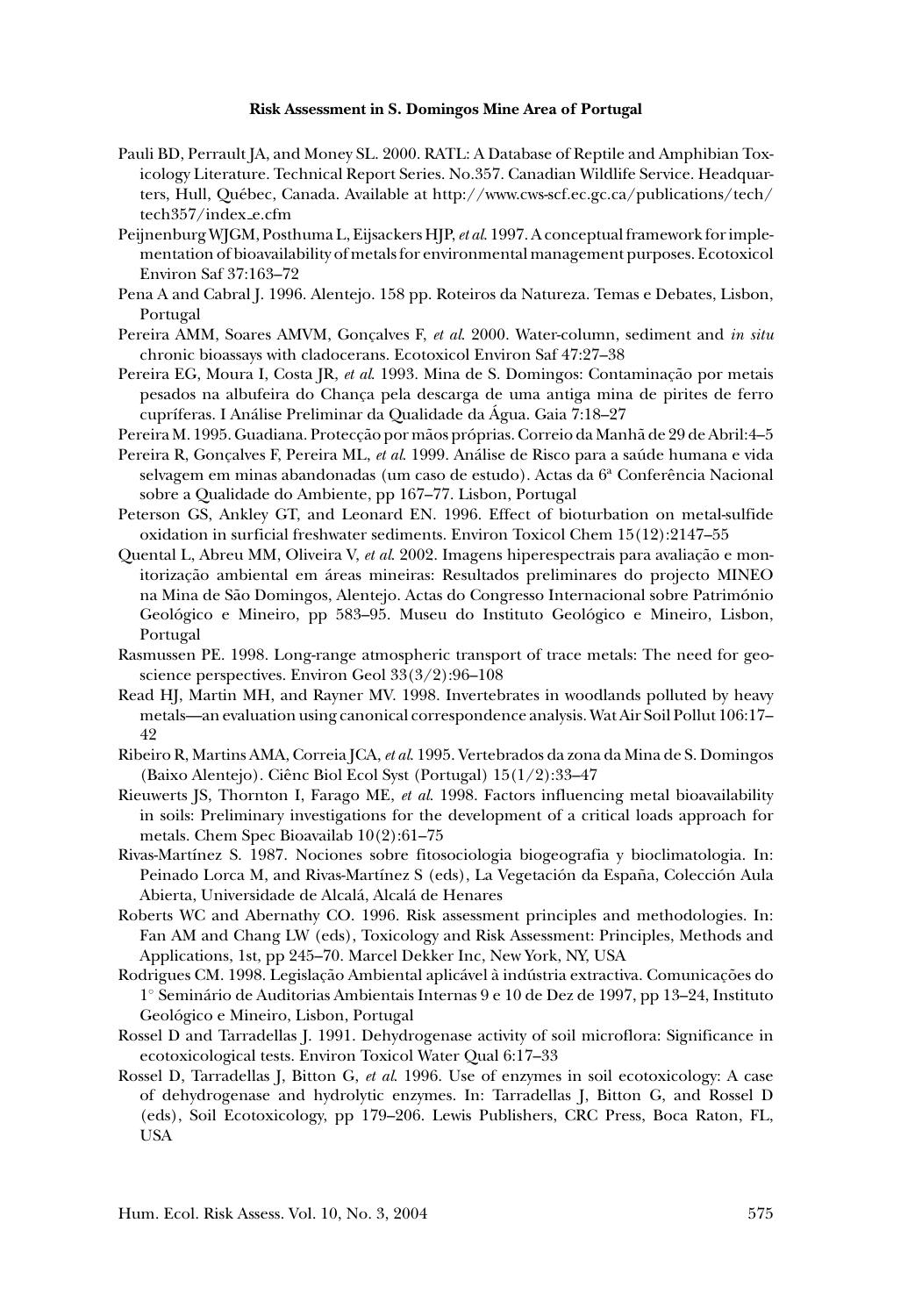- Rowell MJ and Florence LZ. 1993. Characteristics associated with differences between undisturbed and industrially-disturbed soils. Soil Biol Biochem 25(11):1499–511
- Rufino R. 1989. Atlas das aves que nidificam em Portugal Continental, 215 pp. Centro de Estudos de Migrações e de Protecção das Aves, Secretaria de Estado do Ambiente e dos Recursos Naturais, Lisbon, Portugal
- Sanchez J, Vaquero MC, and Legorburu I. 1994. Metal pollution from old lead-zinc mine works: Biota and sediment from Oiartzun Valle. Environ Technol 15:1069–76
- Schinner F. 1996. In: F Schinner, R Öhlinger, E. Kandeler, *et al.* (eds), Methods in Soil Biology, 1st ed, pp 3–5. Springer-Verlag Berlin, Heidelberg, Germany
- Schuhmacher M, Domingo JL, Llobet JM, *et al*. 1991. Lead in children's hair, as related exposure in Tarragona Province, Spain. Sci Total Environ 104:167–73
- Schuhmacher M, Bellés M, Rico A, *et al.* 1996. Impact of reduction of lead in gasoline on the blood and hair lead levels in the population of Tarragona Province, Spain, 1990–1995. Sci Total Environ 184:203–9
- Scott-Fordsmand J and Pedersen MB. 1995. Soil Quality Criteria. Arbejdsrapport fra Miljøstyrelsen. Working Report n<sup>o</sup> 48, 200 pp. Ministry of Environment and Energy and Danish Environmental Protection Agency, Denmark
- SEADC (Secretaria de Estado do Ambiente e Defesa do Consumidor) and SNPRCN (Servico¸ Nacional de Parques, Reservas e Conservação da Natureza). 1990a. Livro Vermelho dos Vertebrados de Portugal. Mamíferos, Aves, Répteis e Anfíbios, Vol 1, 219 pp. Serviço Nacional de Parques, Reservas e Conservação da Natureza, Lisbon, Portugal
- SEADC (Secretaria de Estado do Ambiente e Defesa do Consumidor) and SNPRCN (Servico¸ Nacional de Parques, Reservas e Conservação da Natureza). 1990b. Livro Vermelho dos Vertebrados de Portugal. Peixes dulçaquícolas e migradores, Vol 2, 35 pp. Serviço Nacional de Parques, Reservas e Conservação da Natureza, Lisbon, Portugal
- Sean J and Chaudhuri ABD. 1996. Human hair lead and copper levels in three ocupationally unexposed population groups in Calcutta. Bull Environ Contam Toxicol 57:321–6
- SETAC (Society of Environmental Toxicology and Chemistry—Europe). 1993. Guidance Document on Sediment Toxicity Tests and Bioassays for Freshwater and Marine Environments. Hill IR, Matthiessen P, and Heimbach F (eds), Workshop on Sediment Toxicity Assessment. Slot Moerdomd Congrescentrum, Renesse, The Netherlands
- Sibley PK, Ankley GT, Cotter AM, *et al*. 1996. Predicting chronic toxicity of sediments spiked with zinc: An evaluation of the acid-volatile sulfide model using a life-cycle test with the midge *Chironomus tentans*. Environ Toxicol Chem 15(12):2102–12
- Silva J, Freitas TRO, Heuser V, *et al*. 2000. Effects of chronic exposure to coal in wild rodents (*Ctenomys torquatus*) evaluated by multiple methods and tissues. Mut Res 470:39–51
- Simpson SL. 2001. A rapid screening method for acid-volatile sulfide in sediments. Environ Toxicol Chem 20(12):2657–61
- Sinsabaugh RL. 1994. Enzymic analysis of microbial pattern and process. Biol Fertil Soils 17:69–74
- Smith S, MacDonald D, Keenleyside K, *et al*. 1996. A preliminary evaluation of sediment quality assessment values for freshwater ecosystems. J Great Lakes Res 22:624–38
- Soucek DJ, Cherry DS, Currie RJ, *et al*. 2000. Laboratory to field validation in an integrative assessment of an acid mine drainage-impacted watershed. Environ Toxicol and Chem 19(4):1036–43
- SPAC (Soil and Plant Analysis Council, Inc.). 1999. Soil analysis. Handbook of Reference Methods, 2nd ed, 247 pp. CRC Press LLC, Boca Raton, FL, USA
- Stanek III EJ, Calabrese EJ, Barnes R, *et al*. 1997. Soil ingestion in adults—Results of a Second Pilot Study. Ecotoxicol Environ Saf 36:249–57
- Starnes LB and Gasper DC. 1995. Effects of surface mining on aquatic resources in North America. Fisheries 20(5):20–3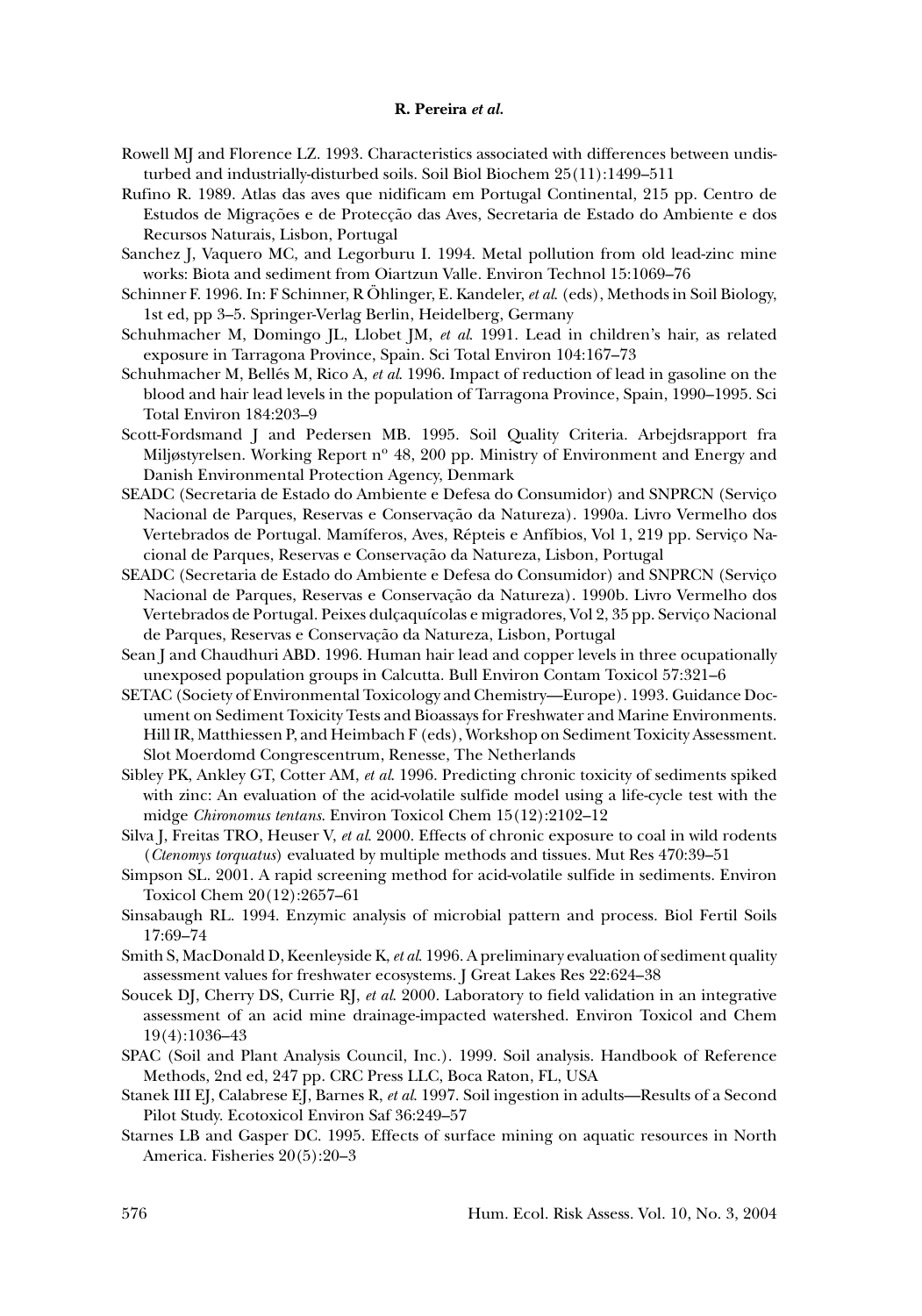- Steward R and Olson J. 1991. Toxicology and environmental chemistry of exposure to toxic chemicals. In: Flint W and Vena J (eds), Human Health Risks from Chemical Exposure: The Great Lakes Ecosystem, 1st ed, pp 27–60. Lewis Publishers, Chelsea, MI, USA
- Štupar J and Dolinšek F. 1996. Determination of chromium, manganese, lead and cadmium in biological samples including hair using direct electrothermal atomic absorption spectrometry. Spectrochim Acta Part B 51:665–83
- Talmage SS and Walton BT. 1991. Small mammals as monitors of Environmental Contaminants. Rev Environ Contam Toxicol 119:47–145
- Thieffry P. 2000. Direito Europeu do Ambiente, pp 357. Colecção Direito e Direitos do Homem nº12. Instituto Piaget Divisão Editorial, Lisbon, Portugal
- UN/DTCD–UN and DSE (Department of Technical Co-operation for Development and German Foundation for International Development). 1992. Mining and the Environment. The Berlin Guidelines, 180 pp. Mining Journal Books Ltd., London, UK
- USEPA (US Environmental Protection Agency). 1989. Risk Assessment Guidance for Superfund. Human Health Risk Evaluation Manual (Part A. Interim Final. EPA/540/1-89/002. Vol. I.) Office of Emergency and Remedial Response. Washington, DC, USA
- USEPA (US Environmental Protection Agency). 1992. Preparation of Soil Sampling Protocols: Sampling Techniques and Strategies. EPA/600/R–92/128. Office of Research and Development. Washington DC, USA. Available at http://www.epa.gov/swerust1/cat/ mason.pdf
- USEPA (US Environmental Protection Agency). 1993. Fish Field and Laboratory Methods for Evaluating the Biological Integrity of Surface Waters. EPA/600/R–92/111. Office of Research and Development. Washington, DC, USA. Available at http://www.epa.gov/ bioiweb1/html/fish methods.html
- USEPA (US Environmental Protection Agency). 1995. Bioindicators for Assessing Ecological Integrity of Prairie Wetlands. EPA/600/R–96/082. Available at http://www.epa.gov/owow/ wetlands/wqual/pph2 5.html
- USEPA (US Environmental Protection Agency). 1996. Soil Screening Guidance: User's Guide. Publication 9355.4–23. Office of Solid Waste and Emergency Response. Washington, DC, USA
- USEPA (US Environmental Protection Agency). 1998a. Guidelines for Ecological Risk Assessment. EPA/630/R–95/002F. Office of Research and Development. Washington, DC 20460, USA
- USEPA (US Environmental Protection Agency). 1998b. Lake and Reservoir Bioassessment and Biocriteria. EPA 841-B-98-007. Office of Water. Washington DC, USA. Available at http://www.epa.gov/owow/monitoring/tech/lakes.html
- USEPA (US Environmental Protection Agency). 2000. Methods for Measuring the Toxicity and Bioaccumulation of Sediment-associated Contaminants with Freshwater Invertebrates. 2nd ed, EPA/600/R-99/064. Office of Research and Development. Mid-Continent Ecology Division. U.S. Environmental Protection Agency Duluth, Minnesota. Office of Science and Technology. Office of Water. U.S. Environmental Protection Agency. Washington, DC 20460, USA
- USEPA (US Environmental Protection Agency). 2003. Summary of Advantages and Disadvantages of Use of Major Taxa in Monitoring Wetland Ecological: Condition. Impacts on Quality of Inland Wetlands of the United States: A Survey of Indicators, Techniques, and Applications of Community Level Biomonitoring Data. Excerpts from EPA/600/3-90/073. Available at http://www.epa.gov/owow/wetlands/wqual/procon.html
- Van De Meent D, Bruijn JHM, De Leeuw, FAAM, *et al.* 1995. Exposure modelling. In: Van Leeuwen CJ and Hermens JLM (eds), Risk Assessment of Chemicals: An Introduction, pp 103–74. Kluwer Academic Publishers, Dordrecht, The Netherlands